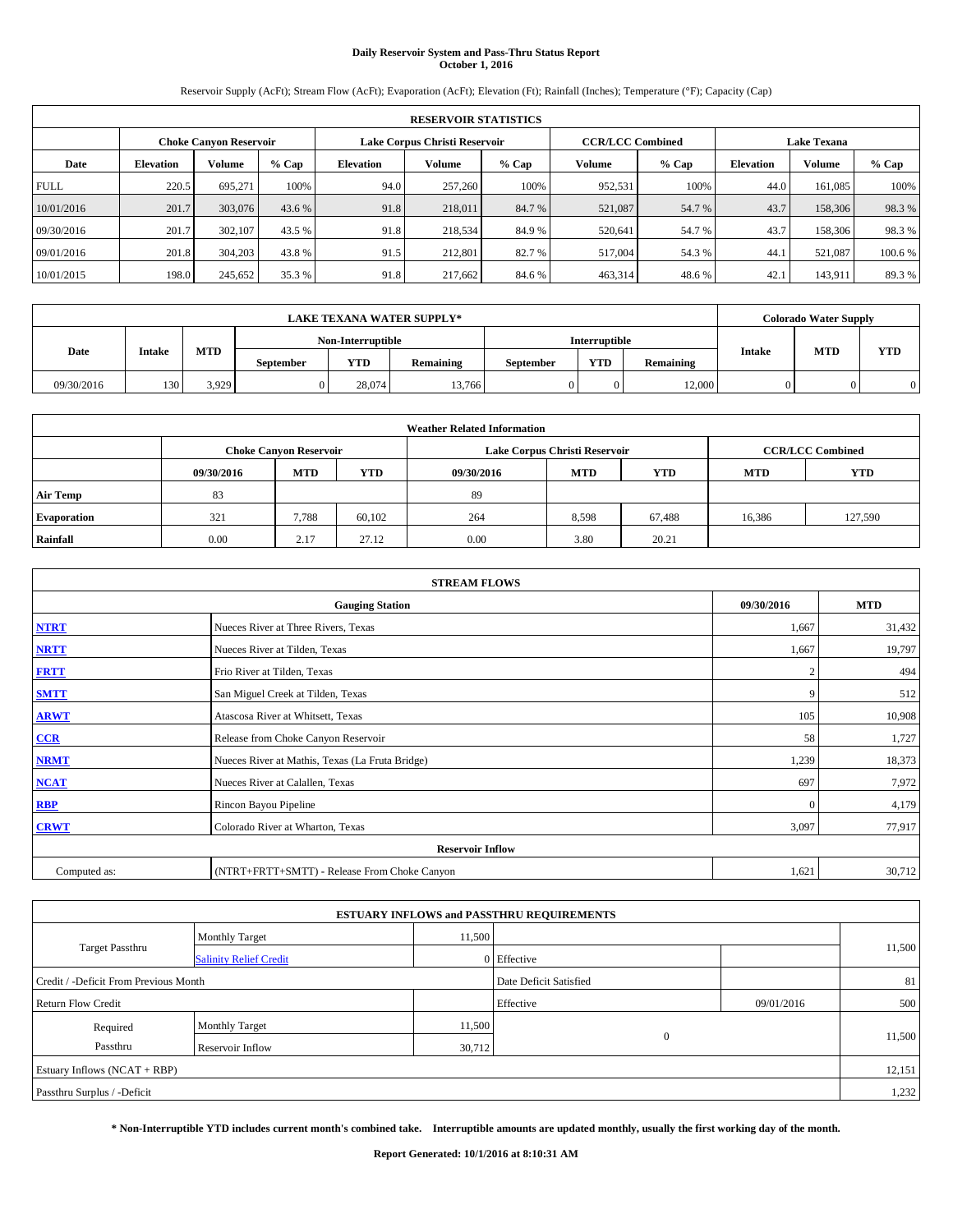# **Daily Reservoir System and Pass-Thru Status Report October 2, 2016**

Reservoir Supply (AcFt); Stream Flow (AcFt); Evaporation (AcFt); Elevation (Ft); Rainfall (Inches); Temperature (°F); Capacity (Cap)

|             | <b>RESERVOIR STATISTICS</b> |                        |         |                  |                               |         |                         |         |                    |               |        |
|-------------|-----------------------------|------------------------|---------|------------------|-------------------------------|---------|-------------------------|---------|--------------------|---------------|--------|
|             |                             | Choke Canvon Reservoir |         |                  | Lake Corpus Christi Reservoir |         | <b>CCR/LCC Combined</b> |         | <b>Lake Texana</b> |               |        |
| Date        | <b>Elevation</b>            | Volume                 | $%$ Cap | <b>Elevation</b> | <b>Volume</b>                 | $%$ Cap | Volume                  | $%$ Cap | <b>Elevation</b>   | <b>Volume</b> | % Cap  |
| <b>FULL</b> | 220.5                       | 695,271                | 100%    | 94.0             | 257,260                       | 100%    | 952,531                 | 100%    | 44.0               | 161.085       | 100%   |
| 10/02/2016  | 201.7                       | 302,915                | 43.6 %  | 91.8             | 218,011                       | 84.7 %  | 520,926                 | 54.7 %  | 43.7               | 158,306       | 98.3%  |
| 10/01/2016  | 201.7                       | 303,076                | 43.6 %  | 91.8             | 218,011                       | 84.7%   | 521,087                 | 54.7 %  | 43.7               | 158,306       | 98.3%  |
| 09/02/2016  | 201.8                       | 303,879                | 43.7 %  | 91.6             | 214,014                       | 83.2 %  | 517,893                 | 54.4 %  | 44.0               | 520,926       | 100.0% |
| 10/02/2015  | 198.0                       | 245,652                | 35.3 %  | 91.8             | 217,314                       | 84.5 %  | 462,966                 | 48.6%   | 42.                | 143.911       | 89.3%  |

|            | <b>LAKE TEXANA WATER SUPPLY*</b>                             |     |  |                   |           |                      |           |               |            | <b>Colorado Water Supply</b> |          |  |
|------------|--------------------------------------------------------------|-----|--|-------------------|-----------|----------------------|-----------|---------------|------------|------------------------------|----------|--|
|            |                                                              |     |  | Non-Interruptible |           | <b>Interruptible</b> |           |               |            |                              |          |  |
| Date       | <b>MTD</b><br><b>Intake</b><br>YTD<br>Remaining<br>September |     |  |                   | September | <b>YTD</b>           | Remaining | <b>Intake</b> | <b>MTD</b> | <b>YTD</b>                   |          |  |
| 10/01/2016 | 130                                                          | 130 |  | 24,276            | 17,564    |                      |           | 12,000        |            |                              | $\Omega$ |  |

|                    | <b>Weather Related Information</b> |                               |            |            |                               |                         |            |            |  |  |  |
|--------------------|------------------------------------|-------------------------------|------------|------------|-------------------------------|-------------------------|------------|------------|--|--|--|
|                    |                                    | <b>Choke Canyon Reservoir</b> |            |            | Lake Corpus Christi Reservoir | <b>CCR/LCC Combined</b> |            |            |  |  |  |
|                    | 10/01/2016                         | <b>MTD</b>                    | <b>YTD</b> | 10/01/2016 | <b>MTD</b>                    | <b>YTD</b>              | <b>MTD</b> | <b>YTD</b> |  |  |  |
| <b>Air Temp</b>    | 78                                 |                               |            | 81         |                               |                         |            |            |  |  |  |
| <b>Evaporation</b> | 94                                 | 94                            | 60.196     | 162        | 162                           | 67,650                  | 256        | 127,846    |  |  |  |
| Rainfall           | 0.00                               | 0.00                          | 27.12      | 0.00       | 0.00                          | 20.21                   |            |            |  |  |  |

| <b>STREAM FLOWS</b> |                                                 |            |                |  |  |  |  |  |  |
|---------------------|-------------------------------------------------|------------|----------------|--|--|--|--|--|--|
|                     | <b>Gauging Station</b>                          | 10/01/2016 | <b>MTD</b>     |  |  |  |  |  |  |
| <b>NTRT</b>         | Nueces River at Three Rivers, Texas             | 1,757      | 1,757          |  |  |  |  |  |  |
| <b>NRTT</b>         | Nueces River at Tilden, Texas                   | 2,124      | 2,124          |  |  |  |  |  |  |
| <b>FRTT</b>         | Frio River at Tilden, Texas                     | 699        | 699            |  |  |  |  |  |  |
| <b>SMTT</b>         | San Miguel Creek at Tilden, Texas               | 9          | 9              |  |  |  |  |  |  |
| <b>ARWT</b>         | Atascosa River at Whitsett, Texas               | 83         | 83             |  |  |  |  |  |  |
| CCR                 | Release from Choke Canyon Reservoir             | 58         | 58             |  |  |  |  |  |  |
| <b>NRMT</b>         | Nueces River at Mathis, Texas (La Fruta Bridge) | 1,473      | 1,473          |  |  |  |  |  |  |
| <b>NCAT</b>         | Nueces River at Calallen, Texas                 | 994        | 994            |  |  |  |  |  |  |
| RBP                 | Rincon Bayou Pipeline                           | $\Omega$   | $\overline{0}$ |  |  |  |  |  |  |
| <b>CRWT</b>         | Colorado River at Wharton, Texas                | 2,541      | 2,541          |  |  |  |  |  |  |
|                     | <b>Reservoir Inflow</b>                         |            |                |  |  |  |  |  |  |
| Computed as:        | (NTRT+FRTT+SMTT) - Release From Choke Canyon    | 2,407      | 2,407          |  |  |  |  |  |  |

| <b>ESTUARY INFLOWS and PASSTHRU REQUIREMENTS</b> |                               |                        |                   |            |       |  |  |  |  |  |
|--------------------------------------------------|-------------------------------|------------------------|-------------------|------------|-------|--|--|--|--|--|
|                                                  | <b>Monthly Target</b>         | 9,000                  |                   |            |       |  |  |  |  |  |
| <b>Target Passthru</b>                           | <b>Salinity Relief Credit</b> |                        | 0 Effective       |            | 9,000 |  |  |  |  |  |
| Credit / -Deficit From Previous Month            |                               | Date Deficit Satisfied |                   | 1,232      |       |  |  |  |  |  |
| <b>Return Flow Credit</b>                        |                               |                        | Effective         | 10/01/2016 | 500   |  |  |  |  |  |
| Required                                         | <b>Monthly Target</b>         | 9,000                  |                   |            |       |  |  |  |  |  |
| Passthru<br>Reservoir Inflow                     |                               |                        | $\theta$<br>2,407 |            | 2,407 |  |  |  |  |  |
| Estuary Inflows (NCAT + RBP)                     |                               |                        |                   |            | 994   |  |  |  |  |  |
| Passthru Surplus / -Deficit                      |                               |                        |                   |            | 319   |  |  |  |  |  |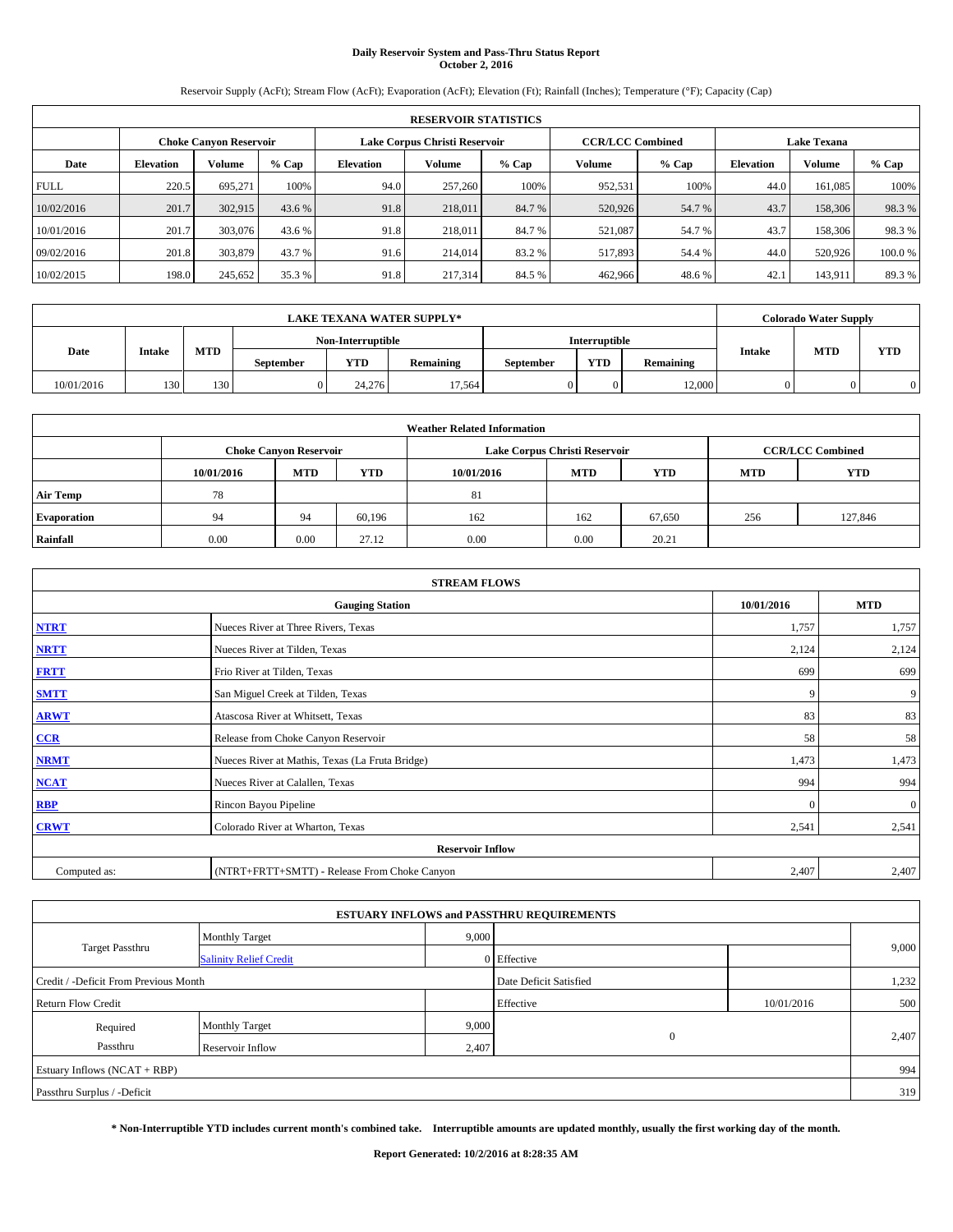# **Daily Reservoir System and Pass-Thru Status Report October 3, 2016**

Reservoir Supply (AcFt); Stream Flow (AcFt); Evaporation (AcFt); Elevation (Ft); Rainfall (Inches); Temperature (°F); Capacity (Cap)

|             | <b>RESERVOIR STATISTICS</b> |                        |         |                  |                               |         |                         |         |                  |                    |        |  |
|-------------|-----------------------------|------------------------|---------|------------------|-------------------------------|---------|-------------------------|---------|------------------|--------------------|--------|--|
|             |                             | Choke Canvon Reservoir |         |                  | Lake Corpus Christi Reservoir |         | <b>CCR/LCC Combined</b> |         |                  | <b>Lake Texana</b> |        |  |
| Date        | <b>Elevation</b>            | Volume                 | $%$ Cap | <b>Elevation</b> | <b>Volume</b>                 | $%$ Cap | Volume                  | $%$ Cap | <b>Elevation</b> | <b>Volume</b>      | % Cap  |  |
| <b>FULL</b> | 220.5                       | 695,271                | 100%    | 94.0             | 257,260                       | 100%    | 952,531                 | 100%    | 44.0             | 161.085            | 100%   |  |
| 10/03/2016  | 201.8                       | 303,397                | 43.6 %  | 91.8             | 218,011                       | 84.7 %  | 521,408                 | 54.7 %  | 43.7             | 158,306            | 98.3%  |  |
| 10/02/2016  | 201.7                       | 302,915                | 43.6 %  | 91.8             | 218,011                       | 84.7%   | 520,926                 | 54.7 %  | 43.7             | 158,306            | 98.3%  |  |
| 09/03/2016  | 201.8                       | 303,879                | 43.7 %  | 91.6             | 214,707                       | 83.5 %  | 518,586                 | 54.4 %  | 44.0             | 521.408            | 100.0% |  |
| 10/03/2015  | 197.9                       | 245,232                | 35.3 %  | 91.7             | 216,618                       | 84.2%   | 461,850                 | 48.5 %  | 42.              | 143.911            | 89.3%  |  |

|                                                                             | <b>LAKE TEXANA WATER SUPPLY*</b> |                   |  |               |           |            |           |               |            | <b>Colorado Water Supply</b> |  |
|-----------------------------------------------------------------------------|----------------------------------|-------------------|--|---------------|-----------|------------|-----------|---------------|------------|------------------------------|--|
|                                                                             |                                  | Non-Interruptible |  | Interruptible |           |            |           |               |            |                              |  |
| <b>MTD</b><br><b>Date</b><br><b>Intake</b><br>VTD<br>Remaining<br>September |                                  |                   |  |               | September | <b>YTD</b> | Remaining | <b>Intake</b> | <b>MTD</b> | <b>YTD</b>                   |  |
| 10/02/2016                                                                  | 130                              | 260               |  | 24,406        | 17.434    |            |           | 12,000        |            |                              |  |

| <b>Weather Related Information</b> |            |                               |            |            |                               |                         |            |            |  |
|------------------------------------|------------|-------------------------------|------------|------------|-------------------------------|-------------------------|------------|------------|--|
|                                    |            | <b>Choke Canyon Reservoir</b> |            |            | Lake Corpus Christi Reservoir | <b>CCR/LCC Combined</b> |            |            |  |
|                                    | 10/02/2016 | <b>MTD</b>                    | <b>YTD</b> | 10/02/2016 | <b>MTD</b>                    | <b>YTD</b>              | <b>MTD</b> | <b>YTD</b> |  |
| <b>Air Temp</b>                    | 85         |                               |            | 87         |                               |                         |            |            |  |
| <b>Evaporation</b>                 | 198        | 292                           | 60,394     | 264        | 426                           | 67.914                  | 718        | 128,308    |  |
| Rainfall                           | 0.00       | 0.00                          | 27.12      | 0.00       | 0.00                          | 20.21                   |            |            |  |

| <b>STREAM FLOWS</b> |                                                 |              |              |  |  |  |  |  |  |
|---------------------|-------------------------------------------------|--------------|--------------|--|--|--|--|--|--|
|                     | <b>Gauging Station</b>                          | 10/02/2016   | <b>MTD</b>   |  |  |  |  |  |  |
| <b>NTRT</b>         | Nueces River at Three Rivers, Texas             | 1,951        | 3,708        |  |  |  |  |  |  |
| <b>NRTT</b>         | Nueces River at Tilden, Texas                   | 2,620        | 4,744        |  |  |  |  |  |  |
| <b>FRTT</b>         | Frio River at Tilden, Texas                     | 977          | 1,675        |  |  |  |  |  |  |
| <b>SMTT</b>         | San Miguel Creek at Tilden, Texas               | 9            | 18           |  |  |  |  |  |  |
| <b>ARWT</b>         | Atascosa River at Whitsett, Texas               | 71           | 155          |  |  |  |  |  |  |
| $CCR$               | Release from Choke Canyon Reservoir             | 58           | 115          |  |  |  |  |  |  |
| <b>NRMT</b>         | Nueces River at Mathis, Texas (La Fruta Bridge) | 1,552        | 3,025        |  |  |  |  |  |  |
| <b>NCAT</b>         | Nueces River at Calallen, Texas                 | 1,219        | 2,213        |  |  |  |  |  |  |
| RBP                 | Rincon Bayou Pipeline                           | $\mathbf{0}$ | $\mathbf{0}$ |  |  |  |  |  |  |
| <b>CRWT</b>         | Colorado River at Wharton, Texas                | 2,025        | 4,566        |  |  |  |  |  |  |
|                     | <b>Reservoir Inflow</b>                         |              |              |  |  |  |  |  |  |
| Computed as:        | (NTRT+FRTT+SMTT) - Release From Choke Canyon    | 2,879        | 5,286        |  |  |  |  |  |  |

|                                       |                               |       | <b>ESTUARY INFLOWS and PASSTHRU REQUIREMENTS</b> |            |       |  |  |  |
|---------------------------------------|-------------------------------|-------|--------------------------------------------------|------------|-------|--|--|--|
|                                       | <b>Monthly Target</b>         | 9,000 |                                                  |            |       |  |  |  |
| Target Passthru                       | <b>Salinity Relief Credit</b> |       | 0 Effective                                      |            | 9,000 |  |  |  |
| Credit / -Deficit From Previous Month |                               |       | Date Deficit Satisfied                           |            | 1,232 |  |  |  |
| <b>Return Flow Credit</b>             |                               |       | Effective                                        | 10/01/2016 | 500   |  |  |  |
| Required                              | <b>Monthly Target</b>         | 9,000 |                                                  |            |       |  |  |  |
| Passthru                              | <b>Reservoir Inflow</b>       | 5,286 | $\Omega$                                         |            | 5,286 |  |  |  |
| Estuary Inflows (NCAT + RBP)          |                               |       |                                                  |            |       |  |  |  |
| Passthru Surplus / -Deficit           |                               |       |                                                  |            |       |  |  |  |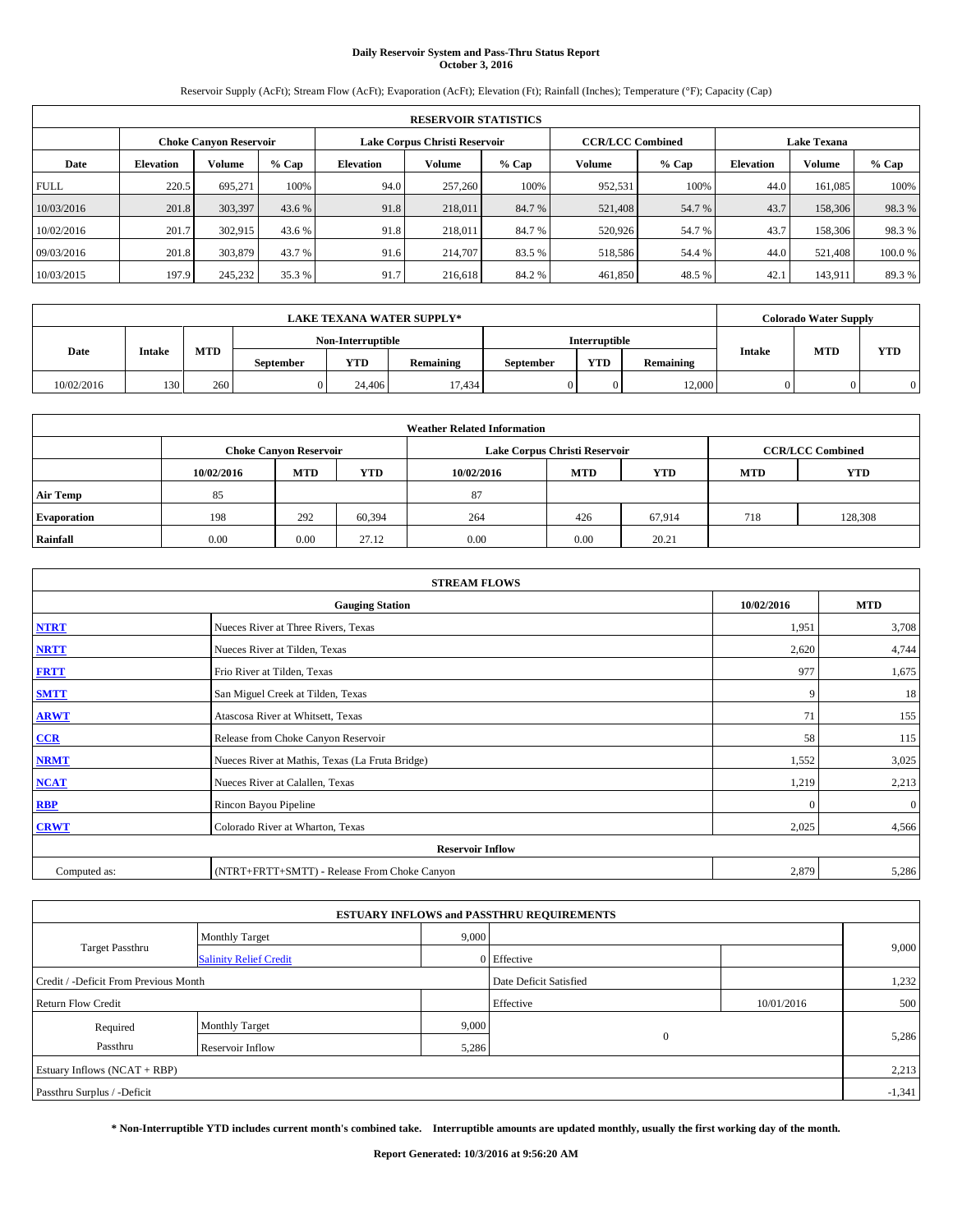# **Daily Reservoir System and Pass-Thru Status Report October 4, 2016**

Reservoir Supply (AcFt); Stream Flow (AcFt); Evaporation (AcFt); Elevation (Ft); Rainfall (Inches); Temperature (°F); Capacity (Cap)

|             | <b>RESERVOIR STATISTICS</b> |                        |         |                  |                               |         |                         |         |                  |                    |        |
|-------------|-----------------------------|------------------------|---------|------------------|-------------------------------|---------|-------------------------|---------|------------------|--------------------|--------|
|             |                             | Choke Canvon Reservoir |         |                  | Lake Corpus Christi Reservoir |         | <b>CCR/LCC Combined</b> |         |                  | <b>Lake Texana</b> |        |
| Date        | <b>Elevation</b>            | Volume                 | $%$ Cap | <b>Elevation</b> | <b>Volume</b>                 | $%$ Cap | Volume                  | $%$ Cap | <b>Elevation</b> | <b>Volume</b>      | % Cap  |
| <b>FULL</b> | 220.5                       | 695,271                | 100%    | 94.0             | 257,260                       | 100%    | 952,531                 | 100%    | 44.0             | 161.085            | 100%   |
| 10/04/2016  | 201.8                       | 303,879                | 43.7 %  | 91.8             | 218,011                       | 84.7 %  | 521,890                 | 54.8%   | 43.6             | 157,385            | 97.7 % |
| 10/03/2016  | 201.8                       | 303,397                | 43.6 %  | 91.8             | 218,011                       | 84.7%   | 521,408                 | 54.7 %  | 43.7             | 158,306            | 98.3%  |
| 09/04/2016  | 201.8                       | 304.529                | 43.8%   | 91.7             | 215,749                       | 83.9%   | 520,278                 | 54.6 %  | 44.0             | 521.890            | 100.0% |
| 10/04/2015  | 197.9                       | 244,532                | 35.2 %  | 91.7             | 215,923                       | 83.9%   | 460,455                 | 48.3%   | 42.              | 143.911            | 89.3%  |

| <b>LAKE TEXANA WATER SUPPLY*</b> |        |            |           |                   |           |           |                      |           |               | <b>Colorado Water Supply</b> |            |
|----------------------------------|--------|------------|-----------|-------------------|-----------|-----------|----------------------|-----------|---------------|------------------------------|------------|
|                                  |        |            |           | Non-Interruptible |           |           | <b>Interruptible</b> |           |               |                              |            |
| <b>Date</b>                      | Intake | <b>MTD</b> | September | <b>YTD</b>        | Remaining | September | <b>YTD</b>           | Remaining | <b>Intake</b> | <b>MTD</b>                   | <b>YTD</b> |
| 10/03/2016                       | 130    | 390        | 2,989     | 30.577            | 11.263    |           |                      | 12,000    |               |                              |            |

| <b>Weather Related Information</b> |            |                               |            |            |                               |                         |            |            |  |
|------------------------------------|------------|-------------------------------|------------|------------|-------------------------------|-------------------------|------------|------------|--|
|                                    |            | <b>Choke Canyon Reservoir</b> |            |            | Lake Corpus Christi Reservoir | <b>CCR/LCC Combined</b> |            |            |  |
|                                    | 10/03/2016 | <b>MTD</b>                    | <b>YTD</b> | 10/03/2016 | <b>MTD</b>                    | <b>YTD</b>              | <b>MTD</b> | <b>YTD</b> |  |
| <b>Air Temp</b>                    | 89         |                               |            | 88         |                               |                         |            |            |  |
| <b>Evaporation</b>                 | 208        | 500                           | 60,602     | 162        | 588                           | 68,076                  | 1,088      | 128,678    |  |
| Rainfall                           | 0.00       | 0.00                          | 27.12      | 0.00       | 0.00                          | 20.21                   |            |            |  |

| <b>STREAM FLOWS</b> |                                                 |            |              |  |  |  |  |  |  |
|---------------------|-------------------------------------------------|------------|--------------|--|--|--|--|--|--|
|                     | <b>Gauging Station</b>                          | 10/03/2016 | <b>MTD</b>   |  |  |  |  |  |  |
| <b>NTRT</b>         | Nueces River at Three Rivers, Texas             | 2,144      | 5,852        |  |  |  |  |  |  |
| <b>NRTT</b>         | Nueces River at Tilden, Texas                   | 2,938      | 7,682        |  |  |  |  |  |  |
| <b>FRTT</b>         | Frio River at Tilden, Texas                     | 609        | 2,285        |  |  |  |  |  |  |
| <b>SMTT</b>         | San Miguel Creek at Tilden, Texas               | 9          | 26           |  |  |  |  |  |  |
| <b>ARWT</b>         | Atascosa River at Whitsett, Texas               | 60         | 214          |  |  |  |  |  |  |
| $CCR$               | Release from Choke Canyon Reservoir             | 58         | 173          |  |  |  |  |  |  |
| <b>NRMT</b>         | Nueces River at Mathis, Texas (La Fruta Bridge) | 1,616      | 4,641        |  |  |  |  |  |  |
| <b>NCAT</b>         | Nueces River at Calallen, Texas                 | 1,320      | 3,533        |  |  |  |  |  |  |
| <b>RBP</b>          | Rincon Bayou Pipeline                           | $\Omega$   | $\mathbf{0}$ |  |  |  |  |  |  |
| <b>CRWT</b>         | Colorado River at Wharton, Texas                | 1,606      | 6,171        |  |  |  |  |  |  |
|                     | <b>Reservoir Inflow</b>                         |            |              |  |  |  |  |  |  |
| Computed as:        | (NTRT+FRTT+SMTT) - Release From Choke Canyon    | 2,704      | 7,990        |  |  |  |  |  |  |

|                                       |                               |       | <b>ESTUARY INFLOWS and PASSTHRU REQUIREMENTS</b> |            |       |  |  |  |
|---------------------------------------|-------------------------------|-------|--------------------------------------------------|------------|-------|--|--|--|
|                                       | <b>Monthly Target</b>         | 9,000 |                                                  |            |       |  |  |  |
| <b>Target Passthru</b>                | <b>Salinity Relief Credit</b> |       | 0 Effective                                      |            | 9,000 |  |  |  |
| Credit / -Deficit From Previous Month |                               |       | Date Deficit Satisfied                           |            | 1,232 |  |  |  |
| <b>Return Flow Credit</b>             |                               |       | Effective                                        | 10/01/2016 | 500   |  |  |  |
| Required                              | <b>Monthly Target</b>         | 9,000 |                                                  |            |       |  |  |  |
| Passthru                              | Reservoir Inflow              | 7,990 | $\Omega$                                         |            | 7,990 |  |  |  |
| Estuary Inflows $(NCAT + RBP)$        |                               |       |                                                  |            |       |  |  |  |
| Passthru Surplus / -Deficit           |                               |       |                                                  |            |       |  |  |  |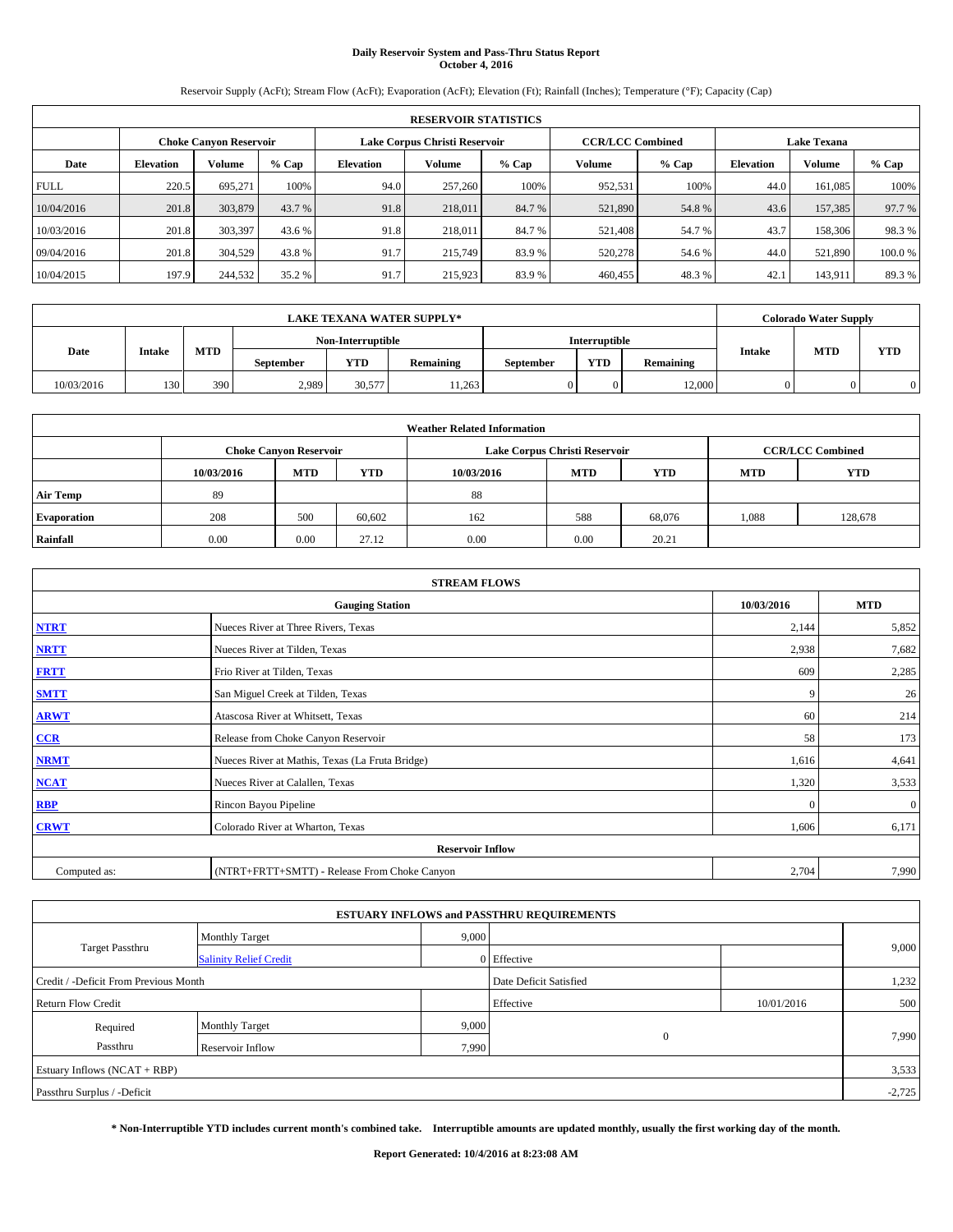# **Daily Reservoir System and Pass-Thru Status Report October 5, 2016**

Reservoir Supply (AcFt); Stream Flow (AcFt); Evaporation (AcFt); Elevation (Ft); Rainfall (Inches); Temperature (°F); Capacity (Cap)

|             | <b>RESERVOIR STATISTICS</b> |                        |         |                  |                               |         |                         |         |                  |                    |        |  |
|-------------|-----------------------------|------------------------|---------|------------------|-------------------------------|---------|-------------------------|---------|------------------|--------------------|--------|--|
|             |                             | Choke Canvon Reservoir |         |                  | Lake Corpus Christi Reservoir |         | <b>CCR/LCC Combined</b> |         |                  | <b>Lake Texana</b> |        |  |
| Date        | <b>Elevation</b>            | Volume                 | $%$ Cap | <b>Elevation</b> | <b>Volume</b>                 | $%$ Cap | Volume                  | $%$ Cap | <b>Elevation</b> | <b>Volume</b>      | % Cap  |  |
| <b>FULL</b> | 220.5                       | 695,271                | 100%    | 94.0             | 257,260                       | 100%    | 952,531                 | 100%    | 44.0             | 161.085            | 100%   |  |
| 10/05/2016  | 201.8                       | 303,879                | 43.7 %  | 91.8             | 218,011                       | 84.7 %  | 521,890                 | 54.8%   | 43.5             | 156,467            | 97.1 % |  |
| 10/04/2016  | 201.8                       | 303,879                | 43.7 %  | 91.8             | 218,011                       | 84.7%   | 521,890                 | 54.8%   | 43.6             | 157.385            | 97.7 % |  |
| 09/05/2016  | 201.8                       | 304.529                | 43.8%   | 91.8             | 217,140                       | 84.4 %  | 521,669                 | 54.8%   | 44.0             | 521.890            | 100.0% |  |
| 10/05/2015  | 197.9                       | 244,952                | 35.2 %  | 91.7             | 215,402                       | 83.7%   | 460,354                 | 48.3%   | 42.              | 143.911            | 89.3%  |  |

| <b>LAKE TEXANA WATER SUPPLY*</b> |        |            |           |                   |           |           |                      |           |               | <b>Colorado Water Supply</b> |            |
|----------------------------------|--------|------------|-----------|-------------------|-----------|-----------|----------------------|-----------|---------------|------------------------------|------------|
|                                  |        |            |           | Non-Interruptible |           |           | <b>Interruptible</b> |           |               |                              |            |
| <b>Date</b>                      | Intake | <b>MTD</b> | September | <b>YTD</b>        | Remaining | September | <b>YTD</b>           | Remaining | <b>Intake</b> | <b>MTD</b>                   | <b>YTD</b> |
| 10/04/2016                       | 129    | 519        | 2.989     | 30,706            | 11,134    |           |                      | 12,000    |               |                              |            |

| <b>Weather Related Information</b> |            |                               |            |            |                               |                         |            |            |  |
|------------------------------------|------------|-------------------------------|------------|------------|-------------------------------|-------------------------|------------|------------|--|
|                                    |            | <b>Choke Canyon Reservoir</b> |            |            | Lake Corpus Christi Reservoir | <b>CCR/LCC Combined</b> |            |            |  |
|                                    | 10/04/2016 | <b>MTD</b>                    | <b>YTD</b> | 10/04/2016 | <b>MTD</b>                    | <b>YTD</b>              | <b>MTD</b> | <b>YTD</b> |  |
| <b>Air Temp</b>                    | 91         |                               |            | 92         |                               |                         |            |            |  |
| <b>Evaporation</b>                 | 246        | 746                           | 60,848     | 284        | 872                           | 68,360                  | 1,618      | 129,208    |  |
| Rainfall                           | 0.00       | 0.00                          | 27.12      | 0.00       | 0.00                          | 20.21                   |            |            |  |

| <b>STREAM FLOWS</b> |                                                 |              |              |  |  |  |  |  |  |
|---------------------|-------------------------------------------------|--------------|--------------|--|--|--|--|--|--|
|                     | 10/04/2016                                      | <b>MTD</b>   |              |  |  |  |  |  |  |
| <b>NTRT</b>         | Nueces River at Three Rivers, Texas             | 2,283        | 8,135        |  |  |  |  |  |  |
| <b>NRTT</b>         | Nueces River at Tilden, Texas                   | 2,263        | 9,945        |  |  |  |  |  |  |
| <b>FRTT</b>         | Frio River at Tilden, Texas                     | 292          | 2,577        |  |  |  |  |  |  |
| <b>SMTT</b>         | San Miguel Creek at Tilden, Texas               | 8            | 35           |  |  |  |  |  |  |
| <b>ARWT</b>         | Atascosa River at Whitsett, Texas               | 54           | 268          |  |  |  |  |  |  |
| $CCR$               | Release from Choke Canyon Reservoir             | 58           | 230          |  |  |  |  |  |  |
| <b>NRMT</b>         | Nueces River at Mathis, Texas (La Fruta Bridge) | 1,622        | 6,263        |  |  |  |  |  |  |
| <b>NCAT</b>         | Nueces River at Calallen, Texas                 | 1,358        | 4,891        |  |  |  |  |  |  |
| RBP                 | Rincon Bayou Pipeline                           | $\mathbf{0}$ | $\mathbf{0}$ |  |  |  |  |  |  |
| <b>CRWT</b>         | Colorado River at Wharton, Texas                | 1,453        | 7,624        |  |  |  |  |  |  |
|                     | <b>Reservoir Inflow</b>                         |              |              |  |  |  |  |  |  |
| Computed as:        | (NTRT+FRTT+SMTT) - Release From Choke Canyon    | 2,525        | 10,516       |  |  |  |  |  |  |

| <b>ESTUARY INFLOWS and PASSTHRU REQUIREMENTS</b> |                               |           |                        |     |       |  |  |  |  |  |
|--------------------------------------------------|-------------------------------|-----------|------------------------|-----|-------|--|--|--|--|--|
|                                                  | <b>Monthly Target</b>         | 9,000     |                        |     |       |  |  |  |  |  |
| Target Passthru                                  | <b>Salinity Relief Credit</b> |           | 0 Effective            |     | 9,000 |  |  |  |  |  |
| Credit / -Deficit From Previous Month            |                               |           | Date Deficit Satisfied |     | 1,232 |  |  |  |  |  |
| <b>Return Flow Credit</b>                        |                               | Effective | 10/01/2016             | 500 |       |  |  |  |  |  |
| Required                                         | <b>Monthly Target</b>         | 9,000     |                        |     |       |  |  |  |  |  |
| Passthru                                         | Reservoir Inflow              | 10,516    | $\overline{0}$         |     | 9,000 |  |  |  |  |  |
| Estuary Inflows $(NCAT + RBP)$                   |                               |           |                        |     |       |  |  |  |  |  |
| Passthru Surplus / -Deficit                      |                               |           |                        |     |       |  |  |  |  |  |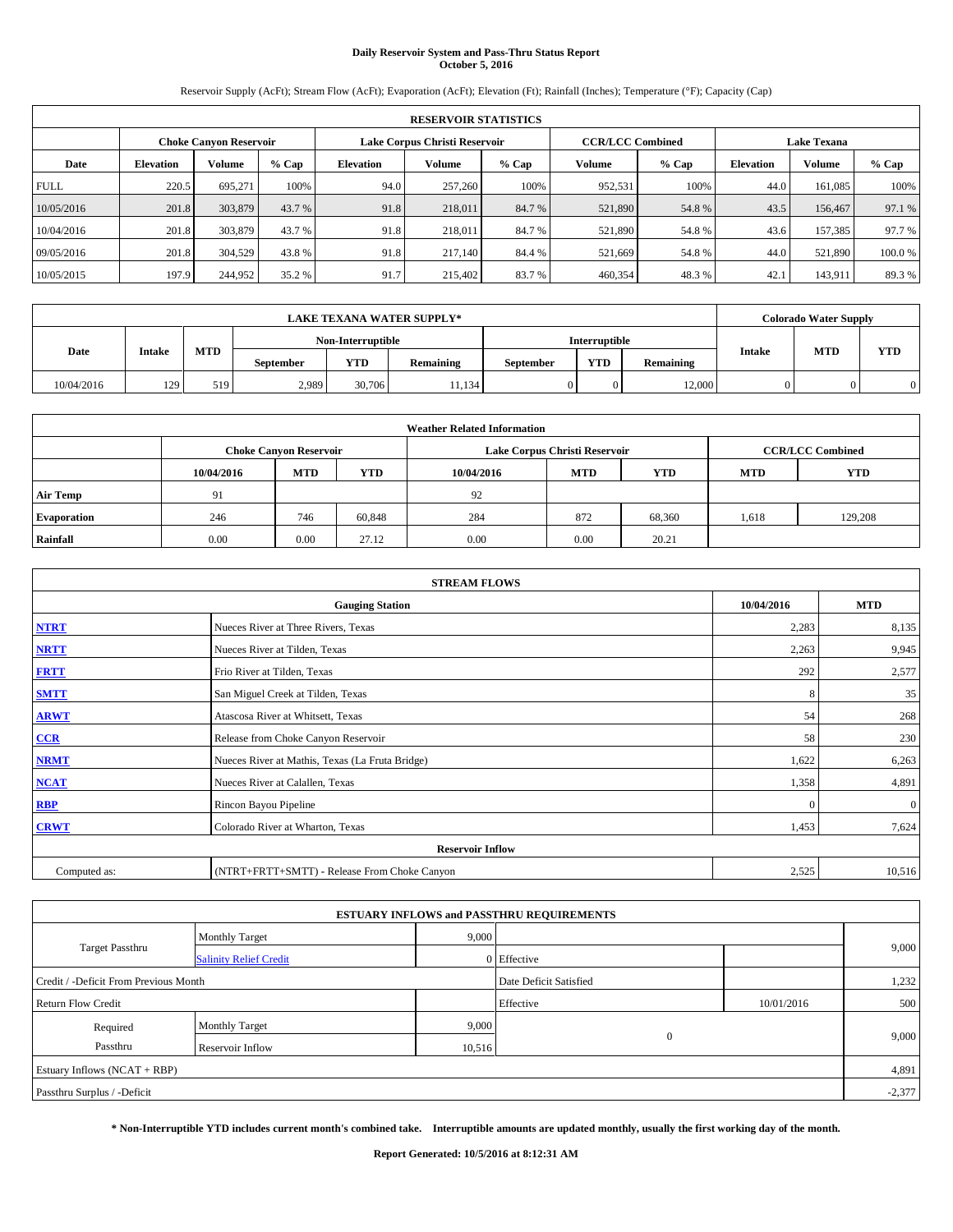# **Daily Reservoir System and Pass-Thru Status Report October 6, 2016**

Reservoir Supply (AcFt); Stream Flow (AcFt); Evaporation (AcFt); Elevation (Ft); Rainfall (Inches); Temperature (°F); Capacity (Cap)

|             | <b>RESERVOIR STATISTICS</b> |                        |         |                  |                               |         |                                               |         |                  |               |        |  |
|-------------|-----------------------------|------------------------|---------|------------------|-------------------------------|---------|-----------------------------------------------|---------|------------------|---------------|--------|--|
|             |                             | Choke Canvon Reservoir |         |                  | Lake Corpus Christi Reservoir |         | <b>CCR/LCC Combined</b><br><b>Lake Texana</b> |         |                  |               |        |  |
| Date        | <b>Elevation</b>            | Volume                 | $%$ Cap | <b>Elevation</b> | <b>Volume</b>                 | $%$ Cap | Volume                                        | $%$ Cap | <b>Elevation</b> | <b>Volume</b> | % Cap  |  |
| <b>FULL</b> | 220.5                       | 695,271                | 100%    | 94.0             | 257,260                       | 100%    | 952,531                                       | 100%    | 44.0             | 161.085       | 100%   |  |
| 10/06/2016  | 201.8                       | 303,719                | 43.7 %  | 91.8             | 218,011                       | 84.7 %  | 521,730                                       | 54.8%   | 43.4             | 155,551       | 96.6%  |  |
| 10/05/2016  | 201.8                       | 303,879                | 43.7 %  | 91.8             | 218,011                       | 84.7%   | 521,890                                       | 54.8%   | 43.5             | 156,467       | 97.1 % |  |
| 09/06/2016  | 201.8                       | 303,558                | 43.7 %  | 91.8             | 218,011                       | 84.7%   | 521,569                                       | 54.8%   | 44.0             | 521.730       | 100.0% |  |
| 10/06/2015  | 197.9                       | 244,392                | 35.2 %  | 91.6             | 214,707                       | 83.5 %  | 459,099                                       | 48.2%   | 42.0             | 143,036       | 88.8%  |  |

|             |        |            |                   |                                                                                  | <b>LAKE TEXANA WATER SUPPLY*</b> |                      |  |        | <b>Colorado Water Supply</b> |  |
|-------------|--------|------------|-------------------|----------------------------------------------------------------------------------|----------------------------------|----------------------|--|--------|------------------------------|--|
|             |        |            | Non-Interruptible |                                                                                  |                                  | <b>Interruptible</b> |  |        |                              |  |
| <b>Date</b> | Intake | <b>MTD</b> | September         | <b>Intake</b><br><b>YTD</b><br><b>YTD</b><br>Remaining<br>Remaining<br>September | <b>MTD</b>                       | <b>YTD</b>           |  |        |                              |  |
| 10/05/2016  | 129    | 648        | 2.989             | 30,835                                                                           | 11,005                           |                      |  | 12,000 |                              |  |

| <b>Weather Related Information</b> |            |                                                                                  |        |      |                               |        |                         |         |  |  |
|------------------------------------|------------|----------------------------------------------------------------------------------|--------|------|-------------------------------|--------|-------------------------|---------|--|--|
|                                    |            | <b>Choke Canyon Reservoir</b>                                                    |        |      | Lake Corpus Christi Reservoir |        | <b>CCR/LCC Combined</b> |         |  |  |
|                                    | 10/05/2016 | <b>YTD</b><br><b>MTD</b><br><b>MTD</b><br>10/05/2016<br><b>YTD</b><br><b>MTD</b> |        |      |                               |        |                         |         |  |  |
| <b>Air Temp</b>                    | 93         |                                                                                  |        | 94   |                               |        |                         |         |  |  |
| <b>Evaporation</b>                 | 265        | 1,011                                                                            | 61,113 | 386  | 1.258                         | 68.746 | 2,269                   | 129.859 |  |  |
| Rainfall                           | 0.00       | 0.00                                                                             | 27.12  | 0.00 | 0.00                          | 20.21  |                         |         |  |  |

| <b>STREAM FLOWS</b> |                                                 |            |              |  |  |  |  |  |  |
|---------------------|-------------------------------------------------|------------|--------------|--|--|--|--|--|--|
|                     | <b>Gauging Station</b>                          | 10/05/2016 | <b>MTD</b>   |  |  |  |  |  |  |
| <b>NTRT</b>         | Nueces River at Three Rivers, Texas             | 2,263      | 10,397       |  |  |  |  |  |  |
| <b>NRTT</b>         | Nueces River at Tilden, Texas                   | 1,376      | 11,320       |  |  |  |  |  |  |
| <b>FRTT</b>         | Frio River at Tilden, Texas                     | 163        | 2,739        |  |  |  |  |  |  |
| <b>SMTT</b>         | San Miguel Creek at Tilden, Texas               | 8          | 43           |  |  |  |  |  |  |
| <b>ARWT</b>         | Atascosa River at Whitsett, Texas               | 54         | 322          |  |  |  |  |  |  |
| $CCR$               | Release from Choke Canyon Reservoir             | 58         | 288          |  |  |  |  |  |  |
| <b>NRMT</b>         | Nueces River at Mathis, Texas (La Fruta Bridge) | 1,596      | 7,859        |  |  |  |  |  |  |
| <b>NCAT</b>         | Nueces River at Calallen, Texas                 | 1,382      | 6,273        |  |  |  |  |  |  |
| RBP                 | Rincon Bayou Pipeline                           | $\Omega$   | $\mathbf{0}$ |  |  |  |  |  |  |
| <b>CRWT</b>         | Colorado River at Wharton, Texas                | 1,340      | 8,964        |  |  |  |  |  |  |
|                     | <b>Reservoir Inflow</b>                         |            |              |  |  |  |  |  |  |
| Computed as:        | (NTRT+FRTT+SMTT) - Release From Choke Canyon    | 2,376      | 12,892       |  |  |  |  |  |  |

|                                       |                               |        | <b>ESTUARY INFLOWS and PASSTHRU REQUIREMENTS</b> |            |          |  |  |  |
|---------------------------------------|-------------------------------|--------|--------------------------------------------------|------------|----------|--|--|--|
|                                       | <b>Monthly Target</b>         | 9,000  |                                                  |            |          |  |  |  |
| <b>Target Passthru</b>                | <b>Salinity Relief Credit</b> |        | 0 Effective                                      |            | 9,000    |  |  |  |
| Credit / -Deficit From Previous Month |                               |        | Date Deficit Satisfied                           |            | 1,232    |  |  |  |
| Return Flow Credit                    |                               |        | Effective                                        | 10/01/2016 | 500      |  |  |  |
| Required                              | <b>Monthly Target</b>         | 9,000  |                                                  |            |          |  |  |  |
| Passthru                              | Reservoir Inflow              | 12,892 | $\mathbf{0}$                                     |            | 9,000    |  |  |  |
| Estuary Inflows (NCAT + RBP)          |                               |        |                                                  |            |          |  |  |  |
| Passthru Surplus / -Deficit           |                               |        |                                                  |            | $-0.995$ |  |  |  |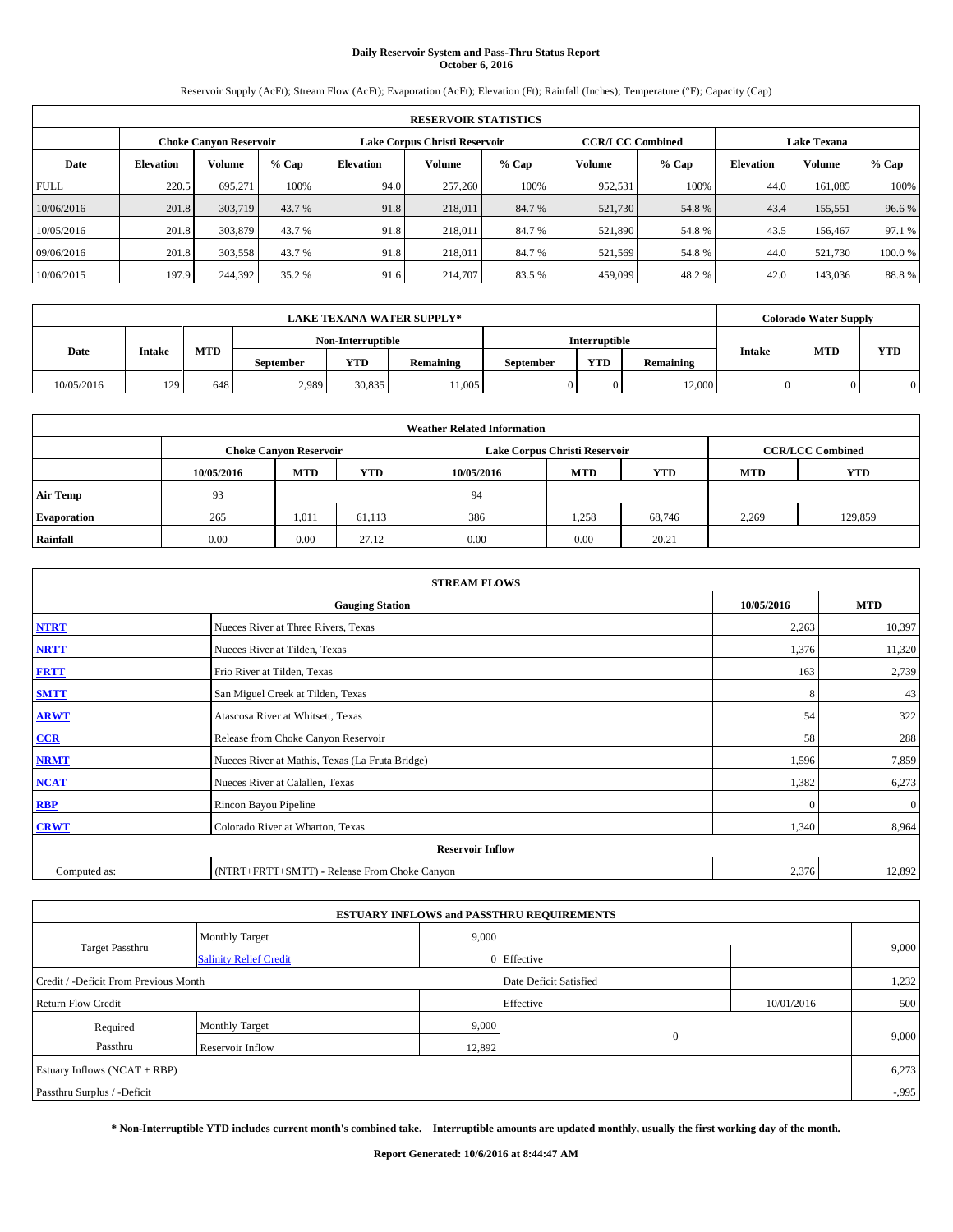# **Daily Reservoir System and Pass-Thru Status Report October 7, 2016**

Reservoir Supply (AcFt); Stream Flow (AcFt); Evaporation (AcFt); Elevation (Ft); Rainfall (Inches); Temperature (°F); Capacity (Cap)

|             | <b>RESERVOIR STATISTICS</b> |                        |         |                  |                               |         |                                               |         |                  |               |        |  |
|-------------|-----------------------------|------------------------|---------|------------------|-------------------------------|---------|-----------------------------------------------|---------|------------------|---------------|--------|--|
|             |                             | Choke Canvon Reservoir |         |                  | Lake Corpus Christi Reservoir |         | <b>CCR/LCC Combined</b><br><b>Lake Texana</b> |         |                  |               |        |  |
| Date        | <b>Elevation</b>            | Volume                 | $%$ Cap | <b>Elevation</b> | <b>Volume</b>                 | $%$ Cap | Volume                                        | $%$ Cap | <b>Elevation</b> | <b>Volume</b> | % Cap  |  |
| <b>FULL</b> | 220.5                       | 695,271                | 100%    | 94.0             | 257,260                       | 100%    | 952,531                                       | 100%    | 44.0             | 161.085       | 100%   |  |
| 10/07/2016  | 201.8                       | 303,397                | 43.6 %  | 91.9             | 219,930                       | 85.5 %  | 523,327                                       | 54.9 %  | 43.4             | 155,551       | 96.6%  |  |
| 10/06/2016  | 201.8                       | 303,719                | 43.7 %  | 91.8             | 218,011                       | 84.7%   | 521,730                                       | 54.8%   | 43.4             | 155.551       | 96.6%  |  |
| 09/07/2016  | 201.8                       | 303,719                | 43.7 %  | 91.9             | 219,580                       | 85.4 %  | 523,299                                       | 54.9 %  | 44.0             | 523.327       | 100.0% |  |
| 10/07/2015  | 197.9                       | 244,392                | 35.2 %  | 91.6             | 214,360                       | 83.3%   | 458,752                                       | 48.2%   | 41.9             | 142.163       | 88.3%  |  |

|            |                       |            |           |                   | <b>LAKE TEXANA WATER SUPPLY*</b> |           |                      |           |               | <b>Colorado Water Supply</b> |            |
|------------|-----------------------|------------|-----------|-------------------|----------------------------------|-----------|----------------------|-----------|---------------|------------------------------|------------|
|            |                       |            |           | Non-Interruptible |                                  |           | <b>Interruptible</b> |           |               |                              |            |
|            | <b>Date</b><br>Intake | <b>MTD</b> | September | <b>YTD</b>        | Remaining                        | September | <b>YTD</b>           | Remaining | <b>Intake</b> | <b>MTD</b>                   | <b>YTD</b> |
| 10/06/2016 | 129                   | 777        | 2.989     | 30.964            | 10,876                           |           |                      | 12,000    |               |                              |            |

| <b>Weather Related Information</b> |            |                                                                                  |        |      |                               |        |                         |         |  |  |
|------------------------------------|------------|----------------------------------------------------------------------------------|--------|------|-------------------------------|--------|-------------------------|---------|--|--|
|                                    |            | <b>Choke Canyon Reservoir</b>                                                    |        |      | Lake Corpus Christi Reservoir |        | <b>CCR/LCC Combined</b> |         |  |  |
|                                    | 10/06/2016 | <b>YTD</b><br><b>MTD</b><br><b>MTD</b><br><b>YTD</b><br><b>MTD</b><br>10/06/2016 |        |      |                               |        |                         |         |  |  |
| <b>Air Temp</b>                    | 93         |                                                                                  |        | 94   |                               |        |                         |         |  |  |
| <b>Evaporation</b>                 | 255        | 1,266                                                                            | 61,368 | 264  | 1,522                         | 69.010 | 2,788                   | 130,378 |  |  |
| Rainfall                           | 0.00       | 0.00                                                                             | 27.12  | 0.00 | 0.00                          | 20.21  |                         |         |  |  |

| <b>STREAM FLOWS</b> |                                                 |              |              |  |  |  |  |  |  |
|---------------------|-------------------------------------------------|--------------|--------------|--|--|--|--|--|--|
|                     | <b>Gauging Station</b>                          | 10/06/2016   | <b>MTD</b>   |  |  |  |  |  |  |
| <b>NTRT</b>         | Nueces River at Three Rivers, Texas             | 1,745        | 12,142       |  |  |  |  |  |  |
| <b>NRTT</b>         | Nueces River at Tilden, Texas                   | 1,356        | 12,676       |  |  |  |  |  |  |
| <b>FRTT</b>         | Frio River at Tilden, Texas                     | 95           | 2,835        |  |  |  |  |  |  |
| <b>SMTT</b>         | San Miguel Creek at Tilden, Texas               | 8            | 50           |  |  |  |  |  |  |
| <b>ARWT</b>         | Atascosa River at Whitsett, Texas               | 48           | 369          |  |  |  |  |  |  |
| $CCR$               | Release from Choke Canyon Reservoir             | 58           | 345          |  |  |  |  |  |  |
| <b>NRMT</b>         | Nueces River at Mathis, Texas (La Fruta Bridge) | 1,352        | 9,210        |  |  |  |  |  |  |
| <b>NCAT</b>         | Nueces River at Calallen, Texas                 | 1,380        | 7,652        |  |  |  |  |  |  |
| RBP                 | Rincon Bayou Pipeline                           | $\mathbf{0}$ | $\mathbf{0}$ |  |  |  |  |  |  |
| <b>CRWT</b>         | Colorado River at Wharton, Texas                | 1,654        | 10,618       |  |  |  |  |  |  |
|                     | <b>Reservoir Inflow</b>                         |              |              |  |  |  |  |  |  |
| Computed as:        | (NTRT+FRTT+SMTT) - Release From Choke Canyon    | 1,790        | 14,682       |  |  |  |  |  |  |

| <b>ESTUARY INFLOWS and PASSTHRU REQUIREMENTS</b> |                               |        |                        |            |       |  |  |  |  |  |
|--------------------------------------------------|-------------------------------|--------|------------------------|------------|-------|--|--|--|--|--|
|                                                  | <b>Monthly Target</b>         | 9,000  |                        |            |       |  |  |  |  |  |
| <b>Target Passthru</b>                           | <b>Salinity Relief Credit</b> |        | 0 Effective            |            | 9,000 |  |  |  |  |  |
| Credit / -Deficit From Previous Month            |                               |        | Date Deficit Satisfied |            | 1,232 |  |  |  |  |  |
| <b>Return Flow Credit</b>                        |                               |        | Effective              | 10/01/2016 | 500   |  |  |  |  |  |
| Required                                         | <b>Monthly Target</b>         | 9,000  |                        |            |       |  |  |  |  |  |
| Passthru                                         | Reservoir Inflow              | 14,682 | $\mathbf{0}$           |            | 9,000 |  |  |  |  |  |
| Estuary Inflows (NCAT + RBP)                     |                               |        |                        |            | 7,652 |  |  |  |  |  |
| Passthru Surplus / -Deficit                      |                               |        |                        |            | 384   |  |  |  |  |  |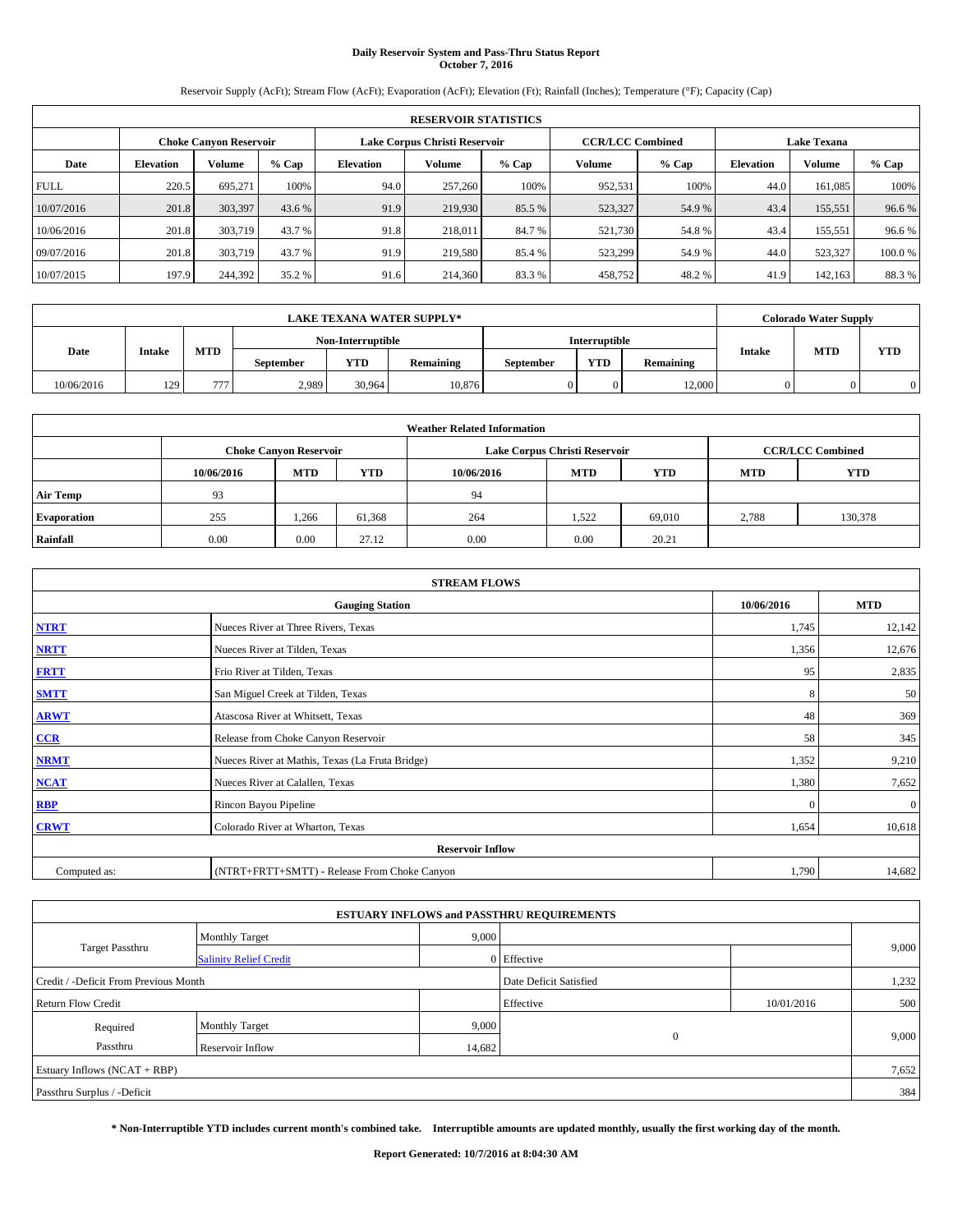# **Daily Reservoir System and Pass-Thru Status Report October 8, 2016**

Reservoir Supply (AcFt); Stream Flow (AcFt); Evaporation (AcFt); Elevation (Ft); Rainfall (Inches); Temperature (°F); Capacity (Cap)

|             | <b>RESERVOIR STATISTICS</b> |                        |         |                  |                               |         |                                               |         |                  |               |        |  |
|-------------|-----------------------------|------------------------|---------|------------------|-------------------------------|---------|-----------------------------------------------|---------|------------------|---------------|--------|--|
|             |                             | Choke Canvon Reservoir |         |                  | Lake Corpus Christi Reservoir |         | <b>CCR/LCC Combined</b><br><b>Lake Texana</b> |         |                  |               |        |  |
| Date        | <b>Elevation</b>            | Volume                 | $%$ Cap | <b>Elevation</b> | <b>Volume</b>                 | $%$ Cap | Volume                                        | $%$ Cap | <b>Elevation</b> | <b>Volume</b> | % Cap  |  |
| <b>FULL</b> | 220.5                       | 695,271                | 100%    | 94.0             | 257,260                       | 100%    | 952,531                                       | 100%    | 44.0             | 161.085       | 100%   |  |
| 10/08/2016  | 201.7                       | 302,270                | 43.5 %  | 92.1             | 222,729                       | 86.6 %  | 524,999                                       | 55.1 %  | 43.5             | 156,467       | 97.1 % |  |
| 10/07/2016  | 201.8                       | 303,397                | 43.6 %  | 91.9             | 219,930                       | 85.5 %  | 523,327                                       | 54.9 %  | 43.4             | 155.551       | 96.6%  |  |
| 09/08/2016  | 201.6                       | 301,292                | 43.3 %  | 92.0             | 220,803                       | 85.8%   | 522,095                                       | 54.8%   | 44.0             | 524,999       | 100.0% |  |
| 10/08/2015  | 197.9                       | 244,112                | 35.1 %  | 91.6             | 213,840                       | 83.1 %  | 457,952                                       | 48.1 %  | 41.9             | 142.163       | 88.3%  |  |

|            | <b>LAKE TEXANA WATER SUPPLY*</b> |            |                   |        |           |           |               |                  |               | <b>Colorado Water Supply</b> |            |  |
|------------|----------------------------------|------------|-------------------|--------|-----------|-----------|---------------|------------------|---------------|------------------------------|------------|--|
|            |                                  |            | Non-Interruptible |        |           |           | Interruptible |                  |               |                              |            |  |
| Date       | Intake                           | <b>MTD</b> | September         | VTD    | Remaining | September | <b>YTD</b>    | <b>Remaining</b> | <b>Intake</b> | <b>MTD</b>                   | <b>YTD</b> |  |
| 10/07/2016 | 129                              | 906        | 2,989             | 31,093 | 10,747    |           |               | 12,000           |               |                              |            |  |

|                    | <b>Weather Related Information</b>                                                             |                               |        |      |                               |                         |            |         |  |  |  |  |
|--------------------|------------------------------------------------------------------------------------------------|-------------------------------|--------|------|-------------------------------|-------------------------|------------|---------|--|--|--|--|
|                    |                                                                                                | <b>Choke Canyon Reservoir</b> |        |      | Lake Corpus Christi Reservoir | <b>CCR/LCC Combined</b> |            |         |  |  |  |  |
|                    | <b>YTD</b><br><b>MTD</b><br><b>MTD</b><br><b>YTD</b><br><b>MTD</b><br>10/07/2016<br>10/07/2016 |                               |        |      |                               |                         | <b>YTD</b> |         |  |  |  |  |
| <b>Air Temp</b>    | 82                                                                                             |                               |        | 83   |                               |                         |            |         |  |  |  |  |
| <b>Evaporation</b> | 141                                                                                            | 1,407                         | 61.509 | 143  | 1,665                         | 69,153                  | 3,072      | 130,662 |  |  |  |  |
| Rainfall           | 0.34                                                                                           | 0.34                          | 27.46  | 0.91 | 0.91                          | 21.12                   |            |         |  |  |  |  |

| <b>STREAM FLOWS</b> |                                                 |            |              |  |  |  |  |  |
|---------------------|-------------------------------------------------|------------|--------------|--|--|--|--|--|
|                     | <b>Gauging Station</b>                          | 10/07/2016 | <b>MTD</b>   |  |  |  |  |  |
| <b>NTRT</b>         | Nueces River at Three Rivers, Texas             | 1,576      | 13,718       |  |  |  |  |  |
| <b>NRTT</b>         | Nueces River at Tilden, Texas                   | 1,767      | 14,443       |  |  |  |  |  |
| <b>FRTT</b>         | Frio River at Tilden, Texas                     | 73         | 2,908        |  |  |  |  |  |
| <b>SMTT</b>         | San Miguel Creek at Tilden, Texas               | 8          | 58           |  |  |  |  |  |
| <b>ARWT</b>         | Atascosa River at Whitsett, Texas               | 48         | 417          |  |  |  |  |  |
| $CCR$               | Release from Choke Canyon Reservoir             | 58         | 403          |  |  |  |  |  |
| <b>NRMT</b>         | Nueces River at Mathis, Texas (La Fruta Bridge) | 895        | 10,106       |  |  |  |  |  |
| <b>NCAT</b>         | Nueces River at Calallen, Texas                 | 1,203      | 8,855        |  |  |  |  |  |
| RBP                 | Rincon Bayou Pipeline                           | $\Omega$   | $\mathbf{0}$ |  |  |  |  |  |
| <b>CRWT</b>         | Colorado River at Wharton, Texas                | 1,848      | 12,466       |  |  |  |  |  |
|                     | <b>Reservoir Inflow</b>                         |            |              |  |  |  |  |  |
| Computed as:        | (NTRT+FRTT+SMTT) - Release From Choke Canyon    | 1,600      | 16,281       |  |  |  |  |  |

|                                                         |                       |        | <b>ESTUARY INFLOWS and PASSTHRU REQUIREMENTS</b> |            |       |  |
|---------------------------------------------------------|-----------------------|--------|--------------------------------------------------|------------|-------|--|
|                                                         | <b>Monthly Target</b> | 9,000  |                                                  |            |       |  |
| <b>Target Passthru</b><br><b>Salinity Relief Credit</b> |                       |        | 0 Effective                                      |            | 9,000 |  |
| Credit / -Deficit From Previous Month                   |                       |        | Date Deficit Satisfied                           |            | 1,232 |  |
| <b>Return Flow Credit</b>                               |                       |        | Effective                                        | 10/01/2016 | 500   |  |
| Required                                                | <b>Monthly Target</b> | 9,000  |                                                  |            |       |  |
| Passthru                                                | Reservoir Inflow      | 16,281 | $\mathbf{0}$                                     |            | 9,000 |  |
| Estuary Inflows $(NCAT + RBP)$                          |                       |        |                                                  |            | 8,855 |  |
| Passthru Surplus / -Deficit                             |                       |        |                                                  |            | 1,587 |  |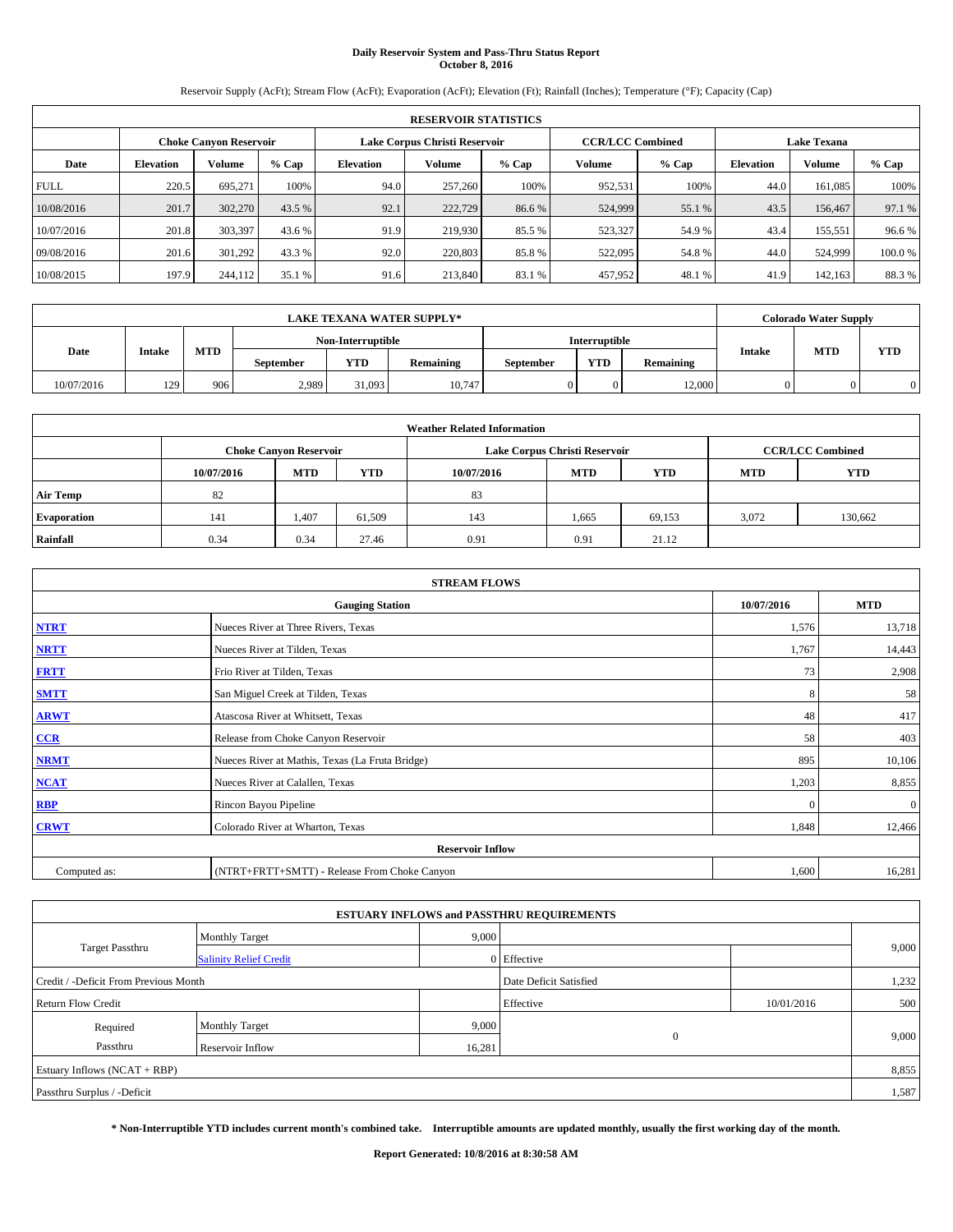# **Daily Reservoir System and Pass-Thru Status Report October 9, 2016**

Reservoir Supply (AcFt); Stream Flow (AcFt); Evaporation (AcFt); Elevation (Ft); Rainfall (Inches); Temperature (°F); Capacity (Cap)

|             | <b>RESERVOIR STATISTICS</b> |                        |         |                               |               |         |                         |         |                    |               |        |  |  |
|-------------|-----------------------------|------------------------|---------|-------------------------------|---------------|---------|-------------------------|---------|--------------------|---------------|--------|--|--|
|             |                             | Choke Canvon Reservoir |         | Lake Corpus Christi Reservoir |               |         | <b>CCR/LCC Combined</b> |         | <b>Lake Texana</b> |               |        |  |  |
| Date        | <b>Elevation</b>            | Volume                 | $%$ Cap | <b>Elevation</b>              | <b>Volume</b> | $%$ Cap | Volume                  | $%$ Cap | <b>Elevation</b>   | <b>Volume</b> | % Cap  |  |  |
| <b>FULL</b> | 220.5                       | 695,271                | 100%    | 94.0                          | 257,260       | 100%    | 952,531                 | 100%    | 44.0               | 161.085       | 100%   |  |  |
| 10/09/2016  | 201.7                       | 302,433                | 43.5 %  | 92.1                          | 223,080       | 86.7 %  | 525,513                 | 55.2 %  | 43.5               | 156,467       | 97.1 % |  |  |
| 10/08/2016  | 201.7                       | 302,270                | 43.5 %  | 92.1                          | 222,729       | 86.6%   | 524,999                 | 55.1 %  | 43.5               | 156,467       | 97.1 % |  |  |
| 09/09/2016  | 201.6                       | 301.129                | 43.3 %  | 92.0                          | 220,803       | 85.8%   | 521,932                 | 54.8%   | 44.0               | 525,513       | 100.0% |  |  |
| 10/09/2015  | 197.8                       | 243,131                | 35.0 %  | 91.6                          | 213.667       | 83.1 %  | 456,798                 | 48.0%   | 41.9               | 142.163       | 88.3%  |  |  |

|            | <b>LAKE TEXANA WATER SUPPLY*</b> |            |                   |            |           |           |                      |                  |               | <b>Colorado Water Supply</b> |            |
|------------|----------------------------------|------------|-------------------|------------|-----------|-----------|----------------------|------------------|---------------|------------------------------|------------|
|            |                                  |            | Non-Interruptible |            |           |           | <b>Interruptible</b> |                  |               |                              |            |
| Date       | <b>Intake</b>                    | <b>MTD</b> | <b>September</b>  | <b>YTD</b> | Remaining | September | <b>YTD</b>           | <b>Remaining</b> | <b>Intake</b> | <b>MTD</b>                   | <b>YTD</b> |
| 10/08/2016 | 129                              | 1.035      | 2,989             | 31.222     | 10.618    |           |                      | 12.000           |               |                              |            |

|                    | <b>Weather Related Information</b> |                                                                                  |        |      |                               |                         |       |         |  |  |  |  |
|--------------------|------------------------------------|----------------------------------------------------------------------------------|--------|------|-------------------------------|-------------------------|-------|---------|--|--|--|--|
|                    |                                    | <b>Choke Canyon Reservoir</b>                                                    |        |      | Lake Corpus Christi Reservoir | <b>CCR/LCC Combined</b> |       |         |  |  |  |  |
|                    | 10/08/2016                         | <b>YTD</b><br><b>MTD</b><br>10/08/2016<br><b>MTD</b><br><b>YTD</b><br><b>MTD</b> |        |      |                               |                         |       |         |  |  |  |  |
| <b>Air Temp</b>    | 85                                 |                                                                                  |        | 84   |                               |                         |       |         |  |  |  |  |
| <b>Evaporation</b> | 198                                | 1,605                                                                            | 61,707 | 235  | 1.900                         | 69,388                  | 3,505 | 131,095 |  |  |  |  |
| Rainfall           | 0.00                               | 0.34                                                                             | 27.46  | 0.00 | 0.91                          | 21.12                   |       |         |  |  |  |  |

| <b>STREAM FLOWS</b> |                                                 |            |              |  |  |  |  |  |
|---------------------|-------------------------------------------------|------------|--------------|--|--|--|--|--|
|                     | <b>Gauging Station</b>                          | 10/08/2016 | <b>MTD</b>   |  |  |  |  |  |
| <b>NTRT</b>         | Nueces River at Three Rivers, Texas             | 1,685      | 15,404       |  |  |  |  |  |
| <b>NRTT</b>         | Nueces River at Tilden, Texas                   | 1,965      | 16,408       |  |  |  |  |  |
| <b>FRTT</b>         | Frio River at Tilden, Texas                     | 56         | 2,964        |  |  |  |  |  |
| <b>SMTT</b>         | San Miguel Creek at Tilden, Texas               | 5          | 63           |  |  |  |  |  |
| <b>ARWT</b>         | Atascosa River at Whitsett, Texas               | 46         | 463          |  |  |  |  |  |
| $CCR$               | Release from Choke Canyon Reservoir             | 58         | 461          |  |  |  |  |  |
| <b>NRMT</b>         | Nueces River at Mathis, Texas (La Fruta Bridge) | 478        | 10,584       |  |  |  |  |  |
| <b>NCAT</b>         | Nueces River at Calallen, Texas                 | 893        | 9,748        |  |  |  |  |  |
| RBP                 | Rincon Bayou Pipeline                           | $\Omega$   | $\mathbf{0}$ |  |  |  |  |  |
| <b>CRWT</b>         | Colorado River at Wharton, Texas                | 1,723      | 14,189       |  |  |  |  |  |
|                     | <b>Reservoir Inflow</b>                         |            |              |  |  |  |  |  |
| Computed as:        | (NTRT+FRTT+SMTT) - Release From Choke Canyon    | 1,688      | 17,970       |  |  |  |  |  |

|                                                         |                       |             | <b>ESTUARY INFLOWS and PASSTHRU REQUIREMENTS</b> |            |       |
|---------------------------------------------------------|-----------------------|-------------|--------------------------------------------------|------------|-------|
|                                                         | <b>Monthly Target</b> | 9,000       |                                                  |            |       |
| <b>Target Passthru</b><br><b>Salinity Relief Credit</b> |                       | 0 Effective |                                                  | 9,000      |       |
| Credit / -Deficit From Previous Month                   |                       |             | Date Deficit Satisfied                           |            | 1,232 |
| <b>Return Flow Credit</b>                               |                       |             | Effective                                        | 10/01/2016 | 500   |
| Required                                                | <b>Monthly Target</b> | 9,000       |                                                  |            |       |
| Passthru                                                | Reservoir Inflow      | 17,970      | $\mathbf{0}$                                     |            | 9,000 |
| Estuary Inflows $(NCAT + RBP)$                          |                       |             |                                                  |            | 9,748 |
| Passthru Surplus / -Deficit                             |                       |             |                                                  |            | 2,480 |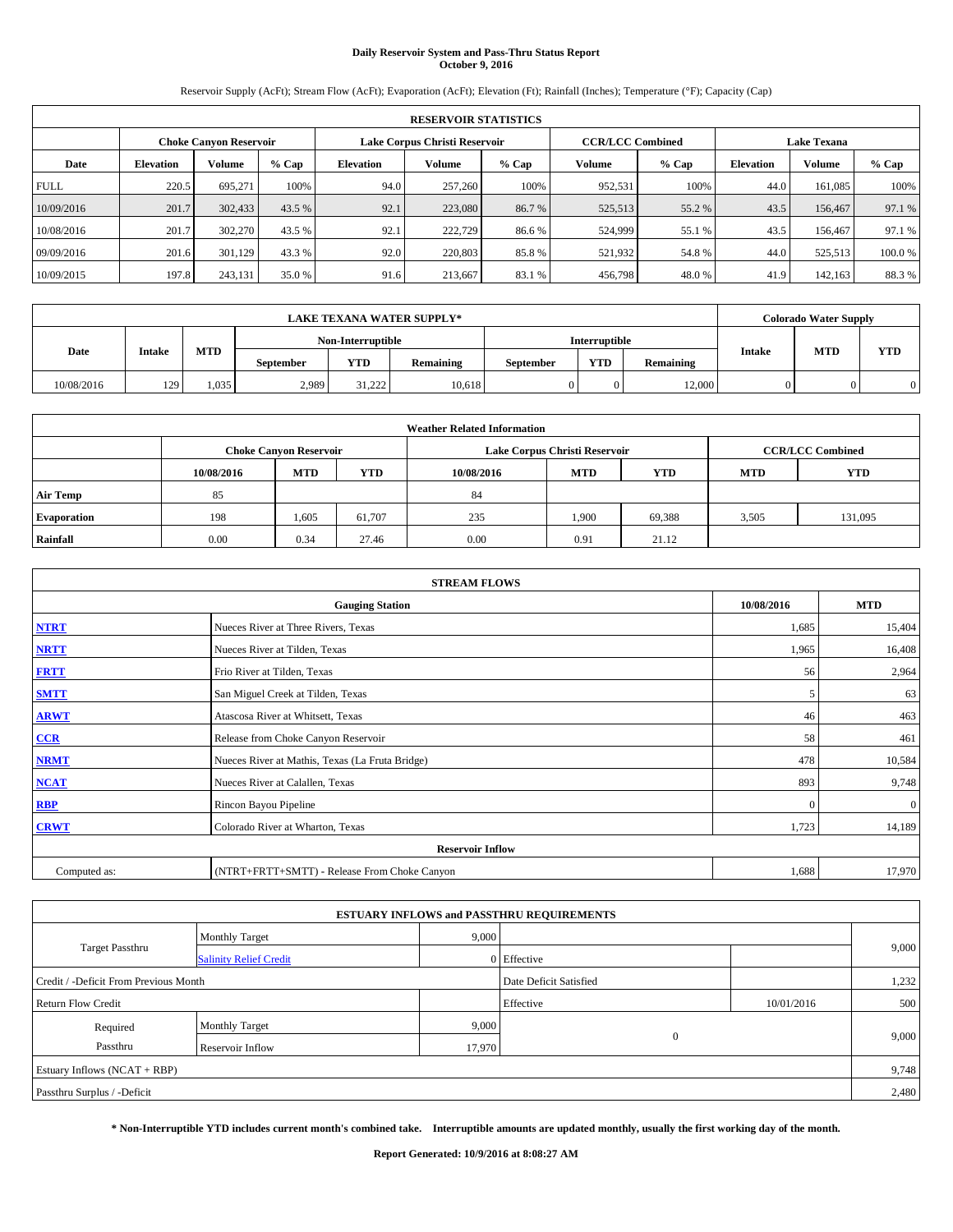## **Daily Reservoir System and Pass-Thru Status Report October 10, 2016**

Reservoir Supply (AcFt); Stream Flow (AcFt); Evaporation (AcFt); Elevation (Ft); Rainfall (Inches); Temperature (°F); Capacity (Cap)

|             | <b>RESERVOIR STATISTICS</b> |                        |         |                               |               |         |                         |         |                    |               |        |  |  |
|-------------|-----------------------------|------------------------|---------|-------------------------------|---------------|---------|-------------------------|---------|--------------------|---------------|--------|--|--|
|             |                             | Choke Canvon Reservoir |         | Lake Corpus Christi Reservoir |               |         | <b>CCR/LCC Combined</b> |         | <b>Lake Texana</b> |               |        |  |  |
| Date        | <b>Elevation</b>            | Volume                 | $%$ Cap | <b>Elevation</b>              | <b>Volume</b> | $%$ Cap | Volume                  | $%$ Cap | <b>Elevation</b>   | <b>Volume</b> | % Cap  |  |  |
| <b>FULL</b> | 220.5                       | 695,271                | 100%    | 94.0                          | 257,260       | 100%    | 952,531                 | 100%    | 44.0               | 161.085       | 100%   |  |  |
| 10/10/2016  | 201.7                       | 302,433                | 43.5 %  | 92.1                          | 223,606       | 86.9%   | 526,039                 | 55.2 %  | 43.5               | 156,467       | 97.1 % |  |  |
| 10/09/2016  | 201.7                       | 302,433                | 43.5 %  | 92.1                          | 223,080       | 86.7%   | 525,513                 | 55.2 %  | 43.5               | 156,467       | 97.1 % |  |  |
| 09/10/2016  | 201.7                       | 302,594                | 43.5 %  | 91.9                          | 219,930       | 85.5 %  | 522,524                 | 54.9 %  | 44.1               | 526,039       | 100.6% |  |  |
| 10/10/2015  | 197.8                       | 242,851                | 34.9 %  | 91.5                          | 213,320       | 82.9%   | 456,171                 | 47.9 %  | 41.8               | 141.293       | 87.7 % |  |  |

|            |               |            |                   |            | <b>LAKE TEXANA WATER SUPPLY*</b> |           |                      |                  |               | <b>Colorado Water Supply</b> |            |
|------------|---------------|------------|-------------------|------------|----------------------------------|-----------|----------------------|------------------|---------------|------------------------------|------------|
|            |               |            | Non-Interruptible |            |                                  |           | <b>Interruptible</b> |                  |               |                              |            |
| Date       | <b>Intake</b> | <b>MTD</b> | <b>September</b>  | <b>YTD</b> | Remaining                        | September | <b>YTD</b>           | <b>Remaining</b> | <b>Intake</b> | <b>MTD</b>                   | <b>YTD</b> |
| 10/09/2016 | 129           | .164       | 2,989             | 31,350     | 10.490                           |           |                      | 12.000           |               |                              |            |

|                    | <b>Weather Related Information</b> |                                                                                  |        |      |                               |                         |       |            |  |  |  |  |
|--------------------|------------------------------------|----------------------------------------------------------------------------------|--------|------|-------------------------------|-------------------------|-------|------------|--|--|--|--|
|                    |                                    | <b>Choke Canyon Reservoir</b>                                                    |        |      | Lake Corpus Christi Reservoir | <b>CCR/LCC Combined</b> |       |            |  |  |  |  |
|                    | 10/09/2016                         | <b>YTD</b><br><b>MTD</b><br><b>MTD</b><br><b>YTD</b><br><b>MTD</b><br>10/09/2016 |        |      |                               |                         |       | <b>YTD</b> |  |  |  |  |
| <b>Air Temp</b>    | 85                                 |                                                                                  |        | 83   |                               |                         |       |            |  |  |  |  |
| <b>Evaporation</b> | 273                                | 1,878                                                                            | 61.980 | 256  | 2,156                         | 69.644                  | 4,034 | 131.624    |  |  |  |  |
| Rainfall           | 0.00                               | 0.34                                                                             | 27.46  | 0.00 | 0.91                          | 21.12                   |       |            |  |  |  |  |

| <b>STREAM FLOWS</b> |                                                 |              |              |  |  |  |  |  |  |
|---------------------|-------------------------------------------------|--------------|--------------|--|--|--|--|--|--|
|                     | <b>Gauging Station</b>                          | 10/09/2016   | <b>MTD</b>   |  |  |  |  |  |  |
| <b>NTRT</b>         | Nueces River at Three Rivers, Texas             | 1,763        | 17,166       |  |  |  |  |  |  |
| <b>NRTT</b>         | Nueces River at Tilden, Texas                   | 2,203        | 18,611       |  |  |  |  |  |  |
| <b>FRTT</b>         | Frio River at Tilden, Texas                     | 44           | 3,007        |  |  |  |  |  |  |
| <b>SMTT</b>         | San Miguel Creek at Tilden, Texas               | 5            | 68           |  |  |  |  |  |  |
| <b>ARWT</b>         | Atascosa River at Whitsett, Texas               | 48           | 510          |  |  |  |  |  |  |
| $CCR$               | Release from Choke Canyon Reservoir             | 58           | 518          |  |  |  |  |  |  |
| <b>NRMT</b>         | Nueces River at Mathis, Texas (La Fruta Bridge) | 399          | 10,983       |  |  |  |  |  |  |
| <b>NCAT</b>         | Nueces River at Calallen, Texas                 | 550          | 10,298       |  |  |  |  |  |  |
| RBP                 | Rincon Bayou Pipeline                           | $\mathbf{0}$ | $\mathbf{0}$ |  |  |  |  |  |  |
| <b>CRWT</b>         | Colorado River at Wharton, Texas                | 1,632        | 15,820       |  |  |  |  |  |  |
|                     | <b>Reservoir Inflow</b>                         |              |              |  |  |  |  |  |  |
| Computed as:        | (NTRT+FRTT+SMTT) - Release From Choke Canyon    | 1,754        | 19,723       |  |  |  |  |  |  |

| <b>ESTUARY INFLOWS and PASSTHRU REQUIREMENTS</b> |                               |        |                        |            |       |  |  |  |  |  |  |
|--------------------------------------------------|-------------------------------|--------|------------------------|------------|-------|--|--|--|--|--|--|
|                                                  | <b>Monthly Target</b>         | 9,000  |                        |            | 9,000 |  |  |  |  |  |  |
| Target Passthru                                  | <b>Salinity Relief Credit</b> |        | 0 Effective            |            |       |  |  |  |  |  |  |
| Credit / -Deficit From Previous Month            |                               |        | Date Deficit Satisfied |            | 1,232 |  |  |  |  |  |  |
| <b>Return Flow Credit</b>                        |                               |        | Effective              | 10/01/2016 | 500   |  |  |  |  |  |  |
| Required                                         | <b>Monthly Target</b>         | 9,000  |                        |            |       |  |  |  |  |  |  |
| Passthru                                         | <b>Reservoir Inflow</b>       | 19,723 | $\Omega$               |            | 9,000 |  |  |  |  |  |  |
| Estuary Inflows (NCAT + RBP)                     |                               |        |                        |            |       |  |  |  |  |  |  |
| Passthru Surplus / -Deficit                      |                               |        |                        |            | 3,030 |  |  |  |  |  |  |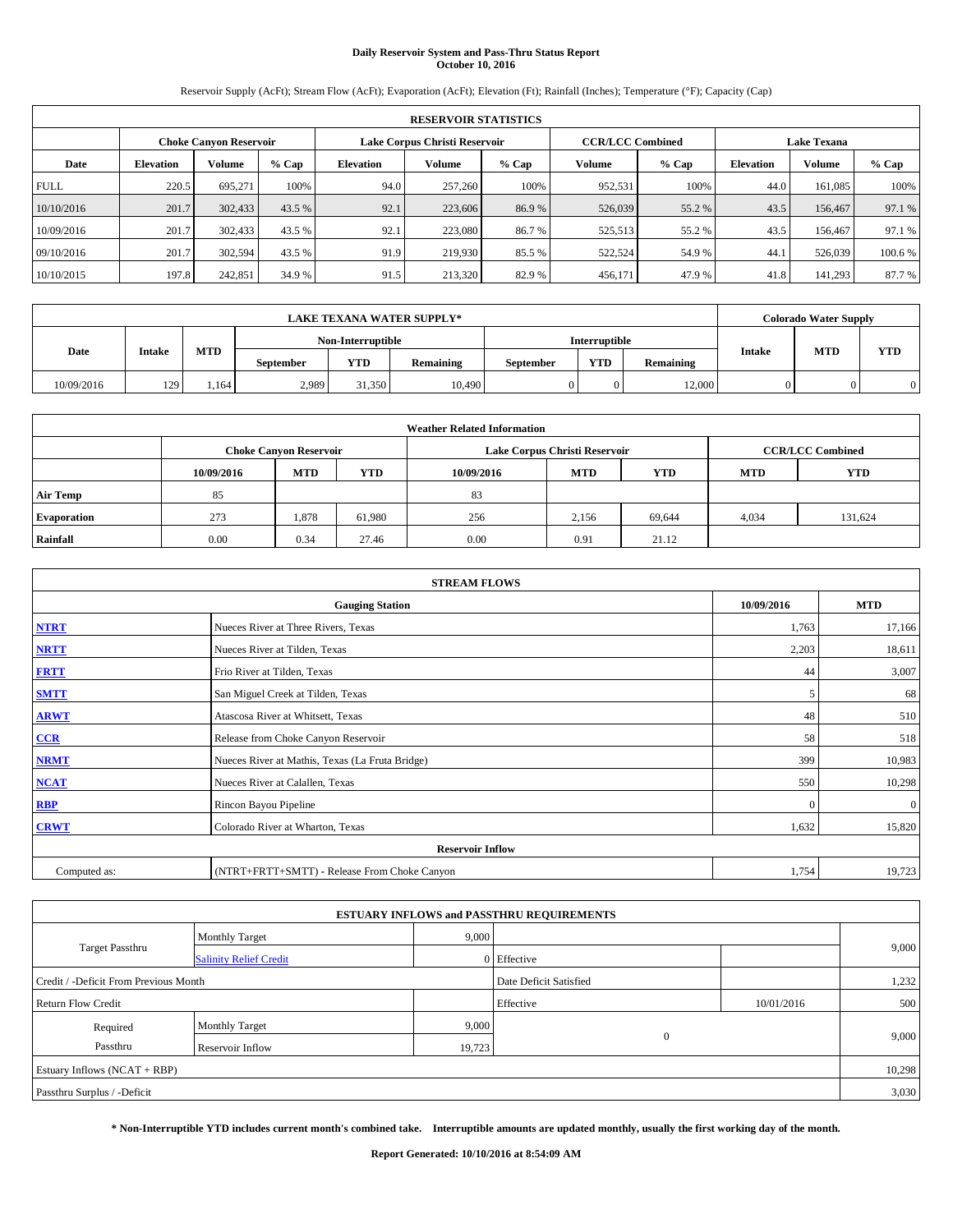## **Daily Reservoir System and Pass-Thru Status Report October 11, 2016**

Reservoir Supply (AcFt); Stream Flow (AcFt); Evaporation (AcFt); Elevation (Ft); Rainfall (Inches); Temperature (°F); Capacity (Cap)

|             | <b>RESERVOIR STATISTICS</b> |                        |         |                  |                               |         |                         |         |                    |               |        |  |
|-------------|-----------------------------|------------------------|---------|------------------|-------------------------------|---------|-------------------------|---------|--------------------|---------------|--------|--|
|             |                             | Choke Canvon Reservoir |         |                  | Lake Corpus Christi Reservoir |         | <b>CCR/LCC Combined</b> |         | <b>Lake Texana</b> |               |        |  |
| Date        | <b>Elevation</b>            | Volume                 | $%$ Cap | <b>Elevation</b> | <b>Volume</b>                 | $%$ Cap | Volume                  | $%$ Cap | <b>Elevation</b>   | <b>Volume</b> | % Cap  |  |
| <b>FULL</b> | 220.5                       | 695,271                | 100%    | 94.0             | 257,260                       | 100%    | 952,531                 | 100%    | 44.0               | 161.085       | 100%   |  |
| 10/11/2016  | 201.6                       | 301,292                | 43.3 %  | 92.2             | 224,659                       | 87.3 %  | 525,951                 | 55.2 %  | 43.5               | 156,467       | 97.1 % |  |
| 10/10/2016  | 201.7                       | 302,433                | 43.5 %  | 92.1             | 223,606                       | 86.9%   | 526,039                 | 55.2 %  | 43.5               | 156,467       | 97.1 % |  |
| 09/11/2016  | 201.7                       | 301,618                | 43.4 %  | 91.9             | 219,406                       | 85.3%   | 521,024                 | 54.7%   | 44.                | 525.951       | 100.6% |  |
| 10/11/2015  | 197.8                       | 243,831                | 35.1 %  | 91.5             | 212,628                       | 82.7%   | 456,459                 | 47.9 %  | 41.8               | 141.293       | 87.7 % |  |

| <b>LAKE TEXANA WATER SUPPLY*</b> |               |            |                  |                   |           |           |                      | <b>Colorado Water Supply</b> |               |            |            |
|----------------------------------|---------------|------------|------------------|-------------------|-----------|-----------|----------------------|------------------------------|---------------|------------|------------|
|                                  |               |            |                  | Non-Interruptible |           |           | <b>Interruptible</b> |                              |               |            |            |
| Date                             | <b>Intake</b> | <b>MTD</b> | <b>September</b> | <b>YTD</b>        | Remaining | September | <b>YTD</b>           | <b>Remaining</b>             | <b>Intake</b> | <b>MTD</b> | <b>YTD</b> |
| 10/10/2016                       | 129           | 1.294      | 2,989            | 31,480            | 10.360    |           |                      | 12.000                       |               |            |            |

| <b>Weather Related Information</b> |            |                               |            |            |                               |                         |            |            |  |  |
|------------------------------------|------------|-------------------------------|------------|------------|-------------------------------|-------------------------|------------|------------|--|--|
|                                    |            | <b>Choke Canyon Reservoir</b> |            |            | Lake Corpus Christi Reservoir | <b>CCR/LCC Combined</b> |            |            |  |  |
|                                    | 10/10/2016 | <b>MTD</b>                    | <b>YTD</b> | 10/10/2016 | <b>MTD</b>                    | <b>YTD</b>              | <b>MTD</b> | <b>YTD</b> |  |  |
| <b>Air Temp</b>                    | 83         |                               |            | 84         |                               |                         |            |            |  |  |
| <b>Evaporation</b>                 | 207        | 2,085                         | 62.187     | 246        | 2,402                         | 69.890                  | 4,487      | 132,077    |  |  |
| Rainfall                           | 0.00       | 0.34                          | 27.46      | 0.00       | 0.91                          | 21.12                   |            |            |  |  |

| <b>STREAM FLOWS</b> |                                                 |            |              |  |  |  |  |  |  |
|---------------------|-------------------------------------------------|------------|--------------|--|--|--|--|--|--|
|                     | <b>Gauging Station</b>                          | 10/10/2016 | <b>MTD</b>   |  |  |  |  |  |  |
| <b>NTRT</b>         | Nueces River at Three Rivers, Texas             | 1,874      | 19,040       |  |  |  |  |  |  |
| <b>NRTT</b>         | Nueces River at Tilden, Texas                   | 2,481      | 21,093       |  |  |  |  |  |  |
| <b>FRTT</b>         | Frio River at Tilden, Texas                     | 36         | 3,043        |  |  |  |  |  |  |
| <b>SMTT</b>         | San Miguel Creek at Tilden, Texas               | 5          | 73           |  |  |  |  |  |  |
| <b>ARWT</b>         | Atascosa River at Whitsett, Texas               | 42         | 552          |  |  |  |  |  |  |
| CCR                 | Release from Choke Canyon Reservoir             | 58         | 576          |  |  |  |  |  |  |
| <b>NRMT</b>         | Nueces River at Mathis, Texas (La Fruta Bridge) | 399        | 11,382       |  |  |  |  |  |  |
| <b>NCAT</b>         | Nueces River at Calallen, Texas                 | 385        | 10,683       |  |  |  |  |  |  |
| <b>RBP</b>          | Rincon Bayou Pipeline                           | $\Omega$   | $\mathbf{0}$ |  |  |  |  |  |  |
| <b>CRWT</b>         | Colorado River at Wharton, Texas                | 1,632      | 17,452       |  |  |  |  |  |  |
|                     | <b>Reservoir Inflow</b>                         |            |              |  |  |  |  |  |  |
| Computed as:        | (NTRT+FRTT+SMTT) - Release From Choke Canyon    | 1,857      | 21,580       |  |  |  |  |  |  |

|                                       |                               |        | <b>ESTUARY INFLOWS and PASSTHRU REQUIREMENTS</b> |            |        |  |
|---------------------------------------|-------------------------------|--------|--------------------------------------------------|------------|--------|--|
|                                       | <b>Monthly Target</b>         | 9,000  |                                                  |            | 9,000  |  |
| Target Passthru                       | <b>Salinity Relief Credit</b> |        | 0 Effective                                      |            |        |  |
| Credit / -Deficit From Previous Month |                               |        | Date Deficit Satisfied                           |            | 1,232  |  |
| <b>Return Flow Credit</b>             |                               |        | Effective                                        | 10/01/2016 | 500    |  |
| Required                              | <b>Monthly Target</b>         | 9,000  |                                                  |            |        |  |
| Passthru                              | <b>Reservoir Inflow</b>       | 21,580 | $\theta$                                         |            | 9,000  |  |
| Estuary Inflows (NCAT + RBP)          |                               |        |                                                  |            | 10,683 |  |
| Passthru Surplus / -Deficit           |                               |        |                                                  |            | 3,415  |  |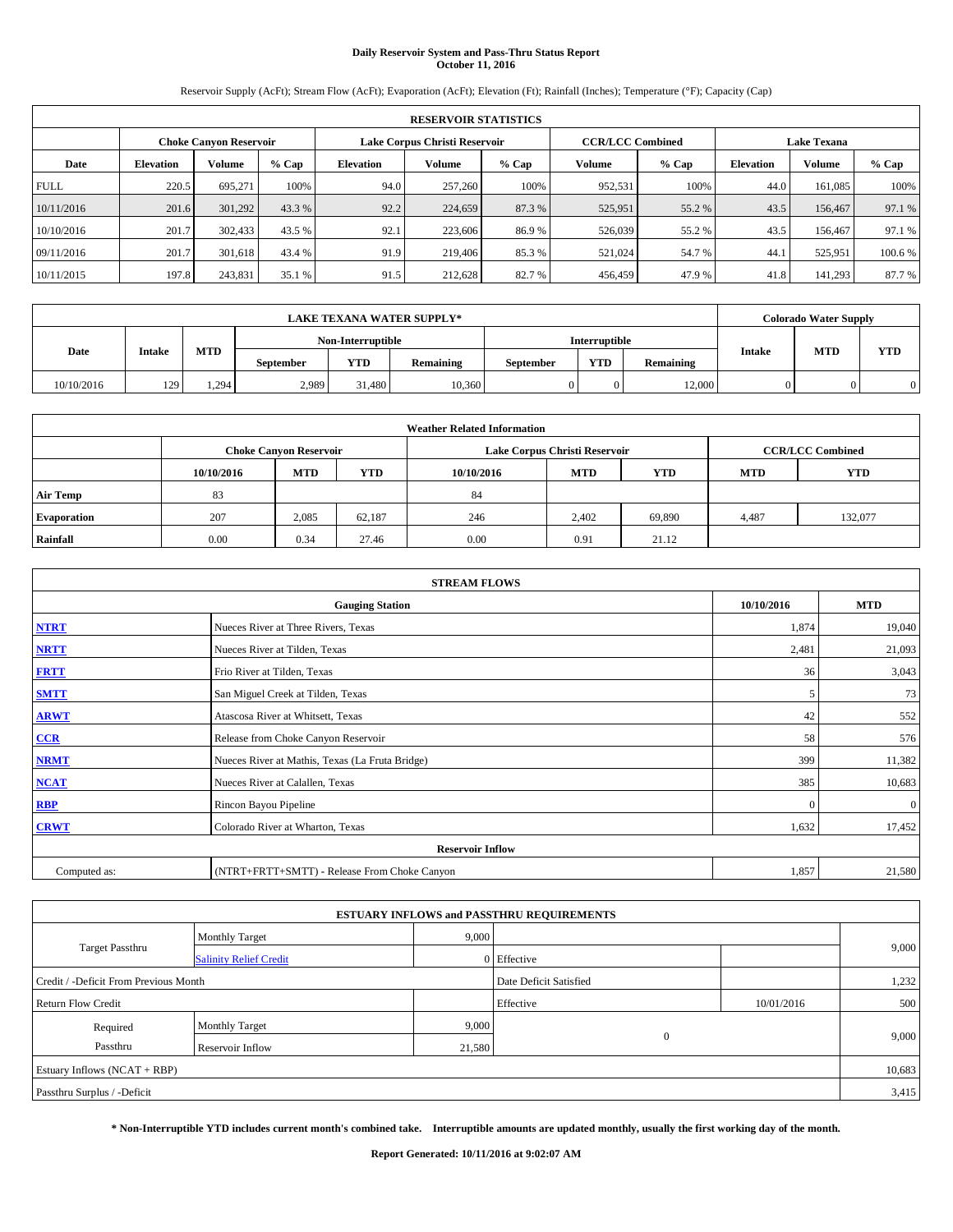## **Daily Reservoir System and Pass-Thru Status Report October 12, 2016**

Reservoir Supply (AcFt); Stream Flow (AcFt); Evaporation (AcFt); Elevation (Ft); Rainfall (Inches); Temperature (°F); Capacity (Cap)

|             | <b>RESERVOIR STATISTICS</b> |                        |        |                  |                               |         |                         |         |                  |                    |        |  |
|-------------|-----------------------------|------------------------|--------|------------------|-------------------------------|---------|-------------------------|---------|------------------|--------------------|--------|--|
|             |                             | Choke Canvon Reservoir |        |                  | Lake Corpus Christi Reservoir |         | <b>CCR/LCC Combined</b> |         |                  | <b>Lake Texana</b> |        |  |
| Date        | <b>Elevation</b>            | Volume                 | % Cap  | <b>Elevation</b> | Volume                        | $%$ Cap | Volume                  | $%$ Cap | <b>Elevation</b> | <b>Volume</b>      | % Cap  |  |
| <b>FULL</b> | 220.5                       | 695,271                | 100%   | 94.0             | 257,260                       | 100%    | 952.531                 | 100%    | 44.0             | 161.085            | 100%   |  |
| 10/12/2016  | 201.6                       | 301,455                | 43.4 % | 92.2             | 225,538                       | 87.7 %  | 526,993                 | 55.3 %  | 43.5             | 156,467            | 97.1 % |  |
| 10/11/2016  | 201.6                       | 301.292                | 43.3 % | 92.2             | 224,659                       | 87.3%   | 525,951                 | 55.2 %  | 43.5             | 156,467            | 97.1 % |  |
| 09/12/2016  | 201.6                       | 301.455                | 43.4 % | 91.8             | 218,011                       | 84.7%   | 519,466                 | 54.5 %  | 44.              | 526,993            | 100.6% |  |
| 10/12/2015  | 197.8                       | 243,131                | 35.0 % | 91.4             | 211,590                       | 82.2 %  | 454,721                 | 47.7 %  | 41.8             | 141.293            | 87.7 % |  |

|            |               |            |                  |                   | <b>LAKE TEXANA WATER SUPPLY*</b> |           |                      |           |               | <b>Colorado Water Supply</b> |            |
|------------|---------------|------------|------------------|-------------------|----------------------------------|-----------|----------------------|-----------|---------------|------------------------------|------------|
|            |               |            |                  | Non-Interruptible |                                  |           | <b>Interruptible</b> |           |               |                              |            |
| Date       | <b>Intake</b> | <b>MTD</b> | <b>September</b> | <b>YTD</b>        | Remaining                        | September | <b>YTD</b>           | Remaining | <b>Intake</b> | <b>MTD</b>                   | <b>YTD</b> |
| 10/11/2016 | 129           | .423       | 2,989            | 31,609            | 10,231                           |           |                      | 12.000    |               |                              |            |

| <b>Weather Related Information</b> |            |                               |            |            |                               |                         |            |            |  |  |
|------------------------------------|------------|-------------------------------|------------|------------|-------------------------------|-------------------------|------------|------------|--|--|
|                                    |            | <b>Choke Canyon Reservoir</b> |            |            | Lake Corpus Christi Reservoir | <b>CCR/LCC Combined</b> |            |            |  |  |
|                                    | 10/11/2016 | <b>MTD</b>                    | <b>YTD</b> | 10/11/2016 | <b>MTD</b>                    | <b>YTD</b>              | <b>MTD</b> | <b>YTD</b> |  |  |
| <b>Air Temp</b>                    | 86         |                               |            | 86         |                               |                         |            |            |  |  |
| <b>Evaporation</b>                 | 160        | 2,245                         | 62.347     | 184        | 2,586                         | 70,074                  | 4,831      | 132.421    |  |  |
| Rainfall                           | 0.00       | 0.34                          | 27.46      | 0.00       | 0.91                          | 21.12                   |            |            |  |  |

| <b>STREAM FLOWS</b> |                                                 |            |              |  |  |  |  |  |  |
|---------------------|-------------------------------------------------|------------|--------------|--|--|--|--|--|--|
|                     | <b>Gauging Station</b>                          | 10/11/2016 | <b>MTD</b>   |  |  |  |  |  |  |
| <b>NTRT</b>         | Nueces River at Three Rivers, Texas             | 1,979      | 21,019       |  |  |  |  |  |  |
| <b>NRTT</b>         | Nueces River at Tilden, Texas                   | 2,819      | 23,911       |  |  |  |  |  |  |
| <b>FRTT</b>         | Frio River at Tilden, Texas                     | 28         | 3,071        |  |  |  |  |  |  |
| <b>SMTT</b>         | San Miguel Creek at Tilden, Texas               |            | 77           |  |  |  |  |  |  |
| <b>ARWT</b>         | Atascosa River at Whitsett, Texas               | 38         | 590          |  |  |  |  |  |  |
| $CCR$               | Release from Choke Canyon Reservoir             | 58         | 633          |  |  |  |  |  |  |
| <b>NRMT</b>         | Nueces River at Mathis, Texas (La Fruta Bridge) | 399        | 11,781       |  |  |  |  |  |  |
| <b>NCAT</b>         | Nueces River at Calallen, Texas                 | 353        | 11,037       |  |  |  |  |  |  |
| RBP                 | Rincon Bayou Pipeline                           | $\Omega$   | $\mathbf{0}$ |  |  |  |  |  |  |
| <b>CRWT</b>         | Colorado River at Wharton, Texas                | 1,552      | 19,004       |  |  |  |  |  |  |
|                     | <b>Reservoir Inflow</b>                         |            |              |  |  |  |  |  |  |
| Computed as:        | (NTRT+FRTT+SMTT) - Release From Choke Canyon    | 1,953      | 23,534       |  |  |  |  |  |  |

| <b>ESTUARY INFLOWS and PASSTHRU REQUIREMENTS</b> |                               |        |                        |            |        |  |  |  |  |  |
|--------------------------------------------------|-------------------------------|--------|------------------------|------------|--------|--|--|--|--|--|
|                                                  | <b>Monthly Target</b>         | 9,000  |                        |            |        |  |  |  |  |  |
| Target Passthru                                  | <b>Salinity Relief Credit</b> |        | 0 Effective            |            | 9,000  |  |  |  |  |  |
| Credit / -Deficit From Previous Month            |                               |        | Date Deficit Satisfied |            | 1,232  |  |  |  |  |  |
| <b>Return Flow Credit</b>                        |                               |        | Effective              | 10/01/2016 | 500    |  |  |  |  |  |
| Required                                         | Monthly Target                | 9,000  |                        |            |        |  |  |  |  |  |
| Passthru                                         | <b>Reservoir Inflow</b>       | 23,534 | $\theta$               |            | 9,000  |  |  |  |  |  |
| Estuary Inflows (NCAT + RBP)                     |                               |        |                        |            | 11,037 |  |  |  |  |  |
| Passthru Surplus / -Deficit                      |                               |        |                        |            | 3,769  |  |  |  |  |  |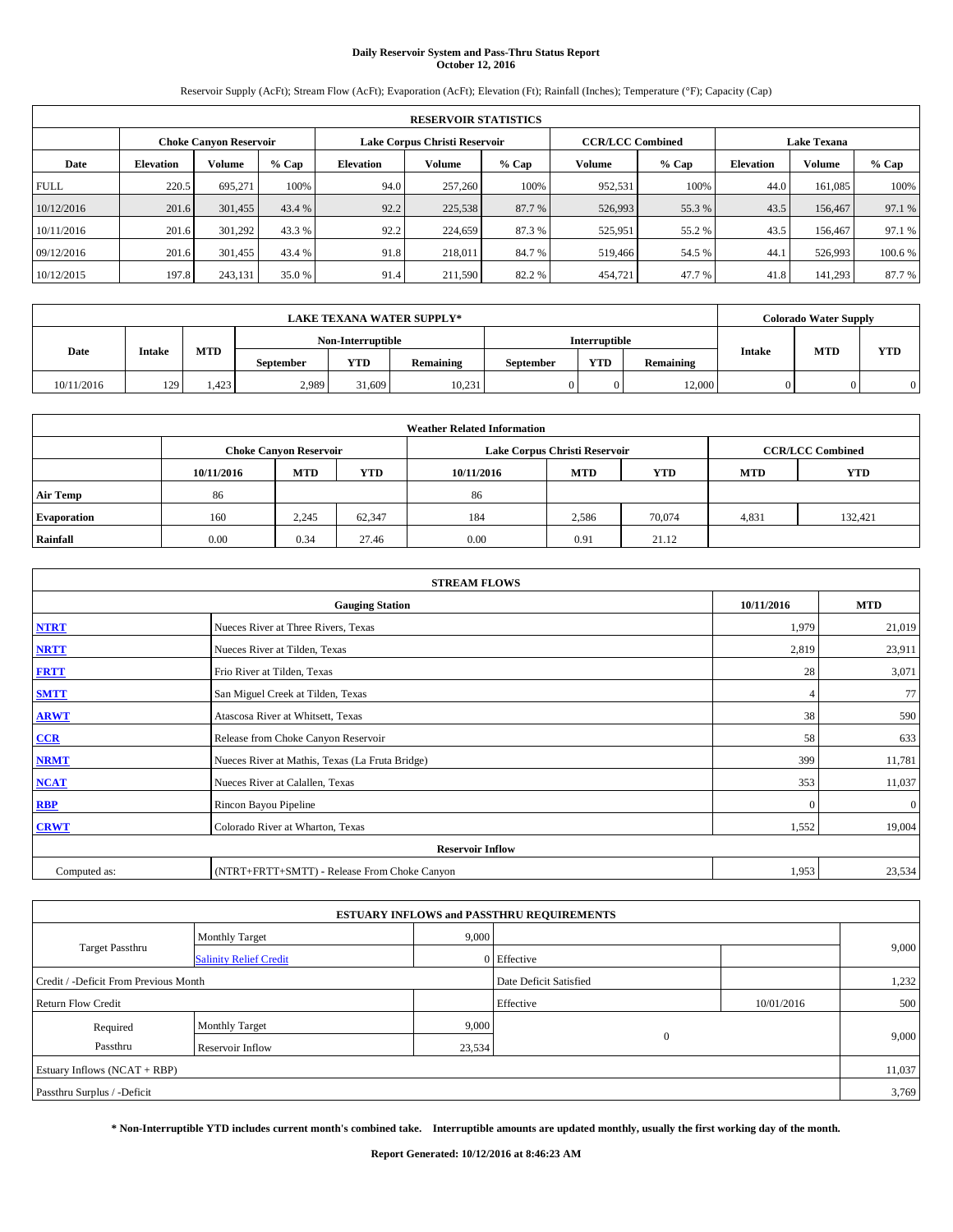# **Daily Reservoir System and Pass-Thru Status Report October 13, 2016**

Reservoir Supply (AcFt); Stream Flow (AcFt); Evaporation (AcFt); Elevation (Ft); Rainfall (Inches); Temperature (°F); Capacity (Cap)

| <b>RESERVOIR STATISTICS</b> |                  |                        |         |                  |                                                          |         |         |         |                    |               |        |
|-----------------------------|------------------|------------------------|---------|------------------|----------------------------------------------------------|---------|---------|---------|--------------------|---------------|--------|
|                             |                  | Choke Canvon Reservoir |         |                  | Lake Corpus Christi Reservoir<br><b>CCR/LCC Combined</b> |         |         |         | <b>Lake Texana</b> |               |        |
| Date                        | <b>Elevation</b> | Volume                 | $%$ Cap | <b>Elevation</b> | <b>Volume</b>                                            | $%$ Cap | Volume  | $%$ Cap | <b>Elevation</b>   | <b>Volume</b> | % Cap  |
| <b>FULL</b>                 | 220.5            | 695,271                | 100%    | 94.0             | 257,260                                                  | 100%    | 952,531 | 100%    | 44.0               | 161.085       | 100%   |
| 10/13/2016                  | 201.7            | 301.944                | 43.4 %  | 92.3             | 226,946                                                  | 88.2 %  | 528,890 | 55.5 %  | 43.3               | 154,639       | 96.0%  |
| 10/12/2016                  | 201.6            | 301,455                | 43.4 %  | 92.2             | 225,538                                                  | 87.7 %  | 526,993 | 55.3 %  | 43.5               | 156,467       | 97.1 % |
| 09/13/2016                  | 201.7            | 301.944                | 43.4 %  | 91.7             | 216,966                                                  | 84.3%   | 518,910 | 54.5 %  | 44.1               | 528,890       | 100.6% |
| 10/13/2015                  | 197.8            | 243,411                | 35.0 %  | 91.4             | 211,763                                                  | 82.3%   | 455,174 | 47.8%   | 41.7               | 140,426       | 87.2 % |

|            | <b>LAKE TEXANA WATER SUPPLY*</b> |            |                  |                         |        |  |                      |           |               |            | <b>Colorado Water Supply</b> |
|------------|----------------------------------|------------|------------------|-------------------------|--------|--|----------------------|-----------|---------------|------------|------------------------------|
|            |                                  |            |                  | Non-Interruptible       |        |  | <b>Interruptible</b> |           |               |            |                              |
| Date       | <b>Intake</b>                    | <b>MTD</b> | <b>September</b> | <b>YTD</b><br>Remaining |        |  | <b>YTD</b>           | Remaining | <b>Intake</b> | <b>MTD</b> | <b>YTD</b>                   |
| 10/12/2016 | 129                              | 1.552      | 2,989            | 31.739                  | 10.101 |  |                      | 12.000    |               |            |                              |

| <b>Weather Related Information</b> |                                                                                                |                               |        |      |                               |                         |       |            |  |  |
|------------------------------------|------------------------------------------------------------------------------------------------|-------------------------------|--------|------|-------------------------------|-------------------------|-------|------------|--|--|
|                                    |                                                                                                | <b>Choke Canyon Reservoir</b> |        |      | Lake Corpus Christi Reservoir | <b>CCR/LCC Combined</b> |       |            |  |  |
|                                    | <b>YTD</b><br><b>MTD</b><br><b>MTD</b><br><b>YTD</b><br><b>MTD</b><br>10/12/2016<br>10/12/2016 |                               |        |      |                               |                         |       | <b>YTD</b> |  |  |
| <b>Air Temp</b>                    | 90                                                                                             |                               |        | 91   |                               |                         |       |            |  |  |
| <b>Evaporation</b>                 | 179                                                                                            | 2.424                         | 62.526 | 226  | 2,812                         | 70,300                  | 5,236 | 132,826    |  |  |
| Rainfall                           | 0.00                                                                                           | 0.34                          | 27.46  | 0.00 | 0.91                          | 21.12                   |       |            |  |  |

| <b>STREAM FLOWS</b> |                                                 |            |              |  |  |  |  |  |  |
|---------------------|-------------------------------------------------|------------|--------------|--|--|--|--|--|--|
|                     | <b>Gauging Station</b>                          | 10/12/2016 | <b>MTD</b>   |  |  |  |  |  |  |
| <b>NTRT</b>         | Nueces River at Three Rivers, Texas             | 2,104      | 23,123       |  |  |  |  |  |  |
| <b>NRTT</b>         | Nueces River at Tilden, Texas                   | 3,196      | 27,107       |  |  |  |  |  |  |
| <b>FRTT</b>         | Frio River at Tilden, Texas                     | 20         | 3,091        |  |  |  |  |  |  |
| <b>SMTT</b>         | San Miguel Creek at Tilden, Texas               |            | 81           |  |  |  |  |  |  |
| <b>ARWT</b>         | Atascosa River at Whitsett, Texas               | 34         | 623          |  |  |  |  |  |  |
| $CCR$               | Release from Choke Canyon Reservoir             | 58         | 691          |  |  |  |  |  |  |
| <b>NRMT</b>         | Nueces River at Mathis, Texas (La Fruta Bridge) | 240        | 12,021       |  |  |  |  |  |  |
| <b>NCAT</b>         | Nueces River at Calallen, Texas                 | 343        | 11,380       |  |  |  |  |  |  |
| RBP                 | Rincon Bayou Pipeline                           | $\Omega$   | $\mathbf{0}$ |  |  |  |  |  |  |
| <b>CRWT</b>         | Colorado River at Wharton, Texas                | 1,540      | 20,545       |  |  |  |  |  |  |
|                     | <b>Reservoir Inflow</b>                         |            |              |  |  |  |  |  |  |
| Computed as:        | (NTRT+FRTT+SMTT) - Release From Choke Canyon    | 2,070      | 25,604       |  |  |  |  |  |  |

| <b>ESTUARY INFLOWS and PASSTHRU REQUIREMENTS</b> |                               |        |                        |            |       |  |  |  |  |  |
|--------------------------------------------------|-------------------------------|--------|------------------------|------------|-------|--|--|--|--|--|
|                                                  | <b>Monthly Target</b>         | 9,000  |                        |            |       |  |  |  |  |  |
| Target Passthru                                  | <b>Salinity Relief Credit</b> |        | 0 Effective            |            | 9,000 |  |  |  |  |  |
| Credit / -Deficit From Previous Month            |                               |        | Date Deficit Satisfied |            | 1,232 |  |  |  |  |  |
| <b>Return Flow Credit</b>                        |                               |        | Effective              | 10/01/2016 | 500   |  |  |  |  |  |
| Required                                         | Monthly Target                | 9,000  |                        |            |       |  |  |  |  |  |
| Passthru                                         | <b>Reservoir Inflow</b>       | 25,604 | $\theta$               |            | 9,000 |  |  |  |  |  |
| Estuary Inflows (NCAT + RBP)                     |                               |        |                        |            |       |  |  |  |  |  |
| Passthru Surplus / -Deficit                      |                               |        |                        |            |       |  |  |  |  |  |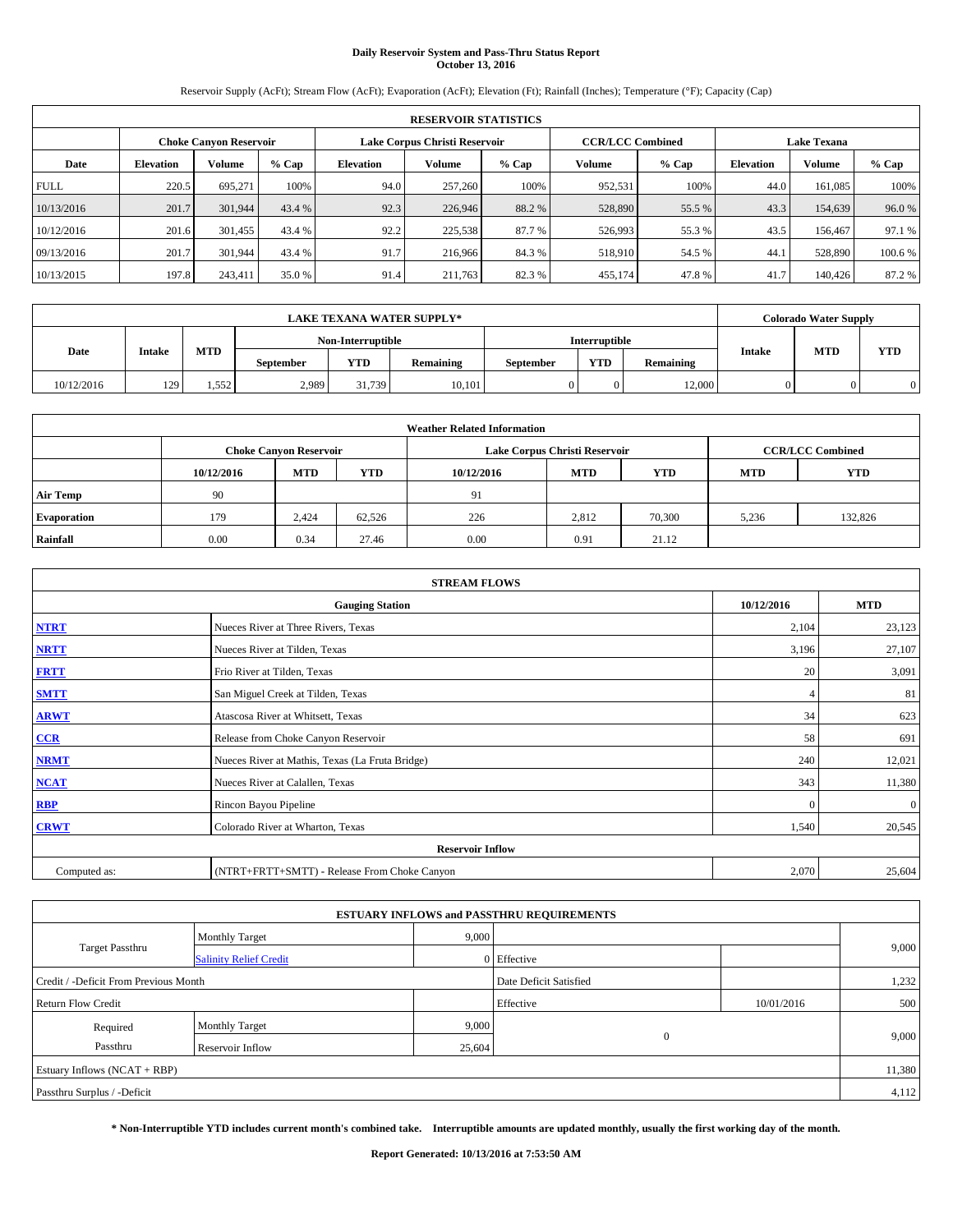## **Daily Reservoir System and Pass-Thru Status Report October 14, 2016**

Reservoir Supply (AcFt); Stream Flow (AcFt); Evaporation (AcFt); Elevation (Ft); Rainfall (Inches); Temperature (°F); Capacity (Cap)

| <b>RESERVOIR STATISTICS</b> |                  |                        |         |                  |                               |         |                         |         |                  |                    |        |  |
|-----------------------------|------------------|------------------------|---------|------------------|-------------------------------|---------|-------------------------|---------|------------------|--------------------|--------|--|
|                             |                  | Choke Canvon Reservoir |         |                  | Lake Corpus Christi Reservoir |         | <b>CCR/LCC Combined</b> |         |                  | <b>Lake Texana</b> |        |  |
| Date                        | <b>Elevation</b> | Volume                 | $%$ Cap | <b>Elevation</b> | <b>Volume</b>                 | $%$ Cap | Volume                  | $%$ Cap | <b>Elevation</b> | <b>Volume</b>      | % Cap  |  |
| <b>FULL</b>                 | 220.5            | 695,271                | 100%    | 94.0             | 257,260                       | 100%    | 952,531                 | 100%    | 44.0             | 161.085            | 100%   |  |
| 10/14/2016                  | 201.7            | 301.781                | 43.4 %  | 92.4             | 228,710                       | 88.9%   | 530,491                 | 55.7 %  | 43.2             | 154,639            | 96.0%  |  |
| 10/13/2016                  | 201.7            | 301.944                | 43.4 %  | 92.3             | 226,946                       | 88.2%   | 528,890                 | 55.5 %  | 43.3             | 154.639            | 96.0%  |  |
| 09/14/2016                  | 201.6            | 301,455                | 43.4 %  | 91.7             | 216,097                       | 84.0%   | 517,552                 | 54.3 %  | 44.              | 530,491            | 100.6% |  |
| 10/14/2015                  | 197.8            | 243,131                | 35.0 %  | 91.4             | 211.417                       | 82.2%   | 454,548                 | 47.7 %  | 41.8             | 141.293            | 87.7 % |  |

|            | <b>LAKE TEXANA WATER SUPPLY*</b> |            |                  |                         |       |  |                      |                  |               |            | <b>Colorado Water Supply</b> |
|------------|----------------------------------|------------|------------------|-------------------------|-------|--|----------------------|------------------|---------------|------------|------------------------------|
|            |                                  |            |                  | Non-Interruptible       |       |  | <b>Interruptible</b> |                  |               |            |                              |
| Date       | <b>Intake</b>                    | <b>MTD</b> | <b>September</b> | <b>YTD</b><br>Remaining |       |  | <b>YTD</b>           | <b>Remaining</b> | <b>Intake</b> | <b>MTD</b> | <b>YTD</b>                   |
| 10/13/2016 | 129                              | .682       | 2,989            | 31,868                  | 9,972 |  |                      | 12.000           |               |            |                              |

| <b>Weather Related Information</b> |                                                                                                |                               |        |      |                               |                         |       |         |  |  |
|------------------------------------|------------------------------------------------------------------------------------------------|-------------------------------|--------|------|-------------------------------|-------------------------|-------|---------|--|--|
|                                    |                                                                                                | <b>Choke Canyon Reservoir</b> |        |      | Lake Corpus Christi Reservoir | <b>CCR/LCC Combined</b> |       |         |  |  |
|                                    | <b>YTD</b><br><b>MTD</b><br><b>MTD</b><br><b>YTD</b><br><b>MTD</b><br>10/13/2016<br>10/13/2016 |                               |        |      |                               |                         |       |         |  |  |
| <b>Air Temp</b>                    | 91                                                                                             |                               |        | -90  |                               |                         |       |         |  |  |
| <b>Evaporation</b>                 | 245                                                                                            | 2,669                         | 62.771 | 165  | 2,977                         | 70.465                  | 5,646 | 133,236 |  |  |
| Rainfall                           | 0.00                                                                                           | 0.34                          | 27.46  | 0.00 | 0.91                          | 21.12                   |       |         |  |  |

|              | <b>STREAM FLOWS</b>                             |            |              |  |  |  |  |  |  |  |
|--------------|-------------------------------------------------|------------|--------------|--|--|--|--|--|--|--|
|              | <b>Gauging Station</b>                          | 10/13/2016 | <b>MTD</b>   |  |  |  |  |  |  |  |
| <b>NTRT</b>  | Nueces River at Three Rivers, Texas             | 2,223      | 25,346       |  |  |  |  |  |  |  |
| <b>NRTT</b>  | Nueces River at Tilden, Texas                   | 3,613      | 30,720       |  |  |  |  |  |  |  |
| <b>FRTT</b>  | Frio River at Tilden, Texas                     | 14         | 3,105        |  |  |  |  |  |  |  |
| <b>SMTT</b>  | San Miguel Creek at Tilden, Texas               |            | 84           |  |  |  |  |  |  |  |
| <b>ARWT</b>  | Atascosa River at Whitsett, Texas               | 32         | 655          |  |  |  |  |  |  |  |
| CCR          | Release from Choke Canyon Reservoir             | 58         | 748          |  |  |  |  |  |  |  |
| <b>NRMT</b>  | Nueces River at Mathis, Texas (La Fruta Bridge) | 64         | 12,085       |  |  |  |  |  |  |  |
| <b>NCAT</b>  | Nueces River at Calallen, Texas                 | 218        | 11,598       |  |  |  |  |  |  |  |
| <b>RBP</b>   | Rincon Bayou Pipeline                           | $\Omega$   | $\mathbf{0}$ |  |  |  |  |  |  |  |
| <b>CRWT</b>  | Colorado River at Wharton, Texas                | 1,652      | 22,196       |  |  |  |  |  |  |  |
|              | <b>Reservoir Inflow</b>                         |            |              |  |  |  |  |  |  |  |
| Computed as: | (NTRT+FRTT+SMTT) - Release From Choke Canyon    | 2,184      | 27,787       |  |  |  |  |  |  |  |

|                                       |                               |        | <b>ESTUARY INFLOWS and PASSTHRU REQUIREMENTS</b> |            |        |  |  |
|---------------------------------------|-------------------------------|--------|--------------------------------------------------|------------|--------|--|--|
|                                       | <b>Monthly Target</b>         | 9,000  |                                                  |            |        |  |  |
| Target Passthru                       | <b>Salinity Relief Credit</b> |        | 0 Effective                                      |            | 9,000  |  |  |
| Credit / -Deficit From Previous Month |                               |        | Date Deficit Satisfied                           |            | 1,232  |  |  |
| <b>Return Flow Credit</b>             |                               |        | Effective                                        | 10/01/2016 | 500    |  |  |
| Required                              | <b>Monthly Target</b>         | 9,000  |                                                  |            |        |  |  |
| Passthru                              | <b>Reservoir Inflow</b>       | 27,787 | $\theta$                                         |            | 9,000  |  |  |
| Estuary Inflows (NCAT + RBP)          |                               |        |                                                  |            | 11,598 |  |  |
| Passthru Surplus / -Deficit           |                               |        |                                                  |            |        |  |  |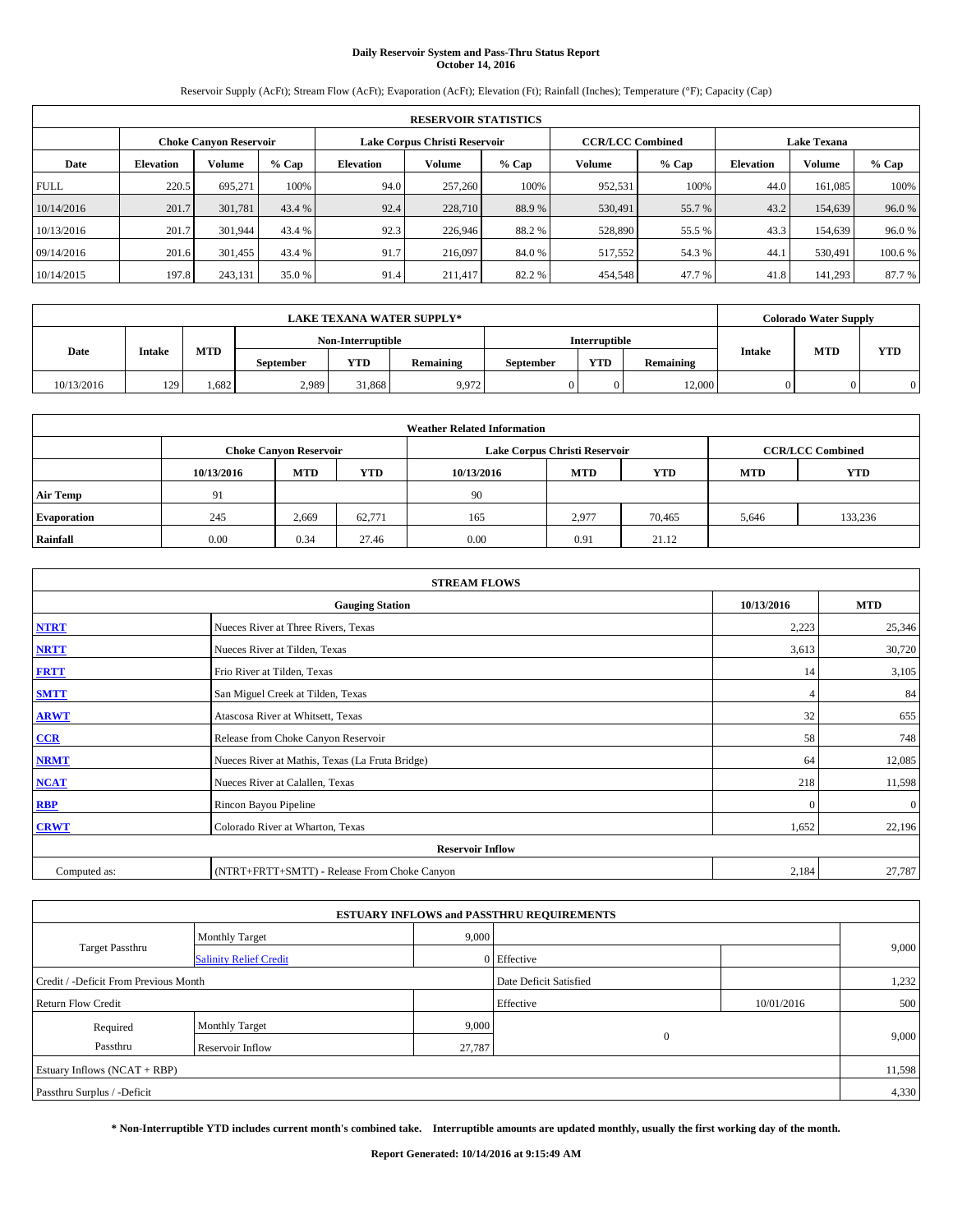# **Daily Reservoir System and Pass-Thru Status Report October 15, 2016**

Reservoir Supply (AcFt); Stream Flow (AcFt); Evaporation (AcFt); Elevation (Ft); Rainfall (Inches); Temperature (°F); Capacity (Cap)

| <b>RESERVOIR STATISTICS</b> |                  |                        |        |                               |         |         |                         |         |                  |                    |        |  |
|-----------------------------|------------------|------------------------|--------|-------------------------------|---------|---------|-------------------------|---------|------------------|--------------------|--------|--|
|                             |                  | Choke Canvon Reservoir |        | Lake Corpus Christi Reservoir |         |         | <b>CCR/LCC Combined</b> |         |                  | <b>Lake Texana</b> |        |  |
| Date                        | <b>Elevation</b> | Volume                 | % Cap  | <b>Elevation</b>              | Volume  | $%$ Cap | Volume                  | $%$ Cap | <b>Elevation</b> | <b>Volume</b>      | % Cap  |  |
| <b>FULL</b>                 | 220.5            | 695,271                | 100%   | 94.0                          | 257,260 | 100%    | 952.531                 | 100%    | 44.0             | 161.085            | 100%   |  |
| 10/15/2016                  | 201.6            | 301,455                | 43.4 % | 92.5                          | 230,301 | 89.5 %  | 531,756                 | 55.8%   | 43.2             | 153,730            | 95.4 % |  |
| 10/14/2016                  | 201.7            | 301.781                | 43.4 % | 92.4                          | 228,710 | 88.9%   | 530.491                 | 55.7 %  | 43.3             | 154.639            | 96.0%  |  |
| 09/15/2016                  | 201.6            | 300,482                | 43.2 % | 91.6                          | 215,054 | 83.6 %  | 515,536                 | 54.1 %  | 44.0             | 531.756            | 100.0% |  |
| 10/15/2015                  | 197.8            | 242,991                | 34.9 % | 91.4                          | 210,726 | 81.9%   | 453,717                 | 47.6 %  | 41.8             | 141.293            | 87.7 % |  |

|            | LAKE TEXANA WATER SUPPLY*_ |            |                   |                         |       |  |               |           |               |            | <b>Colorado Water Supply</b> |
|------------|----------------------------|------------|-------------------|-------------------------|-------|--|---------------|-----------|---------------|------------|------------------------------|
|            |                            |            | Non-Interruptible |                         |       |  | Interruptible |           |               |            |                              |
| Date       | <b>Intake</b>              | <b>MTD</b> | <b>September</b>  | <b>YTD</b><br>Remaining |       |  | <b>YTD</b>    | Remaining | <b>Intake</b> | <b>MTD</b> | <b>YTD</b>                   |
| 10/14/2016 | 130                        | 1.811      | 2,989             | 31.998                  | 9,842 |  |               | 12.000    |               |            |                              |

| <b>Weather Related Information</b> |            |                               |            |            |                               |                         |            |            |  |
|------------------------------------|------------|-------------------------------|------------|------------|-------------------------------|-------------------------|------------|------------|--|
|                                    |            | <b>Choke Canyon Reservoir</b> |            |            | Lake Corpus Christi Reservoir | <b>CCR/LCC Combined</b> |            |            |  |
|                                    | 10/14/2016 | <b>MTD</b>                    | <b>YTD</b> | 10/14/2016 | <b>MTD</b>                    | <b>YTD</b>              | <b>MTD</b> | <b>YTD</b> |  |
| <b>Air Temp</b>                    | 90         |                               |            | -90        |                               |                         |            |            |  |
| <b>Evaporation</b>                 | 207        | 2,876                         | 62,978     | 247        | 3,224                         | 70.712                  | 6,100      | 133,690    |  |
| Rainfall                           | 0.00       | 0.34                          | 27.46      | 0.00       | 0.91                          | 21.12                   |            |            |  |

| <b>STREAM FLOWS</b> |                                                 |              |              |  |  |  |  |  |  |
|---------------------|-------------------------------------------------|--------------|--------------|--|--|--|--|--|--|
|                     | 10/14/2016                                      | <b>MTD</b>   |              |  |  |  |  |  |  |
| <b>NTRT</b>         | Nueces River at Three Rivers, Texas             | 2,362        | 27,709       |  |  |  |  |  |  |
| <b>NRTT</b>         | Nueces River at Tilden, Texas                   | 4,188        | 34,908       |  |  |  |  |  |  |
| <b>FRTT</b>         | Frio River at Tilden, Texas                     | 10           | 3,115        |  |  |  |  |  |  |
| <b>SMTT</b>         | San Miguel Creek at Tilden, Texas               | 3            | 88           |  |  |  |  |  |  |
| <b>ARWT</b>         | Atascosa River at Whitsett, Texas               | 30           | 685          |  |  |  |  |  |  |
| $CCR$               | Release from Choke Canyon Reservoir             | 58           | 806          |  |  |  |  |  |  |
| <b>NRMT</b>         | Nueces River at Mathis, Texas (La Fruta Bridge) | 147          | 12,232       |  |  |  |  |  |  |
| <b>NCAT</b>         | Nueces River at Calallen, Texas                 | 5            | 11,603       |  |  |  |  |  |  |
| RBP                 | Rincon Bayou Pipeline                           | $\mathbf{0}$ | $\mathbf{0}$ |  |  |  |  |  |  |
| <b>CRWT</b>         | Colorado River at Wharton, Texas                | 1,931        | 24,128       |  |  |  |  |  |  |
|                     | <b>Reservoir Inflow</b>                         |              |              |  |  |  |  |  |  |
| Computed as:        | 2,318                                           | 30,106       |              |  |  |  |  |  |  |

|                                       |                               |        | <b>ESTUARY INFLOWS and PASSTHRU REQUIREMENTS</b> |            |       |  |  |  |
|---------------------------------------|-------------------------------|--------|--------------------------------------------------|------------|-------|--|--|--|
|                                       | <b>Monthly Target</b>         | 9,000  |                                                  |            |       |  |  |  |
| Target Passthru                       | <b>Salinity Relief Credit</b> |        | 0 Effective                                      |            | 9,000 |  |  |  |
| Credit / -Deficit From Previous Month |                               |        | Date Deficit Satisfied                           |            | 1,232 |  |  |  |
| <b>Return Flow Credit</b>             |                               |        | Effective                                        | 10/01/2016 | 500   |  |  |  |
| Required                              | <b>Monthly Target</b>         | 9,000  |                                                  |            |       |  |  |  |
| Passthru                              | <b>Reservoir Inflow</b>       | 30,106 | $\Omega$                                         |            | 9,000 |  |  |  |
| Estuary Inflows (NCAT + RBP)          |                               |        |                                                  |            |       |  |  |  |
| Passthru Surplus / -Deficit           |                               |        |                                                  |            |       |  |  |  |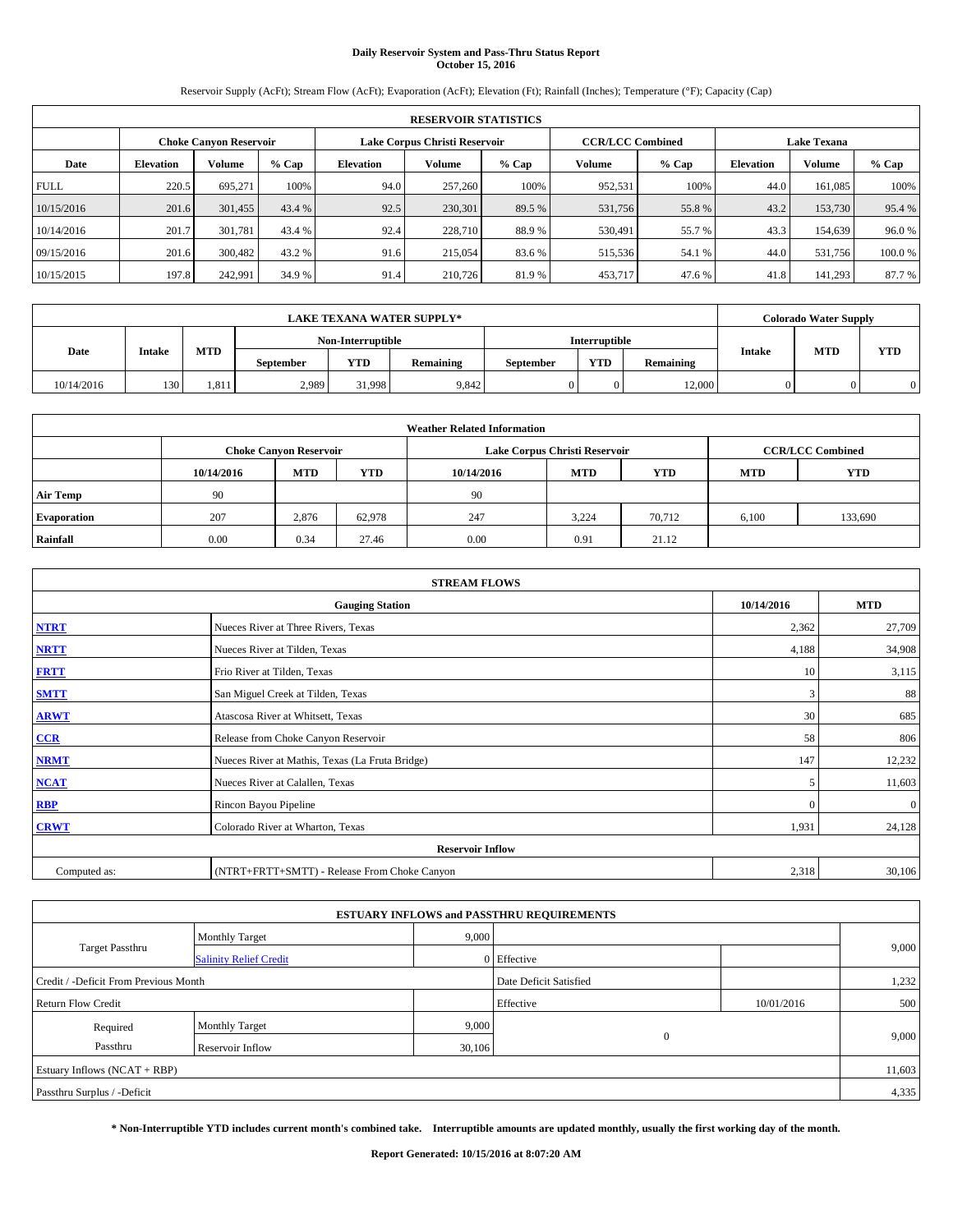## **Daily Reservoir System and Pass-Thru Status Report October 16, 2016**

Reservoir Supply (AcFt); Stream Flow (AcFt); Evaporation (AcFt); Elevation (Ft); Rainfall (Inches); Temperature (°F); Capacity (Cap)

|             | <b>RESERVOIR STATISTICS</b> |                        |         |                               |               |         |                         |         |                  |                    |        |  |
|-------------|-----------------------------|------------------------|---------|-------------------------------|---------------|---------|-------------------------|---------|------------------|--------------------|--------|--|
|             |                             | Choke Canvon Reservoir |         | Lake Corpus Christi Reservoir |               |         | <b>CCR/LCC Combined</b> |         |                  | <b>Lake Texana</b> |        |  |
| Date        | <b>Elevation</b>            | Volume                 | $%$ Cap | <b>Elevation</b>              | <b>Volume</b> | $%$ Cap | Volume                  | $%$ Cap | <b>Elevation</b> | <b>Volume</b>      | % Cap  |  |
| <b>FULL</b> | 220.5                       | 695,271                | 100%    | 94.0                          | 257,260       | 100%    | 952,531                 | 100%    | 44.0             | 161.085            | 100%   |  |
| 10/16/2016  | 201.6                       | 300,803                | 43.3 %  | 92.6                          | 231,894       | 90.1 %  | 532,697                 | 55.9%   | 43.2             | 153,730            | 95.4 % |  |
| 10/15/2016  | 201.6                       | 301,455                | 43.4 %  | 92.5                          | 230,301       | 89.5 %  | 531,756                 | 55.8%   | 43.2             | 153,730            | 95.4 % |  |
| 09/16/2016  | 201.5                       | 299,839                | 43.1 %  | 91.6                          | 213,840       | 83.1 %  | 513,679                 | 53.9%   | 44.0             | 532.697            | 100.0% |  |
| 10/16/2015  | 197.7                       | 242,431                | 34.9 %  | 91.4                          | 210,381       | 81.8%   | 452,812                 | 47.5 %  | 41.7             | 140,426            | 87.2 % |  |

| <b>LAKE TEXANA WATER SUPPLY*</b> |               |            |                  |                   |           |           |                      |                  |                             | <b>Colorado Water Supply</b> |            |
|----------------------------------|---------------|------------|------------------|-------------------|-----------|-----------|----------------------|------------------|-----------------------------|------------------------------|------------|
|                                  |               |            |                  | Non-Interruptible |           |           | <b>Interruptible</b> |                  |                             |                              |            |
| Date                             | <b>Intake</b> | <b>MTD</b> | <b>September</b> | <b>YTD</b>        | Remaining | September | <b>YTD</b>           | <b>Remaining</b> | <b>MTD</b><br><b>Intake</b> |                              | <b>YTD</b> |
| 10/15/2016                       | 130           | 1.941      | 2,989            | 32.128            | 9.712     |           |                      | 12.000           |                             |                              |            |

| <b>Weather Related Information</b> |            |                               |            |            |                               |                         |            |            |  |
|------------------------------------|------------|-------------------------------|------------|------------|-------------------------------|-------------------------|------------|------------|--|
|                                    |            | <b>Choke Canyon Reservoir</b> |            |            | Lake Corpus Christi Reservoir | <b>CCR/LCC Combined</b> |            |            |  |
|                                    | 10/15/2016 | <b>MTD</b>                    | <b>YTD</b> | 10/15/2016 | <b>MTD</b>                    | <b>YTD</b>              | <b>MTD</b> | <b>YTD</b> |  |
| <b>Air Temp</b>                    | 92         |                               |            | 91         |                               |                         |            |            |  |
| <b>Evaporation</b>                 | 226        | 3.102                         | 63.204     | 258        | 3.482                         | 70,970                  | 6,584      | 134.174    |  |
| Rainfall                           | 0.00       | 0.34                          | 27.46      | 0.00       | 0.91                          | 21.12                   |            |            |  |

| <b>STREAM FLOWS</b>     |                                                 |              |              |  |  |  |  |  |  |
|-------------------------|-------------------------------------------------|--------------|--------------|--|--|--|--|--|--|
|                         | 10/15/2016                                      | <b>MTD</b>   |              |  |  |  |  |  |  |
| <b>NTRT</b>             | Nueces River at Three Rivers, Texas             | 2,521        | 30,230       |  |  |  |  |  |  |
| <b>NRTT</b>             | Nueces River at Tilden, Texas                   | 4,843        | 39,752       |  |  |  |  |  |  |
| <b>FRTT</b>             | Frio River at Tilden, Texas                     |              | 3,123        |  |  |  |  |  |  |
| <b>SMTT</b>             | San Miguel Creek at Tilden, Texas               | 3            | 91           |  |  |  |  |  |  |
| <b>ARWT</b>             | Atascosa River at Whitsett, Texas               | 28           | 713          |  |  |  |  |  |  |
| $CCR$                   | Release from Choke Canyon Reservoir             | 58           | 863          |  |  |  |  |  |  |
| <b>NRMT</b>             | Nueces River at Mathis, Texas (La Fruta Bridge) | 147          | 12,378       |  |  |  |  |  |  |
| <b>NCAT</b>             | Nueces River at Calallen, Texas                 | $\Omega$     | 11,603       |  |  |  |  |  |  |
| RBP                     | Rincon Bayou Pipeline                           | $\mathbf{0}$ | $\mathbf{0}$ |  |  |  |  |  |  |
| <b>CRWT</b>             | Colorado River at Wharton, Texas                | 1,757        | 25,884       |  |  |  |  |  |  |
| <b>Reservoir Inflow</b> |                                                 |              |              |  |  |  |  |  |  |
| Computed as:            | (NTRT+FRTT+SMTT) - Release From Choke Canyon    | 2,474        | 32,580       |  |  |  |  |  |  |

|                                       |                               |        | <b>ESTUARY INFLOWS and PASSTHRU REQUIREMENTS</b> |            |       |  |  |  |
|---------------------------------------|-------------------------------|--------|--------------------------------------------------|------------|-------|--|--|--|
|                                       | <b>Monthly Target</b>         | 9,000  |                                                  |            |       |  |  |  |
| Target Passthru                       | <b>Salinity Relief Credit</b> |        | 0 Effective                                      |            | 9,000 |  |  |  |
| Credit / -Deficit From Previous Month |                               |        | Date Deficit Satisfied                           |            | 1,232 |  |  |  |
| <b>Return Flow Credit</b>             |                               |        | Effective                                        | 10/01/2016 | 500   |  |  |  |
| Required                              | <b>Monthly Target</b>         | 9,000  |                                                  |            |       |  |  |  |
| Passthru                              | <b>Reservoir Inflow</b>       | 32,580 | $\Omega$                                         |            | 9,000 |  |  |  |
| Estuary Inflows (NCAT + RBP)          |                               |        |                                                  |            |       |  |  |  |
| Passthru Surplus / -Deficit           |                               |        |                                                  |            |       |  |  |  |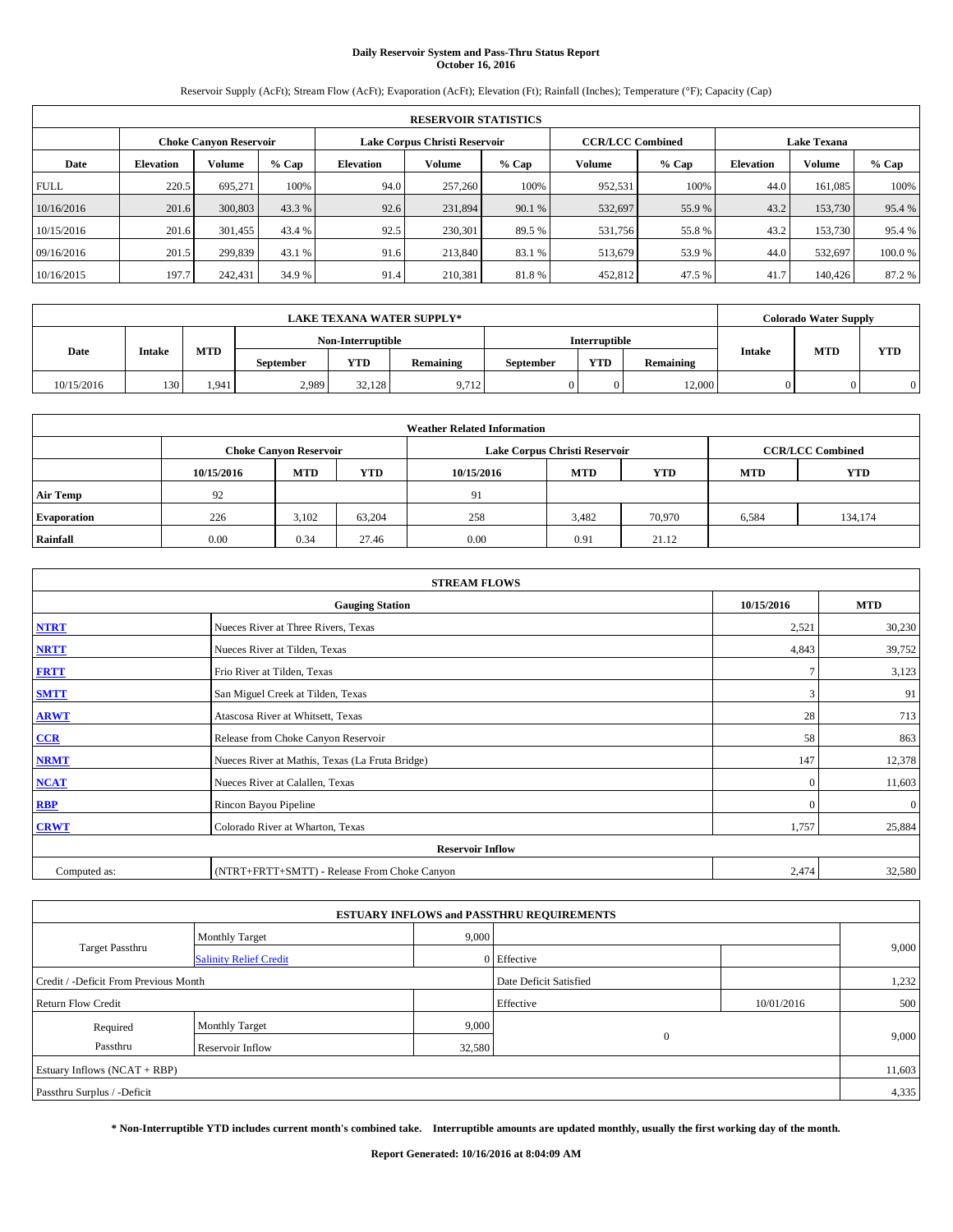# **Daily Reservoir System and Pass-Thru Status Report October 17, 2016**

Reservoir Supply (AcFt); Stream Flow (AcFt); Evaporation (AcFt); Elevation (Ft); Rainfall (Inches); Temperature (°F); Capacity (Cap)

| <b>RESERVOIR STATISTICS</b> |                  |                        |        |                  |                               |         |                         |         |                  |                    |        |  |
|-----------------------------|------------------|------------------------|--------|------------------|-------------------------------|---------|-------------------------|---------|------------------|--------------------|--------|--|
|                             |                  | Choke Canvon Reservoir |        |                  | Lake Corpus Christi Reservoir |         | <b>CCR/LCC Combined</b> |         |                  | <b>Lake Texana</b> |        |  |
| Date                        | <b>Elevation</b> | Volume                 | % Cap  | <b>Elevation</b> | Volume                        | $%$ Cap | Volume                  | $%$ Cap | <b>Elevation</b> | <b>Volume</b>      | % Cap  |  |
| <b>FULL</b>                 | 220.5            | 695,271                | 100%   | 94.0             | 257,260                       | 100%    | 952.531                 | 100%    | 44.0             | 161.085            | 100%   |  |
| 10/17/2016                  | 201.6            | 300,321                | 43.2 % | 92.7             | 233,669                       | 90.8%   | 533,990                 | 56.1 %  | 43.2             | 153,730            | 95.4 % |  |
| 10/16/2016                  | 201.6            | 300,803                | 43.3 % | 92.6             | 231,894                       | 90.1 %  | 532,697                 | 55.9 %  | 43.2             | 153,730            | 95.4 % |  |
| 09/17/2016                  | 201.6            | 300.642                | 43.2 % | 91.5             | 212,628                       | 82.7 %  | 513,270                 | 53.9 %  | 44.0             | 533,990            | 100.0% |  |
| 10/17/2015                  | 197.7            | 241,873                | 34.8 % | 91.3             | 209.691                       | 81.5%   | 451,564                 | 47.4 %  | 41.7             | 140,426            | 87.2 % |  |

| <b>LAKE TEXANA WATER SUPPLY*</b> |               |            |                  |                   |           |           |                      |                  |                             | <b>Colorado Water Supply</b> |            |
|----------------------------------|---------------|------------|------------------|-------------------|-----------|-----------|----------------------|------------------|-----------------------------|------------------------------|------------|
|                                  |               |            |                  | Non-Interruptible |           |           | <b>Interruptible</b> |                  |                             |                              |            |
| Date                             | <b>Intake</b> | <b>MTD</b> | <b>September</b> | <b>YTD</b>        | Remaining | September | <b>YTD</b>           | <b>Remaining</b> | <b>MTD</b><br><b>Intake</b> |                              | <b>YTD</b> |
| 10/16/2016                       | 130           | 2.071      | 2,989            | 32,258            | 9,582     |           |                      | 12.000           |                             |                              |            |

| <b>Weather Related Information</b> |            |                               |            |            |                               |                         |            |            |  |
|------------------------------------|------------|-------------------------------|------------|------------|-------------------------------|-------------------------|------------|------------|--|
|                                    |            | <b>Choke Canyon Reservoir</b> |            |            | Lake Corpus Christi Reservoir | <b>CCR/LCC Combined</b> |            |            |  |
|                                    | 10/16/2016 | <b>MTD</b>                    | <b>YTD</b> | 10/16/2016 | <b>MTD</b>                    | <b>YTD</b>              | <b>MTD</b> | <b>YTD</b> |  |
| <b>Air Temp</b>                    | 91         |                               |            | 91         |                               |                         |            |            |  |
| <b>Evaporation</b>                 | 244        | 3,346                         | 63,448     | 310        | 3,792                         | 71.280                  | 7,138      | 134,728    |  |
| Rainfall                           | 0.00       | 0.34                          | 27.46      | 0.00       | 0.91                          | 21.12                   |            |            |  |

| <b>STREAM FLOWS</b> |                                                 |            |              |  |  |  |  |  |  |
|---------------------|-------------------------------------------------|------------|--------------|--|--|--|--|--|--|
|                     | <b>Gauging Station</b>                          | 10/16/2016 | <b>MTD</b>   |  |  |  |  |  |  |
| <b>NTRT</b>         | Nueces River at Three Rivers, Texas             | 2,700      | 32,929       |  |  |  |  |  |  |
| <b>NRTT</b>         | Nueces River at Tilden, Texas                   | 5,340      | 45,091       |  |  |  |  |  |  |
| <b>FRTT</b>         | Frio River at Tilden, Texas                     | C          | 3,128        |  |  |  |  |  |  |
| <b>SMTT</b>         | San Miguel Creek at Tilden, Texas               | 3          | 94           |  |  |  |  |  |  |
| <b>ARWT</b>         | Atascosa River at Whitsett, Texas               | 28         | 740          |  |  |  |  |  |  |
| CCR                 | Release from Choke Canyon Reservoir             | 58         | 921          |  |  |  |  |  |  |
| <b>NRMT</b>         | Nueces River at Mathis, Texas (La Fruta Bridge) | 133        | 12,511       |  |  |  |  |  |  |
| <b>NCAT</b>         | Nueces River at Calallen, Texas                 |            | 11,604       |  |  |  |  |  |  |
| <b>RBP</b>          | Rincon Bayou Pipeline                           | $\Omega$   | $\mathbf{0}$ |  |  |  |  |  |  |
| <b>CRWT</b>         | Colorado River at Wharton, Texas                | 1,973      | 27,857       |  |  |  |  |  |  |
|                     | <b>Reservoir Inflow</b>                         |            |              |  |  |  |  |  |  |
| Computed as:        | (NTRT+FRTT+SMTT) - Release From Choke Canyon    | 2,650      | 35,230       |  |  |  |  |  |  |

|                                       |                               |        | <b>ESTUARY INFLOWS and PASSTHRU REQUIREMENTS</b> |            |       |  |  |  |
|---------------------------------------|-------------------------------|--------|--------------------------------------------------|------------|-------|--|--|--|
|                                       | <b>Monthly Target</b>         | 9,000  |                                                  |            |       |  |  |  |
| Target Passthru                       | <b>Salinity Relief Credit</b> |        | 0 Effective                                      |            | 9,000 |  |  |  |
| Credit / -Deficit From Previous Month |                               |        | Date Deficit Satisfied                           |            | 1,232 |  |  |  |
| <b>Return Flow Credit</b>             |                               |        | Effective                                        | 10/01/2016 | 500   |  |  |  |
| Required                              | <b>Monthly Target</b>         | 9,000  |                                                  |            |       |  |  |  |
| Passthru                              | <b>Reservoir Inflow</b>       | 35,230 | $\theta$                                         |            | 9,000 |  |  |  |
| Estuary Inflows (NCAT + RBP)          |                               |        |                                                  |            |       |  |  |  |
| Passthru Surplus / -Deficit           |                               |        |                                                  |            |       |  |  |  |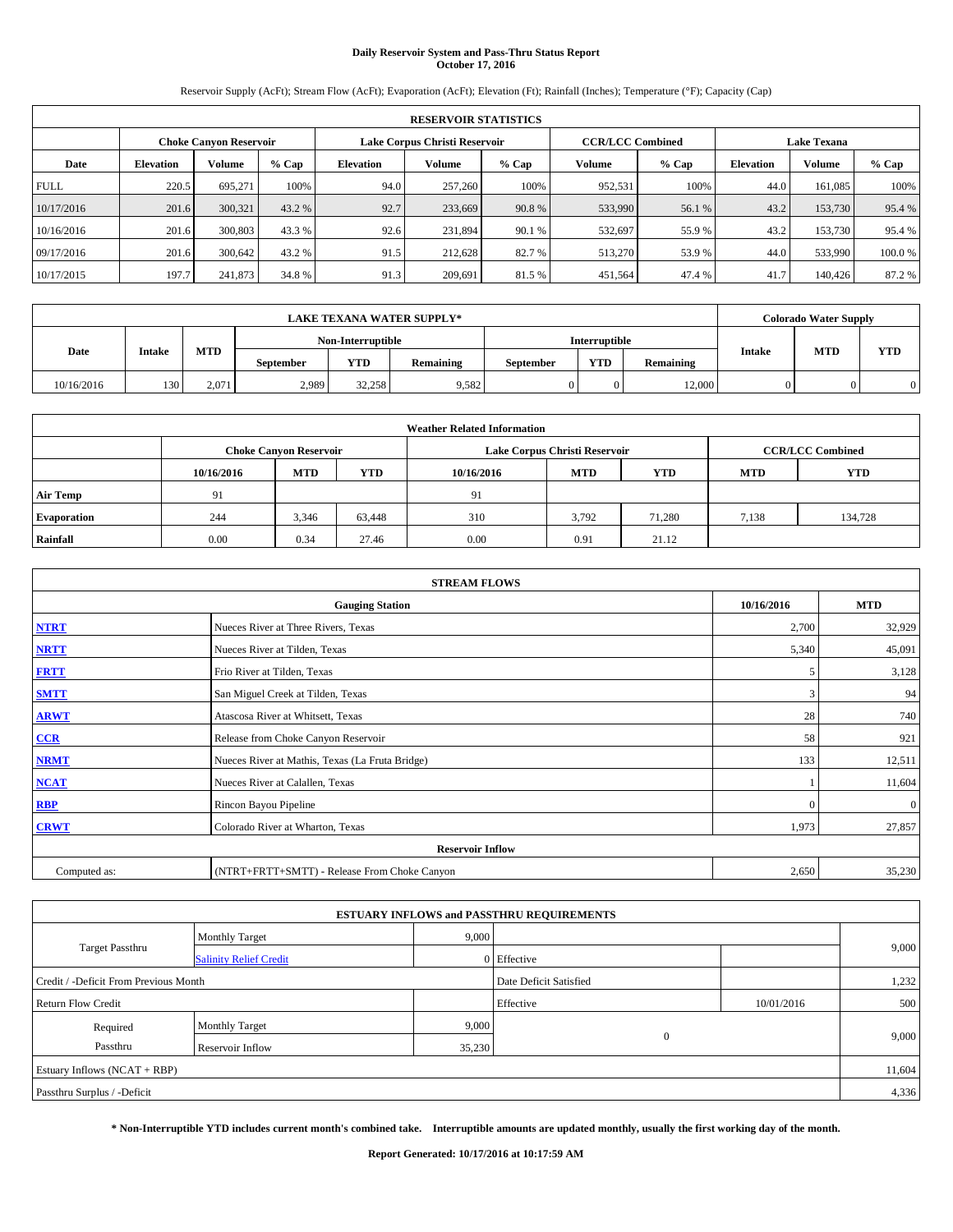## **Daily Reservoir System and Pass-Thru Status Report October 18, 2016**

Reservoir Supply (AcFt); Stream Flow (AcFt); Evaporation (AcFt); Elevation (Ft); Rainfall (Inches); Temperature (°F); Capacity (Cap)

|             | <b>RESERVOIR STATISTICS</b> |                        |        |                  |                               |         |                                               |         |                  |               |        |  |
|-------------|-----------------------------|------------------------|--------|------------------|-------------------------------|---------|-----------------------------------------------|---------|------------------|---------------|--------|--|
|             |                             | Choke Canvon Reservoir |        |                  | Lake Corpus Christi Reservoir |         | <b>CCR/LCC Combined</b><br><b>Lake Texana</b> |         |                  |               |        |  |
| Date        | <b>Elevation</b>            | Volume                 | % Cap  | <b>Elevation</b> | Volume                        | $%$ Cap | Volume                                        | $%$ Cap | <b>Elevation</b> | <b>Volume</b> | % Cap  |  |
| <b>FULL</b> | 220.5                       | 695,271                | 100%   | 94.0             | 257,260                       | 100%    | 952.531                                       | 100%    | 44.0             | 161.085       | 100%   |  |
| 10/18/2016  | 201.5                       | 299,036                | 43.0 % | 92.8             | 235,981                       | 91.7%   | 535,017                                       | 56.2 %  | 43.2             | 153,730       | 95.4 % |  |
| 10/17/2016  | 201.6                       | 300,321                | 43.2 % | 92.7             | 233,669                       | 90.8%   | 533,990                                       | 56.1 %  | 43.2             | 153,730       | 95.4 % |  |
| 09/18/2016  | 201.6                       | 300.161                | 43.2 % | 91.4             | 211.417                       | 82.2 %  | 511.578                                       | 53.7 %  | 44.0             | 535,017       | 100.0% |  |
| 10/18/2015  | 197.7                       | 242,571                | 34.9 % | 91.3             | 209,347                       | 81.4%   | 451,918                                       | 47.4 %  | 41.7             | 140,426       | 87.2 % |  |

|            | <b>LAKE TEXANA WATER SUPPLY*</b> |                             |                   |            |           |                      |            |                  |               | <b>Colorado Water Supply</b> |            |
|------------|----------------------------------|-----------------------------|-------------------|------------|-----------|----------------------|------------|------------------|---------------|------------------------------|------------|
|            |                                  | <b>MTD</b><br><b>Intake</b> | Non-Interruptible |            |           | <b>Interruptible</b> |            |                  |               |                              |            |
| Date       |                                  |                             | <b>September</b>  | <b>YTD</b> | Remaining | September            | <b>YTD</b> | <b>Remaining</b> | <b>Intake</b> | <b>MTD</b>                   | <b>YTD</b> |
| 10/17/2016 | 130                              | 2.201                       | 2,989             | 32,388     | 9.452     |                      |            | 12.000           |               |                              |            |

| <b>Weather Related Information</b> |            |                               |            |            |                               |            |                         |         |  |  |
|------------------------------------|------------|-------------------------------|------------|------------|-------------------------------|------------|-------------------------|---------|--|--|
|                                    |            | <b>Choke Canyon Reservoir</b> |            |            | Lake Corpus Christi Reservoir |            | <b>CCR/LCC Combined</b> |         |  |  |
|                                    | 10/17/2016 | <b>MTD</b>                    | <b>YTD</b> | 10/17/2016 | <b>MTD</b>                    | <b>YTD</b> |                         |         |  |  |
| <b>Air Temp</b>                    | 93         |                               |            | 93         |                               |            |                         |         |  |  |
| <b>Evaporation</b>                 | 253        | 3,599                         | 63,701     | 311        | 4,103                         | 71,591     | 7,702                   | 135,292 |  |  |
| Rainfall                           | 0.00       | 0.34                          | 27.46      | 0.00       | 0.91                          | 21.12      |                         |         |  |  |

| <b>STREAM FLOWS</b> |                                                 |              |              |  |  |  |  |  |  |
|---------------------|-------------------------------------------------|--------------|--------------|--|--|--|--|--|--|
|                     | <b>Gauging Station</b>                          | 10/17/2016   | <b>MTD</b>   |  |  |  |  |  |  |
| <b>NTRT</b>         | Nueces River at Three Rivers, Texas             | 2,898        | 35,827       |  |  |  |  |  |  |
| <b>NRTT</b>         | Nueces River at Tilden, Texas                   | 5,082        | 50,173       |  |  |  |  |  |  |
| <b>FRTT</b>         | Frio River at Tilden, Texas                     | 3            | 3,131        |  |  |  |  |  |  |
| <b>SMTT</b>         | San Miguel Creek at Tilden, Texas               | 3            | 97           |  |  |  |  |  |  |
| <b>ARWT</b>         | Atascosa River at Whitsett, Texas               | 26           | 766          |  |  |  |  |  |  |
| CCR                 | Release from Choke Canyon Reservoir             | 58           | 979          |  |  |  |  |  |  |
| <b>NRMT</b>         | Nueces River at Mathis, Texas (La Fruta Bridge) | 119          | 12,631       |  |  |  |  |  |  |
| <b>NCAT</b>         | Nueces River at Calallen, Texas                 | 10           | 11,614       |  |  |  |  |  |  |
| <b>RBP</b>          | Rincon Bayou Pipeline                           | $\mathbf{0}$ | $\mathbf{0}$ |  |  |  |  |  |  |
| <b>CRWT</b>         | Colorado River at Wharton, Texas                | 1,977        | 29,835       |  |  |  |  |  |  |
|                     | <b>Reservoir Inflow</b>                         |              |              |  |  |  |  |  |  |
| Computed as:        | (NTRT+FRTT+SMTT) - Release From Choke Canyon    | 2,846        | 38,076       |  |  |  |  |  |  |

|                                       |                               |        | <b>ESTUARY INFLOWS and PASSTHRU REQUIREMENTS</b> |            |       |  |  |  |
|---------------------------------------|-------------------------------|--------|--------------------------------------------------|------------|-------|--|--|--|
|                                       | <b>Monthly Target</b>         | 9,000  |                                                  |            |       |  |  |  |
| Target Passthru                       | <b>Salinity Relief Credit</b> |        | 0 Effective                                      |            | 9,000 |  |  |  |
| Credit / -Deficit From Previous Month |                               |        | Date Deficit Satisfied                           |            | 1,232 |  |  |  |
| <b>Return Flow Credit</b>             |                               |        | Effective                                        | 10/01/2016 | 500   |  |  |  |
| Required                              | <b>Monthly Target</b>         | 9,000  |                                                  |            |       |  |  |  |
| Passthru                              | Reservoir Inflow              | 38,076 | $\theta$                                         |            | 9,000 |  |  |  |
| Estuary Inflows (NCAT + RBP)          |                               |        |                                                  |            |       |  |  |  |
| Passthru Surplus / -Deficit           |                               |        |                                                  |            |       |  |  |  |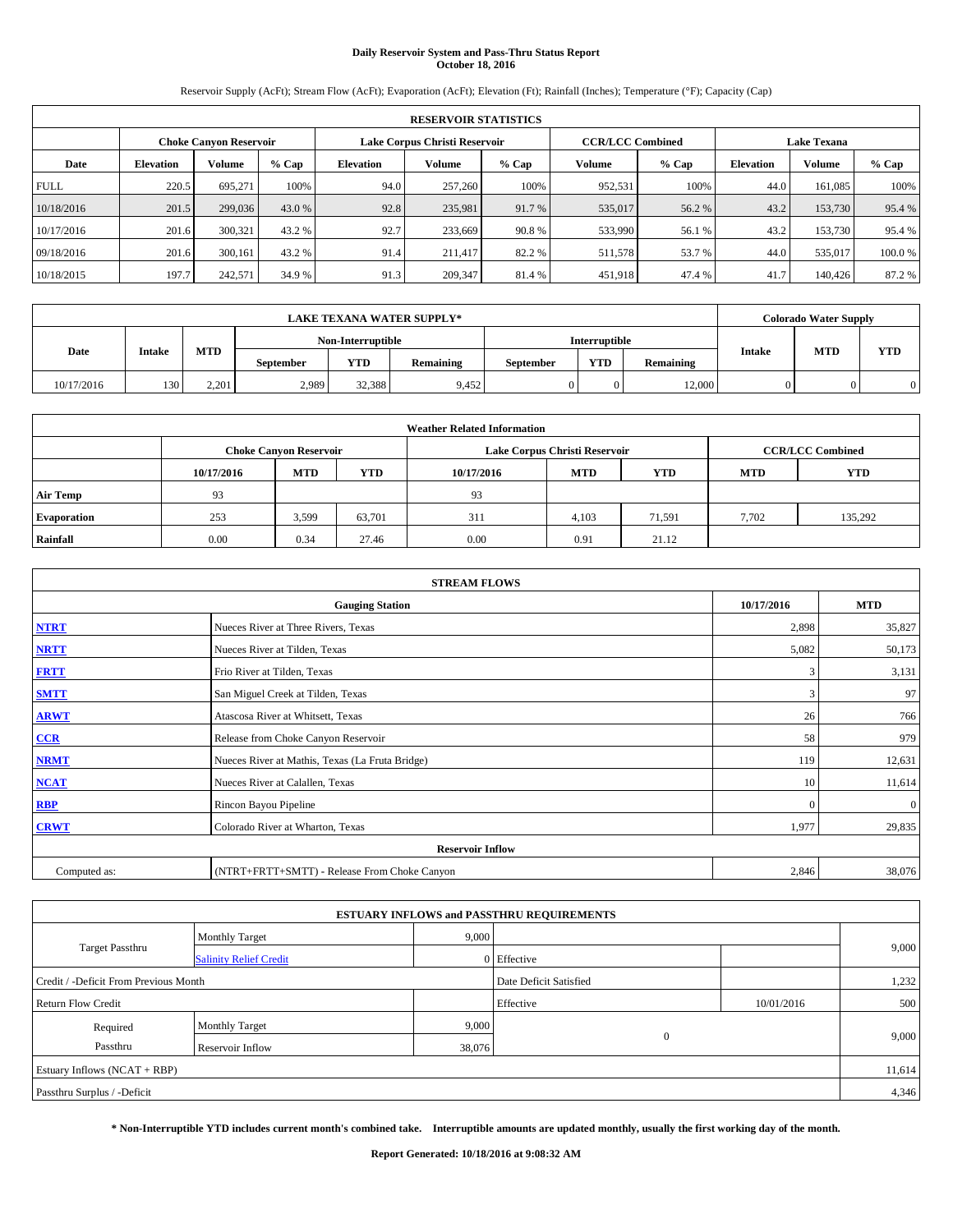# **Daily Reservoir System and Pass-Thru Status Report October 19, 2016**

Reservoir Supply (AcFt); Stream Flow (AcFt); Evaporation (AcFt); Elevation (Ft); Rainfall (Inches); Temperature (°F); Capacity (Cap)

| <b>RESERVOIR STATISTICS</b> |                  |                        |         |                  |                               |         |                                               |         |                  |               |        |
|-----------------------------|------------------|------------------------|---------|------------------|-------------------------------|---------|-----------------------------------------------|---------|------------------|---------------|--------|
|                             |                  | Choke Canvon Reservoir |         |                  | Lake Corpus Christi Reservoir |         | <b>CCR/LCC Combined</b><br><b>Lake Texana</b> |         |                  |               |        |
| Date                        | <b>Elevation</b> | Volume                 | $%$ Cap | <b>Elevation</b> | <b>Volume</b>                 | $%$ Cap | Volume                                        | $%$ Cap | <b>Elevation</b> | <b>Volume</b> | % Cap  |
| <b>FULL</b>                 | 220.5            | 695,271                | 100%    | 94.0             | 257,260                       | 100%    | 952,531                                       | 100%    | 44.0             | 161.085       | 100%   |
| 10/19/2016                  | 201.5            | 299,036                | 43.0 %  | 93.0             | 238,300                       | 92.6 %  | 537,336                                       | 56.4 %  | 43.              | 152,823       | 94.9%  |
| 10/18/2016                  | 201.5            | 299,036                | 43.0 %  | 92.8             | 235.981                       | 91.7 %  | 535,017                                       | 56.2 %  | 43.2             | 153,730       | 95.4 % |
| 09/19/2016                  | 201.6            | 300,000                | 43.1 %  | 91.4             | 210,209                       | 81.7%   | 510,209                                       | 53.6 %  | 44.0             | 537,336       | 100.0% |
| 10/19/2015                  | 197.8            | 242,711                | 34.9 %  | 91.3             | 208,485                       | 81.0%   | 451,196                                       | 47.4 %  | 41.7             | 140,426       | 87.2 % |

|            | <b>LAKE TEXANA WATER SUPPLY*</b> |                             |                   |            |           |                      |            |                  |               | <b>Colorado Water Supply</b> |            |
|------------|----------------------------------|-----------------------------|-------------------|------------|-----------|----------------------|------------|------------------|---------------|------------------------------|------------|
|            |                                  | <b>MTD</b><br><b>Intake</b> | Non-Interruptible |            |           | <b>Interruptible</b> |            |                  |               |                              |            |
| Date       |                                  |                             | <b>September</b>  | <b>YTD</b> | Remaining | September            | <b>YTD</b> | <b>Remaining</b> | <b>Intake</b> | <b>MTD</b>                   | <b>YTD</b> |
| 10/18/2016 | 130                              | 2.331                       | 2,989             | 32.518     | 9,322     |                      |            | 12.000           |               |                              |            |

| <b>Weather Related Information</b> |            |                               |            |            |                               |        |                         |         |  |  |
|------------------------------------|------------|-------------------------------|------------|------------|-------------------------------|--------|-------------------------|---------|--|--|
|                                    |            | <b>Choke Canyon Reservoir</b> |            |            | Lake Corpus Christi Reservoir |        | <b>CCR/LCC Combined</b> |         |  |  |
|                                    | 10/18/2016 | <b>MTD</b>                    | <b>MTD</b> | <b>YTD</b> |                               |        |                         |         |  |  |
| <b>Air Temp</b>                    | 93         |                               |            | 93         |                               |        |                         |         |  |  |
| <b>Evaporation</b>                 | 262        | 3,861                         | 63,963     | 302        | 4,405                         | 71,893 | 8,266                   | 135,856 |  |  |
| Rainfall                           | 0.00       | 0.34                          | 27.46      | 0.00       | 0.91                          | 21.12  |                         |         |  |  |

| <b>STREAM FLOWS</b> |                                                 |                |              |  |  |  |  |  |  |
|---------------------|-------------------------------------------------|----------------|--------------|--|--|--|--|--|--|
|                     | <b>Gauging Station</b>                          | 10/18/2016     | <b>MTD</b>   |  |  |  |  |  |  |
| <b>NTRT</b>         | Nueces River at Three Rivers, Texas             | 3,057          | 38,884       |  |  |  |  |  |  |
| <b>NRTT</b>         | Nueces River at Tilden, Texas                   | 2,620          | 52,793       |  |  |  |  |  |  |
| <b>FRTT</b>         | Frio River at Tilden, Texas                     |                | 3,134        |  |  |  |  |  |  |
| <b>SMTT</b>         | San Miguel Creek at Tilden, Texas               |                | 99           |  |  |  |  |  |  |
| <b>ARWT</b>         | Atascosa River at Whitsett, Texas               | 26             | 792          |  |  |  |  |  |  |
| $CCR$               | Release from Choke Canyon Reservoir             | 58             | 1,036        |  |  |  |  |  |  |
| <b>NRMT</b>         | Nueces River at Mathis, Texas (La Fruta Bridge) | 113            | 12,744       |  |  |  |  |  |  |
| <b>NCAT</b>         | Nueces River at Calallen, Texas                 | $\overline{2}$ | 11,616       |  |  |  |  |  |  |
| <b>RBP</b>          | Rincon Bayou Pipeline                           | $\Omega$       | $\mathbf{0}$ |  |  |  |  |  |  |
| <b>CRWT</b>         | Colorado River at Wharton, Texas                | 1,921          | 31,756       |  |  |  |  |  |  |
|                     | <b>Reservoir Inflow</b>                         |                |              |  |  |  |  |  |  |
| Computed as:        | (NTRT+FRTT+SMTT) - Release From Choke Canyon    |                |              |  |  |  |  |  |  |

| <b>ESTUARY INFLOWS and PASSTHRU REQUIREMENTS</b> |                               |        |                        |            |       |  |  |  |  |  |
|--------------------------------------------------|-------------------------------|--------|------------------------|------------|-------|--|--|--|--|--|
|                                                  | <b>Monthly Target</b>         | 9,000  |                        |            |       |  |  |  |  |  |
| Target Passthru                                  | <b>Salinity Relief Credit</b> |        | 0 Effective            |            | 9,000 |  |  |  |  |  |
| Credit / -Deficit From Previous Month            |                               |        | Date Deficit Satisfied |            | 1,232 |  |  |  |  |  |
| <b>Return Flow Credit</b>                        |                               |        | Effective              | 10/01/2016 | 500   |  |  |  |  |  |
| Required                                         | Monthly Target                | 9,000  |                        |            |       |  |  |  |  |  |
| Passthru                                         | <b>Reservoir Inflow</b>       | 41,081 | $\theta$               |            | 9,000 |  |  |  |  |  |
| Estuary Inflows (NCAT + RBP)                     |                               |        |                        |            |       |  |  |  |  |  |
| Passthru Surplus / -Deficit                      |                               |        |                        |            |       |  |  |  |  |  |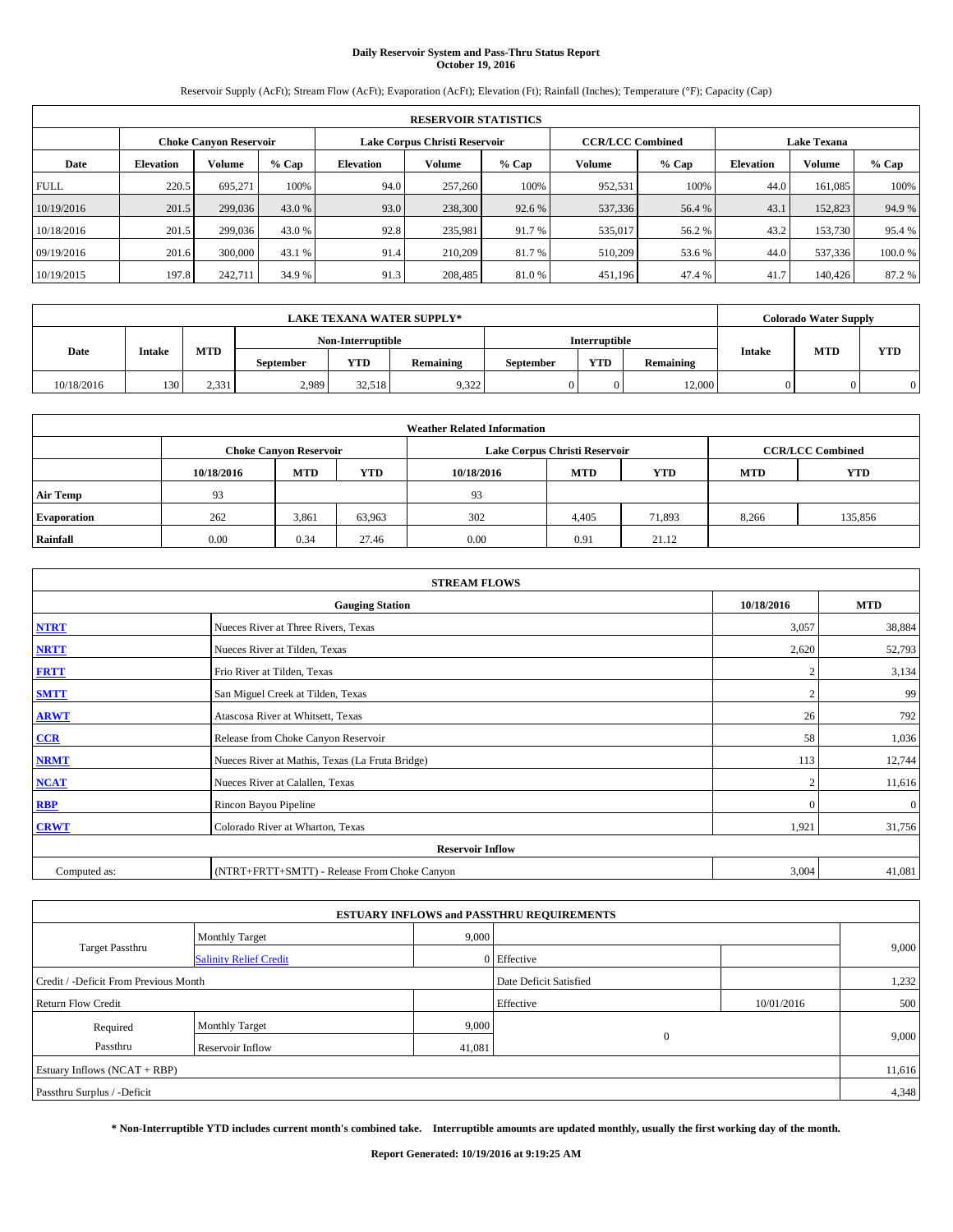## **Daily Reservoir System and Pass-Thru Status Report October 20, 2016**

Reservoir Supply (AcFt); Stream Flow (AcFt); Evaporation (AcFt); Elevation (Ft); Rainfall (Inches); Temperature (°F); Capacity (Cap)

| <b>RESERVOIR STATISTICS</b> |                  |                               |        |           |                               |         |                         |         |                  |                    |         |  |
|-----------------------------|------------------|-------------------------------|--------|-----------|-------------------------------|---------|-------------------------|---------|------------------|--------------------|---------|--|
|                             |                  | <b>Choke Canvon Reservoir</b> |        |           | Lake Corpus Christi Reservoir |         | <b>CCR/LCC Combined</b> |         |                  | <b>Lake Texana</b> |         |  |
| Date                        | <b>Elevation</b> | Volume                        | % Cap  | Elevation | Volume                        | $%$ Cap | Volume                  | $%$ Cap | <b>Elevation</b> | Volume             | $%$ Cap |  |
| <b>FULL</b>                 | 220.5            | 695.271                       | 100%   | 94.0      | 257,260                       | 100%    | 952,531                 | 100%    | 44.0             | 161.085            | 100%    |  |
| 10/20/2016                  | 201.6            | 300,000                       | 43.1 % | 93.1      | 240,804                       | 93.6 %  | 540,804                 | 56.8%   | 43.1             | 152,823            | 94.9 %  |  |
| 10/19/2016                  | 201.5            | 299,036                       | 43.0 % | 93.0      | 238,300                       | 92.6 %  | 537,336                 | 56.4 %  | 43.1             | 152,823            | 94.9 %  |  |
| 09/20/2016                  | 201.5            | 299,679                       | 43.1 % | 91.3      | 209,519                       | 81.4 %  | 509,198                 | 53.5 %  | 44.9             | 540,804            | 99.4 %  |  |
| 10/20/2015                  | 197.7            | 242.151                       | 34.8%  | 91.2      | 207,625                       | 80.7 %  | 449,776                 | 47.2 %  | 41.6             | 139,562            | 86.6%   |  |

|            | LAKE TEXANA WATER SUPPLY*_ |            |                   |            |           |           |               |           |               | <b>Colorado Water Supply</b> |            |  |
|------------|----------------------------|------------|-------------------|------------|-----------|-----------|---------------|-----------|---------------|------------------------------|------------|--|
|            |                            |            | Non-Interruptible |            |           |           | Interruptible |           |               |                              |            |  |
| Date       | <b>Intake</b>              | <b>MTD</b> | <b>September</b>  | <b>YTD</b> | Remaining | September | <b>YTD</b>    | Remaining | <b>Intake</b> | <b>MTD</b>                   | <b>YTD</b> |  |
| 10/19/2016 | 130                        | 2.462      | 2,989             | 32.649     | 9,191     |           |               | 12.000    |               |                              |            |  |

|                    | <b>Weather Related Information</b>                                                             |                               |        |      |                               |                         |       |            |  |  |  |  |  |
|--------------------|------------------------------------------------------------------------------------------------|-------------------------------|--------|------|-------------------------------|-------------------------|-------|------------|--|--|--|--|--|
|                    |                                                                                                | <b>Choke Canyon Reservoir</b> |        |      | Lake Corpus Christi Reservoir | <b>CCR/LCC Combined</b> |       |            |  |  |  |  |  |
|                    | <b>YTD</b><br><b>MTD</b><br><b>MTD</b><br><b>YTD</b><br><b>MTD</b><br>10/19/2016<br>10/19/2016 |                               |        |      |                               |                         |       | <b>YTD</b> |  |  |  |  |  |
| <b>Air Temp</b>    | 92                                                                                             |                               |        | 90   |                               |                         |       |            |  |  |  |  |  |
| <b>Evaporation</b> | 282                                                                                            | 4,143                         | 64,245 | 230  | 4,635                         | 72.123                  | 8,778 | 136,368    |  |  |  |  |  |
| Rainfall           | 0.00                                                                                           | 0.34                          | 27.46  | 0.00 | 0.91                          | 21.12                   |       |            |  |  |  |  |  |

| <b>STREAM FLOWS</b> |                                                 |              |              |  |  |  |  |  |
|---------------------|-------------------------------------------------|--------------|--------------|--|--|--|--|--|
|                     | <b>Gauging Station</b>                          | 10/19/2016   | <b>MTD</b>   |  |  |  |  |  |
| <b>NTRT</b>         | Nueces River at Three Rivers, Texas             | 2,858        | 41,743       |  |  |  |  |  |
| <b>NRTT</b>         | Nueces River at Tilden, Texas                   | 667          | 53,460       |  |  |  |  |  |
| <b>FRTT</b>         | Frio River at Tilden, Texas                     |              | 3,135        |  |  |  |  |  |
| <b>SMTT</b>         | San Miguel Creek at Tilden, Texas               |              | 101          |  |  |  |  |  |
| <b>ARWT</b>         | Atascosa River at Whitsett, Texas               | 24           | 816          |  |  |  |  |  |
| $CCR$               | Release from Choke Canyon Reservoir             | 58           | 1,094        |  |  |  |  |  |
| <b>NRMT</b>         | Nueces River at Mathis, Texas (La Fruta Bridge) | 105          | 12,849       |  |  |  |  |  |
| <b>NCAT</b>         | Nueces River at Calallen, Texas                 | $\mathbf{0}$ | 11,616       |  |  |  |  |  |
| RBP                 | Rincon Bayou Pipeline                           | $\Omega$     | $\mathbf{0}$ |  |  |  |  |  |
| <b>CRWT</b>         | Colorado River at Wharton, Texas                | 1,983        | 33,739       |  |  |  |  |  |
|                     | <b>Reservoir Inflow</b>                         |              |              |  |  |  |  |  |
| Computed as:        | (NTRT+FRTT+SMTT) - Release From Choke Canyon    |              |              |  |  |  |  |  |

|                                                                 |                               |        | <b>ESTUARY INFLOWS and PASSTHRU REQUIREMENTS</b> |            |        |  |  |
|-----------------------------------------------------------------|-------------------------------|--------|--------------------------------------------------|------------|--------|--|--|
|                                                                 | <b>Monthly Target</b>         | 9,000  |                                                  |            | 9,000  |  |  |
| Target Passthru                                                 | <b>Salinity Relief Credit</b> |        | 0 Effective                                      |            |        |  |  |
| Date Deficit Satisfied<br>Credit / -Deficit From Previous Month |                               |        |                                                  |            |        |  |  |
| <b>Return Flow Credit</b>                                       |                               |        | Effective                                        | 10/01/2016 | 500    |  |  |
| Required                                                        | Monthly Target                | 9,000  |                                                  |            |        |  |  |
| Passthru                                                        | <b>Reservoir Inflow</b>       | 43,885 | $\theta$                                         |            | 9,000  |  |  |
| Estuary Inflows (NCAT + RBP)                                    |                               |        |                                                  |            | 11,616 |  |  |
| Passthru Surplus / -Deficit                                     |                               |        |                                                  |            | 4,348  |  |  |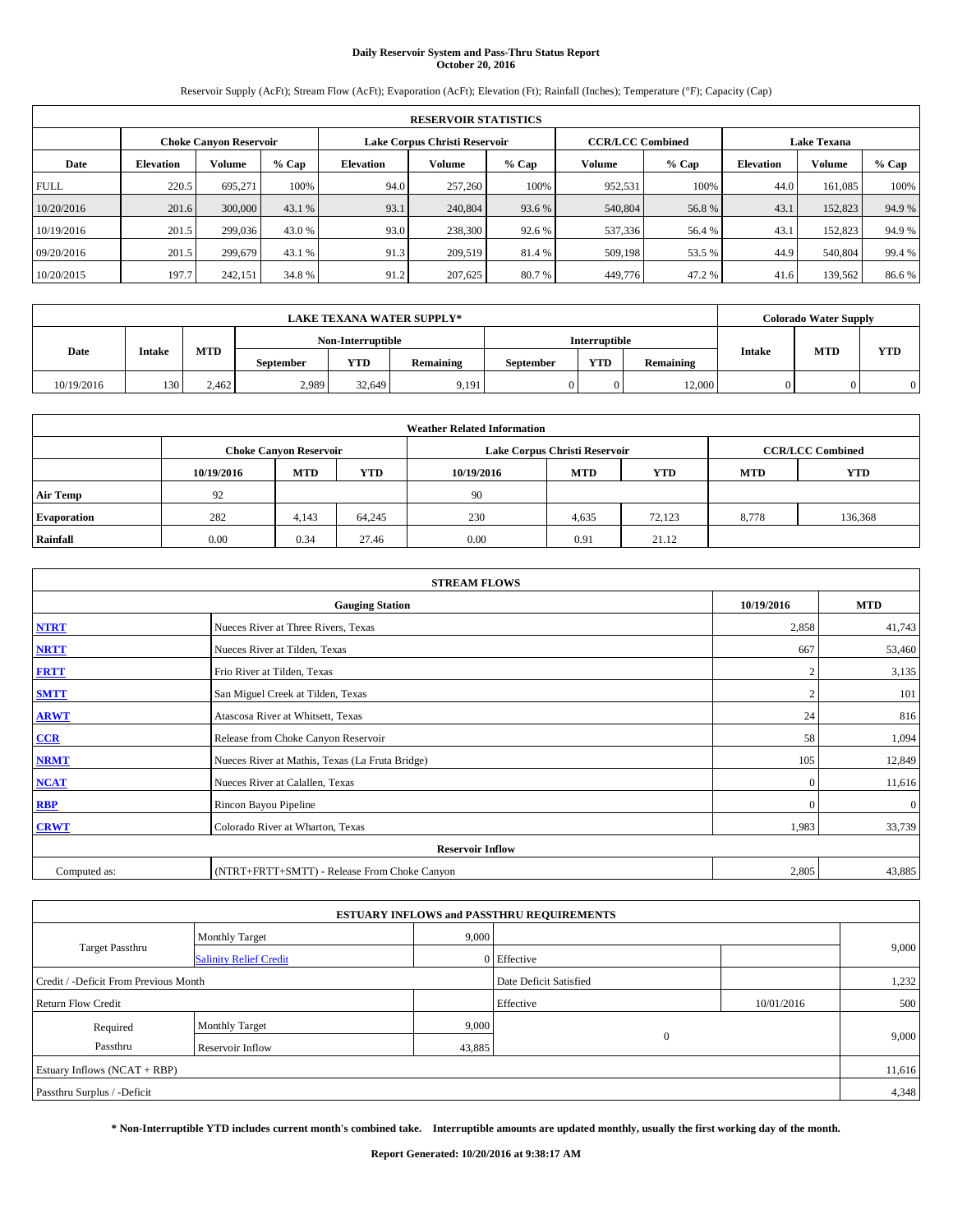## **Daily Reservoir System and Pass-Thru Status Report October 21, 2016**

Reservoir Supply (AcFt); Stream Flow (AcFt); Evaporation (AcFt); Elevation (Ft); Rainfall (Inches); Temperature (°F); Capacity (Cap)

|             | <b>RESERVOIR STATISTICS</b> |                               |        |                               |         |         |                         |         |                    |         |        |  |  |
|-------------|-----------------------------|-------------------------------|--------|-------------------------------|---------|---------|-------------------------|---------|--------------------|---------|--------|--|--|
|             |                             | <b>Choke Canyon Reservoir</b> |        | Lake Corpus Christi Reservoir |         |         | <b>CCR/LCC Combined</b> |         | <b>Lake Texana</b> |         |        |  |  |
| Date        | <b>Elevation</b>            | Volume                        | % Cap  | Elevation                     | Volume  | $%$ Cap | Volume                  | $%$ Cap | <b>Elevation</b>   | Volume  | % Cap  |  |  |
| <b>FULL</b> | 220.5                       | 695,271                       | 100%   | 94.0                          | 257,260 | 100%    | 952,531                 | 100%    | 44.0               | 161.085 | 100%   |  |  |
| 10/21/2016  | 201.4                       | 298,394                       | 42.9 % | 93.1                          | 241,521 | 93.9%   | 539,915                 | 56.7 %  | 43.1               | 152,823 | 94.9%  |  |  |
| 10/20/2016  | 201.6                       | 300,000                       | 43.1 % | 93.1                          | 240,804 | 93.6 %  | 540,804                 | 56.8%   | 43.1               | 152,823 | 94.9 % |  |  |
| 09/21/2016  | 201.5                       | 299.518                       | 43.1 % | 91.3                          | 209,002 | 81.2 %  | 508,520                 | 53.4 %  | 43.9               | 539,915 | 99.4 % |  |  |
| 10/21/2015  | 197.7                       | 242,291                       | 34.8%  | 91.2                          | 207,109 | 80.5 %  | 449,400                 | 47.2 %  | 41.5               | 138,700 | 86.1%  |  |  |

|            | <b>LAKE TEXANA WATER SUPPLY*</b> |            |                   |            |           |           |                      |           |               | <b>Colorado Water Supply</b> |            |  |
|------------|----------------------------------|------------|-------------------|------------|-----------|-----------|----------------------|-----------|---------------|------------------------------|------------|--|
|            |                                  |            | Non-Interruptible |            |           |           | <b>Interruptible</b> |           |               |                              |            |  |
| Date       | <b>Intake</b>                    | <b>MTD</b> | September         | <b>YTD</b> | Remaining | September | <b>YTD</b>           | Remaining | <b>Intake</b> | <b>MTD</b>                   | <b>YTD</b> |  |
| 10/20/2016 | 130                              | 2.592      | 2,989             | 32,779     | 9,061     |           |                      | 12,000    |               |                              |            |  |

|                    | <b>Weather Related Information</b> |                               |                                                                                  |      |                               |                         |       |         |  |  |  |  |  |
|--------------------|------------------------------------|-------------------------------|----------------------------------------------------------------------------------|------|-------------------------------|-------------------------|-------|---------|--|--|--|--|--|
|                    |                                    | <b>Choke Canyon Reservoir</b> |                                                                                  |      | Lake Corpus Christi Reservoir | <b>CCR/LCC Combined</b> |       |         |  |  |  |  |  |
|                    | 10/20/2016                         | <b>MTD</b>                    | <b>YTD</b><br><b>YTD</b><br><b>MTD</b><br><b>YTD</b><br><b>MTD</b><br>10/20/2016 |      |                               |                         |       |         |  |  |  |  |  |
| <b>Air Temp</b>    | 87                                 |                               |                                                                                  | 88   |                               |                         |       |         |  |  |  |  |  |
| <b>Evaporation</b> | 234                                | 4,377                         | 64,479                                                                           | 303  | 4,938                         | 72,426                  | 9,315 | 136,905 |  |  |  |  |  |
| Rainfall           | 0.14                               | 0.48                          | 27.60                                                                            | 0.00 | 0.91                          | 21.12                   |       |         |  |  |  |  |  |

| <b>STREAM FLOWS</b> |                                                 |            |              |  |  |  |  |  |  |
|---------------------|-------------------------------------------------|------------|--------------|--|--|--|--|--|--|
|                     | <b>Gauging Station</b>                          | 10/20/2016 | <b>MTD</b>   |  |  |  |  |  |  |
| <b>NTRT</b>         | Nueces River at Three Rivers, Texas             | 1,135      | 42,878       |  |  |  |  |  |  |
| <b>NRTT</b>         | Nueces River at Tilden, Texas                   | 530        | 53,990       |  |  |  |  |  |  |
| <b>FRTT</b>         | Frio River at Tilden, Texas                     |            | 3,137        |  |  |  |  |  |  |
| <b>SMTT</b>         | San Miguel Creek at Tilden, Texas               |            | 103          |  |  |  |  |  |  |
| <b>ARWT</b>         | Atascosa River at Whitsett, Texas               | 24         | 840          |  |  |  |  |  |  |
| $CCR$               | Release from Choke Canyon Reservoir             | 58         | 1,151        |  |  |  |  |  |  |
| <b>NRMT</b>         | Nueces River at Mathis, Texas (La Fruta Bridge) | 91         | 12,940       |  |  |  |  |  |  |
| <b>NCAT</b>         | Nueces River at Calallen, Texas                 | $\Omega$   | 11,616       |  |  |  |  |  |  |
| <b>RBP</b>          | Rincon Bayou Pipeline                           | $\Omega$   | $\mathbf{0}$ |  |  |  |  |  |  |
| <b>CRWT</b>         | Colorado River at Wharton, Texas                | 2,045      | 35,784       |  |  |  |  |  |  |
|                     | <b>Reservoir Inflow</b>                         |            |              |  |  |  |  |  |  |
| Computed as:        | (NTRT+FRTT+SMTT) - Release From Choke Canyon    |            |              |  |  |  |  |  |  |

|                                       |                               |        | <b>ESTUARY INFLOWS and PASSTHRU REQUIREMENTS</b> |            |        |
|---------------------------------------|-------------------------------|--------|--------------------------------------------------|------------|--------|
|                                       | <b>Monthly Target</b>         | 9,000  |                                                  |            |        |
| Target Passthru                       | <b>Salinity Relief Credit</b> |        | 0 Effective                                      |            | 9,000  |
| Credit / -Deficit From Previous Month |                               | 1,232  |                                                  |            |        |
| <b>Return Flow Credit</b>             |                               |        | Effective                                        | 10/01/2016 | 500    |
| Required                              | <b>Monthly Target</b>         | 9,000  |                                                  |            |        |
| Passthru                              | <b>Reservoir Inflow</b>       | 44,967 | $\Omega$                                         |            | 9,000  |
| Estuary Inflows $(NCAT + RBP)$        |                               |        |                                                  |            | 11,616 |
| Passthru Surplus / -Deficit           |                               |        |                                                  |            | 4,348  |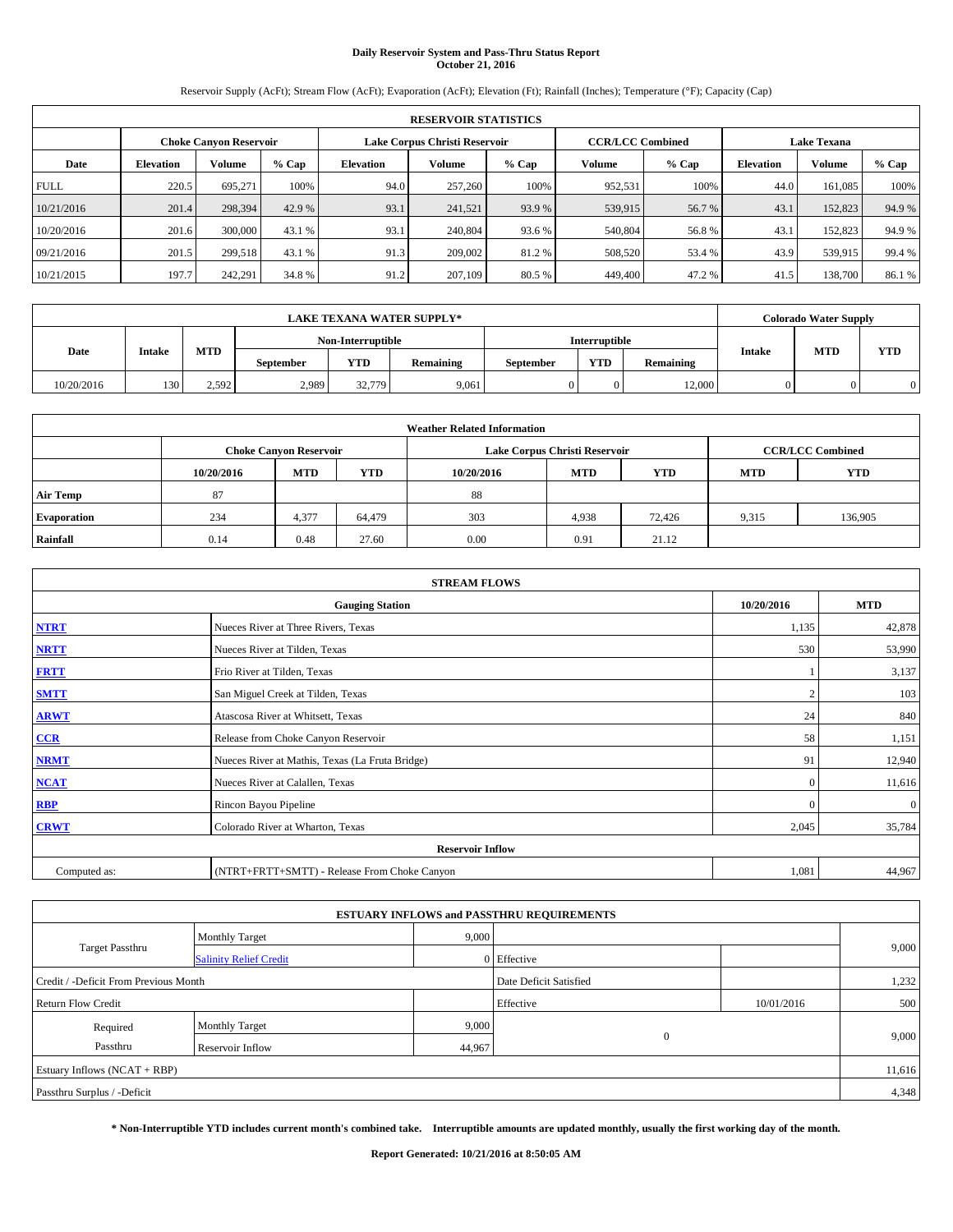## **Daily Reservoir System and Pass-Thru Status Report October 22, 2016**

Reservoir Supply (AcFt); Stream Flow (AcFt); Evaporation (AcFt); Elevation (Ft); Rainfall (Inches); Temperature (°F); Capacity (Cap)

|             | <b>RESERVOIR STATISTICS</b> |                               |        |                               |         |        |                         |         |                    |               |        |  |  |
|-------------|-----------------------------|-------------------------------|--------|-------------------------------|---------|--------|-------------------------|---------|--------------------|---------------|--------|--|--|
|             |                             | <b>Choke Canyon Reservoir</b> |        | Lake Corpus Christi Reservoir |         |        | <b>CCR/LCC Combined</b> |         | <b>Lake Texana</b> |               |        |  |  |
| Date        | <b>Elevation</b>            | <b>Volume</b>                 | % Cap  | Elevation                     | Volume  | % Cap  | Volume                  | $%$ Cap | <b>Elevation</b>   | <b>Volume</b> | % Cap  |  |  |
| <b>FULL</b> | 220.5                       | 695,271                       | 100%   | 94.0                          | 257,260 | 100%   | 952.531                 | 100%    | 44.0               | 161,085       | 100%   |  |  |
| 10/22/2016  | 201.5                       | 299,358                       | 43.1 % | 93.1                          | 240,804 | 93.6 % | 540,162                 | 56.7%   | 43.1               | 152,823       | 94.9%  |  |  |
| 10/21/2016  | 201.4                       | 298,394                       | 42.9 % | 93.1                          | 241.521 | 93.9 % | 539,915                 | 56.7 %  | 43.1               | 152,823       | 94.9 % |  |  |
| 09/22/2016  | 201.5                       | 299.036                       | 43.0 % | 91.3                          | 208,658 | 81.1 % | 507.694                 | 53.3 %  | 43.8               | 540,162       | 98.8%  |  |  |
| 10/22/2015  | 197.7                       | 241.460                       | 34.7 % | 91.2                          | 207,281 | 80.6%  | 448.741                 | 47.1 %  | 41.5               | 138,700       | 86.1%  |  |  |

|            | LAKE TEXANA WATER SUPPLY*_ |            |                   |            |           |           |               |           |               | <b>Colorado Water Supply</b> |            |  |
|------------|----------------------------|------------|-------------------|------------|-----------|-----------|---------------|-----------|---------------|------------------------------|------------|--|
|            |                            |            | Non-Interruptible |            |           |           | Interruptible |           |               |                              |            |  |
| Date       | <b>Intake</b>              | <b>MTD</b> | <b>September</b>  | <b>YTD</b> | Remaining | September | <b>YTD</b>    | Remaining | <b>Intake</b> | <b>MTD</b>                   | <b>YTD</b> |  |
| 10/21/2016 | 13 <sup>2</sup>            | 2.723      | 2,989             | 32.910     | 8.930     |           |               | 12.000    |               |                              |            |  |

|                    | <b>Weather Related Information</b> |                               |            |                                                                    |                               |                         |       |         |  |  |  |  |  |
|--------------------|------------------------------------|-------------------------------|------------|--------------------------------------------------------------------|-------------------------------|-------------------------|-------|---------|--|--|--|--|--|
|                    |                                    | <b>Choke Canyon Reservoir</b> |            |                                                                    | Lake Corpus Christi Reservoir | <b>CCR/LCC Combined</b> |       |         |  |  |  |  |  |
|                    | 10/21/2016                         | <b>MTD</b>                    | <b>YTD</b> | <b>YTD</b><br><b>MTD</b><br><b>YTD</b><br><b>MTD</b><br>10/21/2016 |                               |                         |       |         |  |  |  |  |  |
| <b>Air Temp</b>    | 77                                 |                               |            | 77                                                                 |                               |                         |       |         |  |  |  |  |  |
| <b>Evaporation</b> | 244                                | 4,621                         | 64,723     | 292                                                                | 5,230                         | 72,718                  | 9,851 | 137,441 |  |  |  |  |  |
| Rainfall           | 0.00                               | 0.48                          | 27.60      | 0.00                                                               | 0.91                          | 21.12                   |       |         |  |  |  |  |  |

| <b>STREAM FLOWS</b> |                                                 |          |              |  |  |  |  |  |  |
|---------------------|-------------------------------------------------|----------|--------------|--|--|--|--|--|--|
|                     | <b>Gauging Station</b>                          |          |              |  |  |  |  |  |  |
| <b>NTRT</b>         | Nueces River at Three Rivers, Texas             | 701      | 43,579       |  |  |  |  |  |  |
| <b>NRTT</b>         | Nueces River at Tilden, Texas                   | 480      | 54,470       |  |  |  |  |  |  |
| <b>FRTT</b>         | Frio River at Tilden, Texas                     |          | 3,138        |  |  |  |  |  |  |
| <b>SMTT</b>         | San Miguel Creek at Tilden, Texas               | 3        | 106          |  |  |  |  |  |  |
| <b>ARWT</b>         | Atascosa River at Whitsett, Texas               | 24       | 863          |  |  |  |  |  |  |
| $CCR$               | Release from Choke Canyon Reservoir             | 58       | 1,209        |  |  |  |  |  |  |
| <b>NRMT</b>         | Nueces River at Mathis, Texas (La Fruta Bridge) | 89       | 13,030       |  |  |  |  |  |  |
| <b>NCAT</b>         | Nueces River at Calallen, Texas                 | $\Omega$ | 11,616       |  |  |  |  |  |  |
| <b>RBP</b>          | Rincon Bayou Pipeline                           | $\Omega$ | $\mathbf{0}$ |  |  |  |  |  |  |
| <b>CRWT</b>         | Colorado River at Wharton, Texas                | 1,951    | 37,735       |  |  |  |  |  |  |
|                     | <b>Reservoir Inflow</b>                         |          |              |  |  |  |  |  |  |
| Computed as:        | (NTRT+FRTT+SMTT) - Release From Choke Canyon    | 647      | 45,614       |  |  |  |  |  |  |

| <b>ESTUARY INFLOWS and PASSTHRU REQUIREMENTS</b> |                               |        |                        |            |       |  |  |  |  |  |
|--------------------------------------------------|-------------------------------|--------|------------------------|------------|-------|--|--|--|--|--|
|                                                  | <b>Monthly Target</b>         | 9,000  |                        |            |       |  |  |  |  |  |
| Target Passthru                                  | <b>Salinity Relief Credit</b> |        | 0 Effective            |            | 9,000 |  |  |  |  |  |
| Credit / -Deficit From Previous Month            |                               |        | Date Deficit Satisfied |            | 1,232 |  |  |  |  |  |
| <b>Return Flow Credit</b>                        |                               |        | Effective              | 10/01/2016 | 500   |  |  |  |  |  |
| Required                                         | <b>Monthly Target</b>         | 9,000  |                        |            |       |  |  |  |  |  |
| Passthru                                         | <b>Reservoir Inflow</b>       | 45,614 | $\Omega$               |            | 9,000 |  |  |  |  |  |
| Estuary Inflows $(NCAT + RBP)$                   |                               |        |                        |            |       |  |  |  |  |  |
| Passthru Surplus / -Deficit                      |                               |        |                        |            | 4,348 |  |  |  |  |  |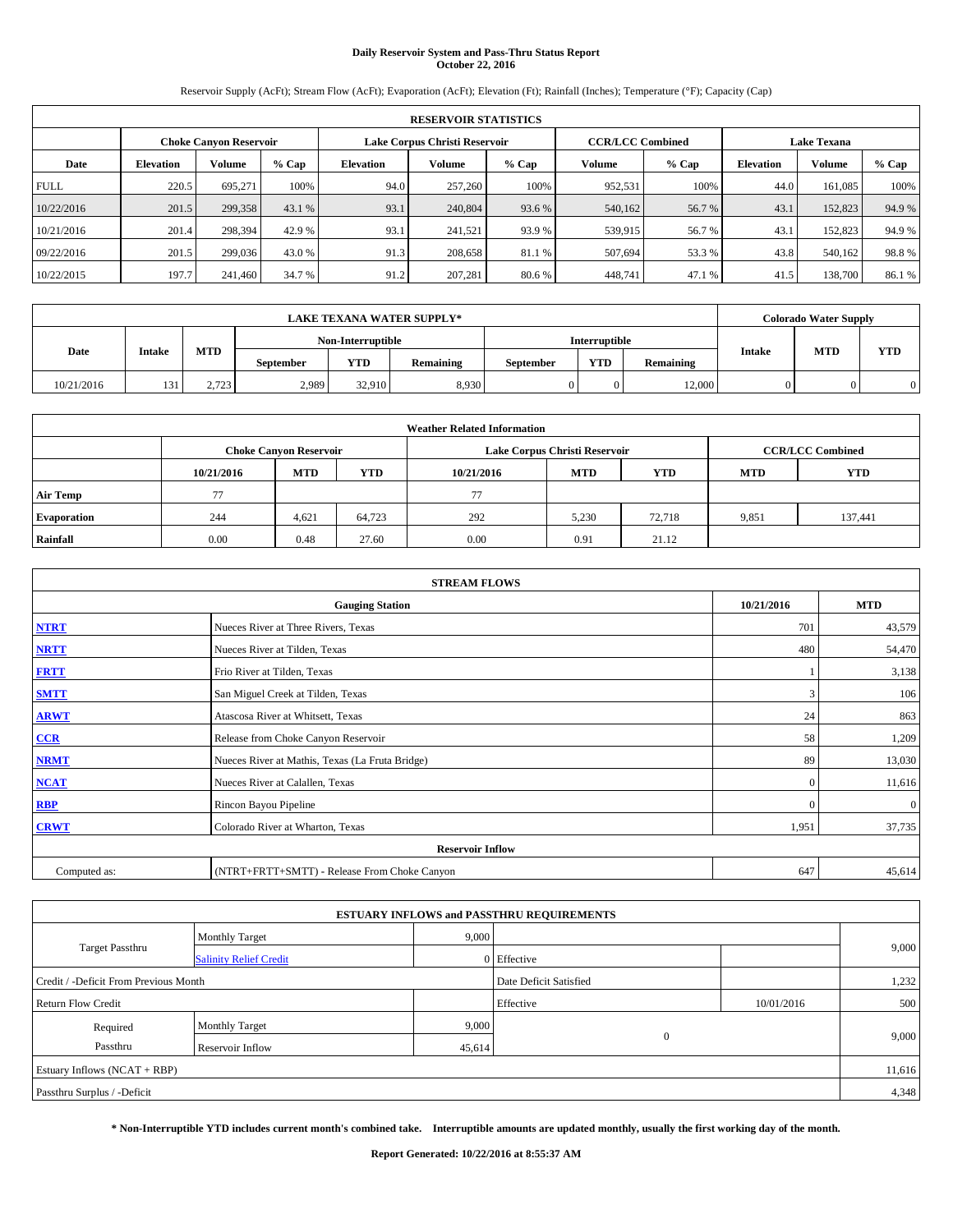## **Daily Reservoir System and Pass-Thru Status Report October 23, 2016**

Reservoir Supply (AcFt); Stream Flow (AcFt); Evaporation (AcFt); Elevation (Ft); Rainfall (Inches); Temperature (°F); Capacity (Cap)

|             | <b>RESERVOIR STATISTICS</b>   |               |        |           |                               |        |                         |         |                    |               |        |  |
|-------------|-------------------------------|---------------|--------|-----------|-------------------------------|--------|-------------------------|---------|--------------------|---------------|--------|--|
|             | <b>Choke Canyon Reservoir</b> |               |        |           | Lake Corpus Christi Reservoir |        | <b>CCR/LCC Combined</b> |         | <b>Lake Texana</b> |               |        |  |
| Date        | <b>Elevation</b>              | <b>Volume</b> | % Cap  | Elevation | Volume                        | % Cap  | Volume                  | $%$ Cap | <b>Elevation</b>   | <b>Volume</b> | % Cap  |  |
| <b>FULL</b> | 220.5                         | 695,271       | 100%   | 94.0      | 257,260                       | 100%   | 952.531                 | 100%    | 44.0               | 161,085       | 100%   |  |
| 10/23/2016  | 201.5                         | 298,876       | 43.0 % | 93.1      | 240,625                       | 93.5 % | 539,501                 | 56.6 %  | 43.1               | 152,823       | 94.9%  |  |
| 10/22/2016  | 201.5                         | 299,358       | 43.1 % | 93.1      | 240,804                       | 93.6 % | 540.162                 | 56.7 %  | 43.1               | 152,823       | 94.9 % |  |
| 09/23/2016  | 201.4                         | 297.108       | 42.7 % | 91.2      | 208.141                       | 80.9%  | 505.249                 | 53.0 %  | 43.8               | 539.501       | 98.8%  |  |
| 10/23/2015  | 197.6                         | 241,185       | 34.7 % | 91.2      | 207,625                       | 80.7 % | 448,810                 | 47.1 %  | 41.5               | 138,700       | 86.1%  |  |

| LAKE TEXANA WATER SUPPLY*_ |               |            |                  |                   |           |           |               | <b>Colorado Water Supply</b> |               |            |            |
|----------------------------|---------------|------------|------------------|-------------------|-----------|-----------|---------------|------------------------------|---------------|------------|------------|
|                            |               |            |                  | Non-Interruptible |           |           | Interruptible |                              |               |            |            |
| Date                       | <b>Intake</b> | <b>MTD</b> | <b>September</b> | <b>YTD</b>        | Remaining | September | <b>YTD</b>    | Remaining                    | <b>Intake</b> | <b>MTD</b> | <b>YTD</b> |
| 10/22/2016                 | 131           | 2.854      | 2,989            | 33,041            | 8.799     |           |               | 12.000                       |               |            |            |

| <b>Weather Related Information</b> |            |                               |            |            |                               |                         |            |            |  |
|------------------------------------|------------|-------------------------------|------------|------------|-------------------------------|-------------------------|------------|------------|--|
|                                    |            | <b>Choke Canyon Reservoir</b> |            |            | Lake Corpus Christi Reservoir | <b>CCR/LCC Combined</b> |            |            |  |
|                                    | 10/22/2016 | <b>MTD</b>                    | <b>YTD</b> | 10/22/2016 | <b>MTD</b>                    | <b>YTD</b>              | <b>MTD</b> | <b>YTD</b> |  |
| <b>Air Temp</b>                    | 80         |                               |            | 80         |                               |                         |            |            |  |
| <b>Evaporation</b>                 | 159        | 4,780                         | 64,882     | 250        | 5,480                         | 72.968                  | 10.260     | 137,850    |  |
| Rainfall                           | 0.00       | 0.48                          | 27.60      | 0.00       | 0.91                          | 21.12                   |            |            |  |

| <b>STREAM FLOWS</b> |                                                 |          |              |  |  |  |  |  |
|---------------------|-------------------------------------------------|----------|--------------|--|--|--|--|--|
|                     | <b>Gauging Station</b>                          |          |              |  |  |  |  |  |
| <b>NTRT</b>         | Nueces River at Three Rivers, Texas             | 615      | 44,194       |  |  |  |  |  |
| <b>NRTT</b>         | Nueces River at Tilden, Texas                   | 447      | 54,917       |  |  |  |  |  |
| <b>FRTT</b>         | Frio River at Tilden, Texas                     |          | 3,139        |  |  |  |  |  |
| <b>SMTT</b>         | San Miguel Creek at Tilden, Texas               |          | 108          |  |  |  |  |  |
| <b>ARWT</b>         | Atascosa River at Whitsett, Texas               | 24       | 887          |  |  |  |  |  |
| $CCR$               | Release from Choke Canyon Reservoir             | 58       | 1,266        |  |  |  |  |  |
| <b>NRMT</b>         | Nueces River at Mathis, Texas (La Fruta Bridge) | 135      | 13,165       |  |  |  |  |  |
| <b>NCAT</b>         | Nueces River at Calallen, Texas                 | $\Omega$ | 11,616       |  |  |  |  |  |
| <b>RBP</b>          | Rincon Bayou Pipeline                           | $\Omega$ | $\mathbf{0}$ |  |  |  |  |  |
| <b>CRWT</b>         | Colorado River at Wharton, Texas                | 1,888    | 39,623       |  |  |  |  |  |
|                     | <b>Reservoir Inflow</b>                         |          |              |  |  |  |  |  |
| Computed as:        | (NTRT+FRTT+SMTT) - Release From Choke Canyon    | 561      | 46,174       |  |  |  |  |  |

| <b>ESTUARY INFLOWS and PASSTHRU REQUIREMENTS</b> |                               |        |                        |            |       |  |  |  |  |  |
|--------------------------------------------------|-------------------------------|--------|------------------------|------------|-------|--|--|--|--|--|
|                                                  | <b>Monthly Target</b>         | 9,000  |                        |            |       |  |  |  |  |  |
| Target Passthru                                  | <b>Salinity Relief Credit</b> |        | 0 Effective            |            | 9,000 |  |  |  |  |  |
| Credit / -Deficit From Previous Month            |                               |        | Date Deficit Satisfied |            | 1,232 |  |  |  |  |  |
| <b>Return Flow Credit</b>                        |                               |        | Effective              | 10/01/2016 | 500   |  |  |  |  |  |
| Required                                         | Monthly Target                | 9,000  |                        |            |       |  |  |  |  |  |
| Passthru<br><b>Reservoir Inflow</b>              |                               | 46,174 | $\theta$               |            | 9,000 |  |  |  |  |  |
| Estuary Inflows (NCAT + RBP)                     |                               |        |                        |            |       |  |  |  |  |  |
| Passthru Surplus / -Deficit                      |                               |        |                        |            | 4,348 |  |  |  |  |  |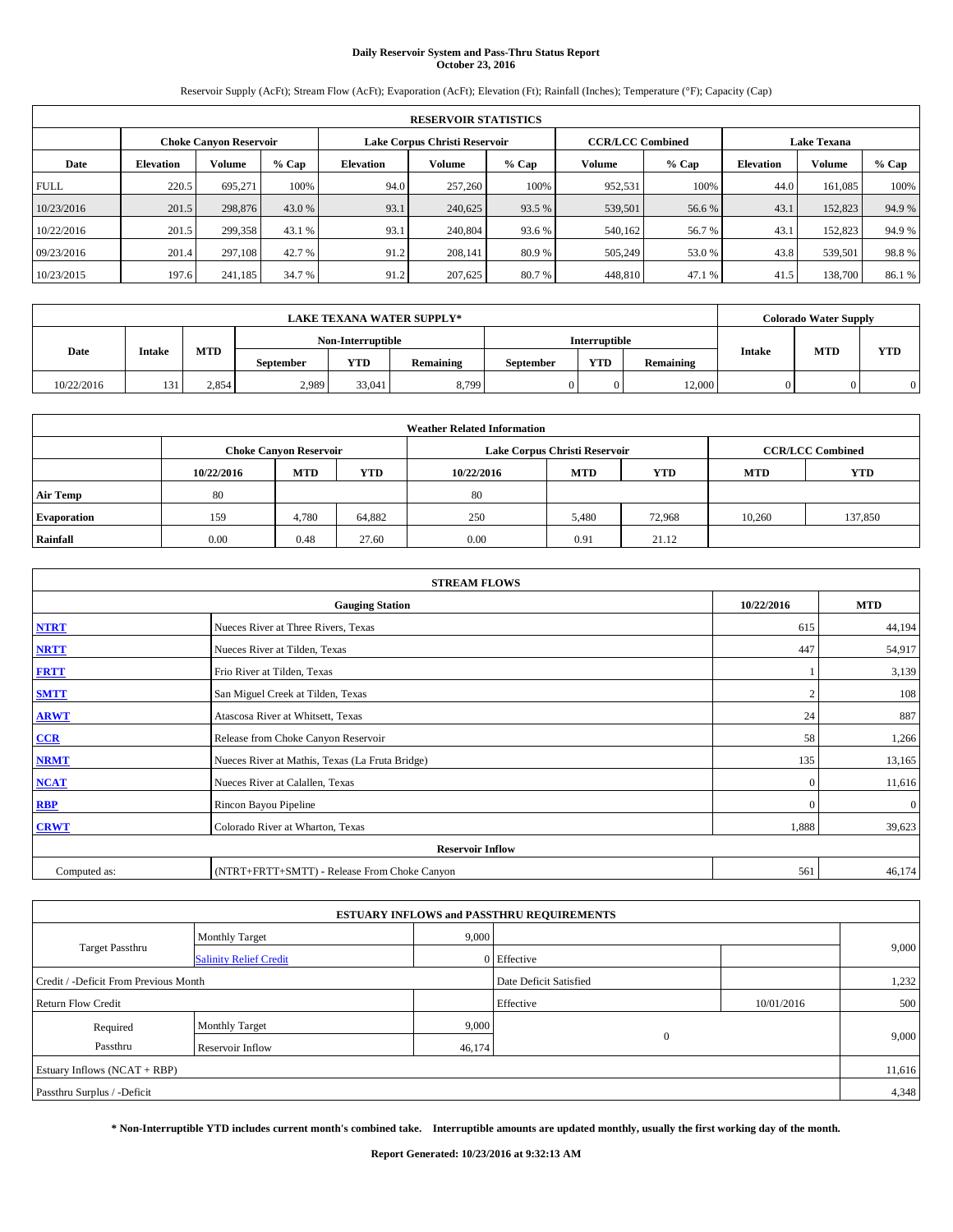## **Daily Reservoir System and Pass-Thru Status Report October 24, 2016**

Reservoir Supply (AcFt); Stream Flow (AcFt); Evaporation (AcFt); Elevation (Ft); Rainfall (Inches); Temperature (°F); Capacity (Cap)

|             | <b>RESERVOIR STATISTICS</b> |                               |        |           |                               |        |                         |         |                    |               |        |  |
|-------------|-----------------------------|-------------------------------|--------|-----------|-------------------------------|--------|-------------------------|---------|--------------------|---------------|--------|--|
|             |                             | <b>Choke Canyon Reservoir</b> |        |           | Lake Corpus Christi Reservoir |        | <b>CCR/LCC Combined</b> |         | <b>Lake Texana</b> |               |        |  |
| Date        | <b>Elevation</b>            | <b>Volume</b>                 | % Cap  | Elevation | Volume                        | % Cap  | Volume                  | $%$ Cap | <b>Elevation</b>   | <b>Volume</b> | % Cap  |  |
| <b>FULL</b> | 220.5                       | 695,271                       | 100%   | 94.0      | 257,260                       | 100%   | 952.531                 | 100%    | 44.0               | 161,085       | 100%   |  |
| 10/24/2016  | 201.4                       | 298,394                       | 42.9 % | 93.1      | 240,625                       | 93.5 % | 539,019                 | 56.6 %  | 43.1               | 152,823       | 94.9%  |  |
| 10/23/2016  | 201.5                       | 298,876                       | 43.0 % | 93.1      | 240.625                       | 93.5 % | 539.501                 | 56.6 %  | 43.1               | 152,823       | 94.9 % |  |
| 09/24/2016  | 201.4                       | 297,751                       | 42.8%  | 91.2      | 207,625                       | 80.7 % | 505,376                 | 53.1 %  | 43.8               | 539,019       | 98.8%  |  |
| 10/24/2015  | 197.9                       | 244,112                       | 35.1 % | 91.3      | 209,347                       | 81.4 % | 453,459                 | 47.6 %  | 41.5               | 138,700       | 86.1%  |  |

| LAKE TEXANA WATER SUPPLY*_ |                 |            |                  |                   |           |           |               | <b>Colorado Water Supply</b> |               |            |            |
|----------------------------|-----------------|------------|------------------|-------------------|-----------|-----------|---------------|------------------------------|---------------|------------|------------|
|                            |                 |            |                  | Non-Interruptible |           |           | Interruptible |                              |               |            |            |
| Date                       | <b>Intake</b>   | <b>MTD</b> | <b>September</b> | <b>YTD</b>        | Remaining | September | <b>YTD</b>    | Remaining                    | <b>Intake</b> | <b>MTD</b> | <b>YTD</b> |
| 10/23/2016                 | 13 <sup>2</sup> | 2.986      | 2,989            | 33.172            | 8.668     |           |               | 12.000                       |               |            |            |

| <b>Weather Related Information</b> |            |                               |            |            |                               |                         |            |            |  |
|------------------------------------|------------|-------------------------------|------------|------------|-------------------------------|-------------------------|------------|------------|--|
|                                    |            | <b>Choke Canyon Reservoir</b> |            |            | Lake Corpus Christi Reservoir | <b>CCR/LCC Combined</b> |            |            |  |
|                                    | 10/23/2016 | <b>MTD</b>                    | <b>YTD</b> | 10/23/2016 | <b>MTD</b>                    | <b>YTD</b>              | <b>MTD</b> | <b>YTD</b> |  |
| <b>Air Temp</b>                    | 85         |                               |            | 85         |                               |                         |            |            |  |
| <b>Evaporation</b>                 | 197        | 4,977                         | 65,079     | 209        | 5,689                         | 73.177                  | 10,666     | 138,256    |  |
| Rainfall                           | 0.00       | 0.48                          | 27.60      | 0.00       | 0.91                          | 21.12                   |            |            |  |

| <b>STREAM FLOWS</b> |                                                 |          |              |  |  |  |  |  |  |
|---------------------|-------------------------------------------------|----------|--------------|--|--|--|--|--|--|
|                     | <b>Gauging Station</b>                          |          |              |  |  |  |  |  |  |
| <b>NTRT</b>         | Nueces River at Three Rivers, Texas             | 568      | 44,762       |  |  |  |  |  |  |
| <b>NRTT</b>         | Nueces River at Tilden, Texas                   | 419      | 55,336       |  |  |  |  |  |  |
| <b>FRTT</b>         | Frio River at Tilden, Texas                     |          | 3,140        |  |  |  |  |  |  |
| <b>SMTT</b>         | San Miguel Creek at Tilden, Texas               |          | 110          |  |  |  |  |  |  |
| <b>ARWT</b>         | Atascosa River at Whitsett, Texas               | 22       | 909          |  |  |  |  |  |  |
| $CCR$               | Release from Choke Canyon Reservoir             | 58       | 1,324        |  |  |  |  |  |  |
| <b>NRMT</b>         | Nueces River at Mathis, Texas (La Fruta Bridge) | 119      | 13,284       |  |  |  |  |  |  |
| <b>NCAT</b>         | Nueces River at Calallen, Texas                 | 3        | 11,619       |  |  |  |  |  |  |
| <b>RBP</b>          | Rincon Bayou Pipeline                           | $\Omega$ | $\mathbf{0}$ |  |  |  |  |  |  |
| <b>CRWT</b>         | Colorado River at Wharton, Texas                | 1,840    | 41,463       |  |  |  |  |  |  |
|                     | <b>Reservoir Inflow</b>                         |          |              |  |  |  |  |  |  |
| Computed as:        | (NTRT+FRTT+SMTT) - Release From Choke Canyon    | 513      | 46,687       |  |  |  |  |  |  |

| <b>ESTUARY INFLOWS and PASSTHRU REQUIREMENTS</b> |                               |        |                        |            |       |  |  |  |  |  |
|--------------------------------------------------|-------------------------------|--------|------------------------|------------|-------|--|--|--|--|--|
|                                                  | <b>Monthly Target</b>         | 9,000  |                        |            |       |  |  |  |  |  |
| Target Passthru                                  | <b>Salinity Relief Credit</b> |        | 0 Effective            |            | 9,000 |  |  |  |  |  |
| Credit / -Deficit From Previous Month            |                               |        | Date Deficit Satisfied |            | 1,232 |  |  |  |  |  |
| <b>Return Flow Credit</b>                        |                               |        | Effective              | 10/01/2016 | 500   |  |  |  |  |  |
| Required                                         | <b>Monthly Target</b>         | 9,000  |                        |            |       |  |  |  |  |  |
| Passthru                                         | <b>Reservoir Inflow</b>       | 46,687 | $\Omega$               |            | 9,000 |  |  |  |  |  |
| Estuary Inflows $(NCAT + RBP)$                   |                               |        |                        |            |       |  |  |  |  |  |
| Passthru Surplus / -Deficit                      |                               |        |                        |            | 4,351 |  |  |  |  |  |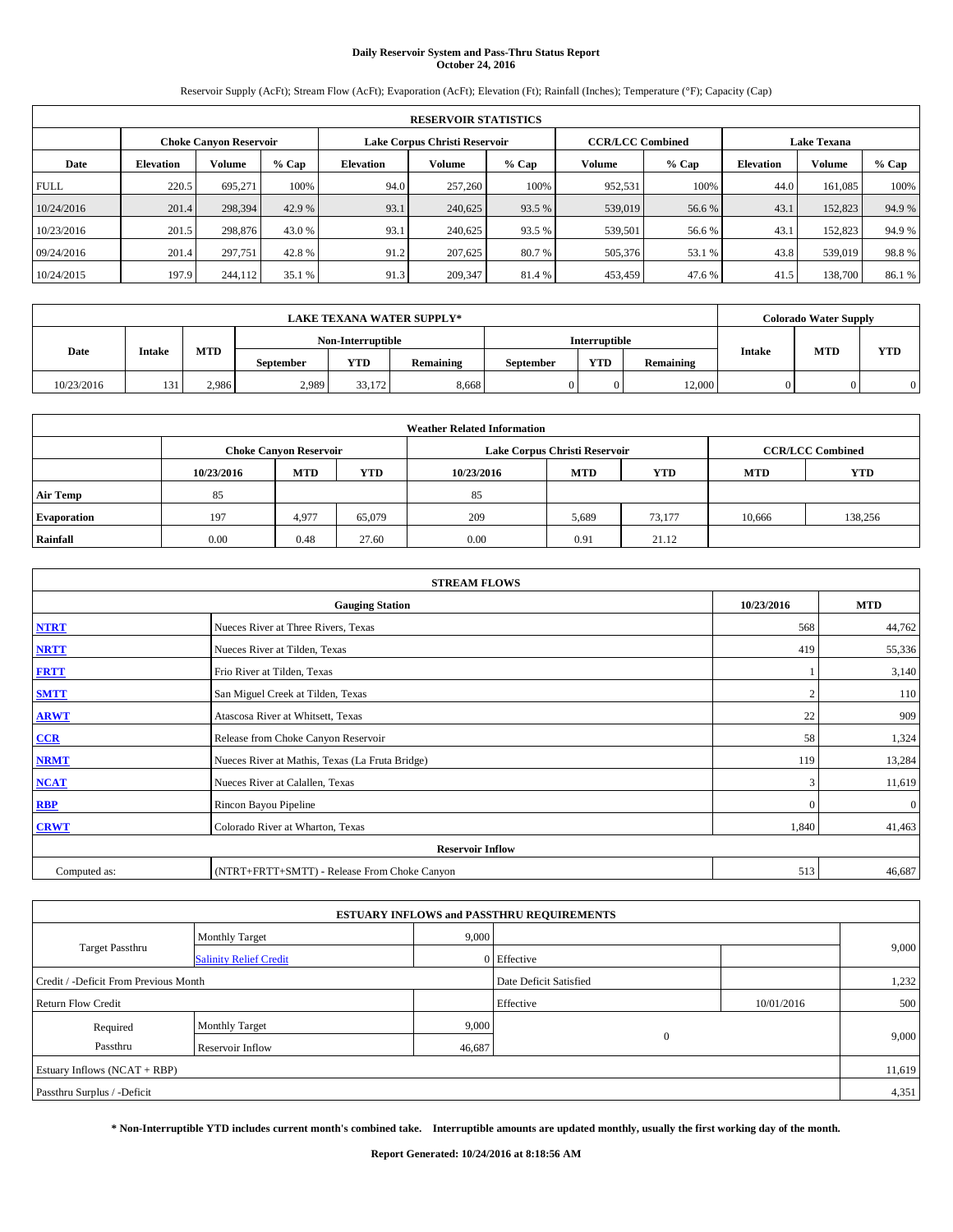## **Daily Reservoir System and Pass-Thru Status Report October 25, 2016**

Reservoir Supply (AcFt); Stream Flow (AcFt); Evaporation (AcFt); Elevation (Ft); Rainfall (Inches); Temperature (°F); Capacity (Cap)

|             | <b>RESERVOIR STATISTICS</b> |                               |        |                                                          |         |        |         |         |                    |               |        |
|-------------|-----------------------------|-------------------------------|--------|----------------------------------------------------------|---------|--------|---------|---------|--------------------|---------------|--------|
|             |                             | <b>Choke Canyon Reservoir</b> |        | Lake Corpus Christi Reservoir<br><b>CCR/LCC Combined</b> |         |        |         |         | <b>Lake Texana</b> |               |        |
| Date        | <b>Elevation</b>            | <b>Volume</b>                 | % Cap  | Elevation                                                | Volume  | % Cap  | Volume  | $%$ Cap | <b>Elevation</b>   | <b>Volume</b> | % Cap  |
| <b>FULL</b> | 220.5                       | 695,271                       | 100%   | 94.0                                                     | 257,260 | 100%   | 952.531 | 100%    | 44.0               | 161,085       | 100%   |
| 10/25/2016  | 201.4                       | 298,072                       | 42.9 % | 93.1                                                     | 240,804 | 93.6 % | 538,876 | 56.6%   | 42.9               | 151,018       | 93.8%  |
| 10/24/2016  | 201.4                       | 298,394                       | 42.9 % | 93.1                                                     | 240.625 | 93.5 % | 539,019 | 56.6 %  | 43.1               | 152,823       | 94.9 % |
| 09/25/2016  | 201.3                       | 296,465                       | 42.6 % | 91.2                                                     | 207,109 | 80.5 % | 503.574 | 52.9 %  | 43.8               | 538,876       | 98.8%  |
| 10/25/2015  | 198.0                       | 245,792                       | 35.4 % | 91.8                                                     | 218,534 | 84.9%  | 464,326 | 48.7%   | 41.5               | 138,700       | 86.1%  |

|            |               |            |                  |                   | LAKE TEXANA WATER SUPPLY*_ |           |               |            |            | <b>Colorado Water Supply</b> |  |
|------------|---------------|------------|------------------|-------------------|----------------------------|-----------|---------------|------------|------------|------------------------------|--|
|            |               |            |                  | Non-Interruptible |                            |           | Interruptible |            |            |                              |  |
| Date       | <b>Intake</b> | <b>MTD</b> | <b>September</b> | September         | <b>YTD</b>                 | Remaining | <b>Intake</b> | <b>MTD</b> | <b>YTD</b> |                              |  |
| 10/24/2016 | 13.           | 3.117      | 2,989            | 33,303            | 8,537                      |           |               | 12.000     |            |                              |  |

| <b>Weather Related Information</b> |                               |            |            |            |                                        |                         |        |         |  |  |
|------------------------------------|-------------------------------|------------|------------|------------|----------------------------------------|-------------------------|--------|---------|--|--|
|                                    | <b>Choke Canyon Reservoir</b> |            |            |            | Lake Corpus Christi Reservoir          | <b>CCR/LCC Combined</b> |        |         |  |  |
|                                    | 10/24/2016                    | <b>MTD</b> | <b>YTD</b> | 10/24/2016 | <b>MTD</b><br><b>YTD</b><br><b>MTD</b> |                         |        |         |  |  |
| <b>Air Temp</b>                    | 87                            |            |            | 86         |                                        |                         |        |         |  |  |
| <b>Evaporation</b>                 | 196                           | 5,173      | 65,275     | 250        | 5,939                                  | 73,427                  | 11.112 | 138,702 |  |  |
| Rainfall                           | 0.00                          | 0.48       | 27.60      | 0.00       | 0.91                                   | 21.12                   |        |         |  |  |

|              | <b>STREAM FLOWS</b>                             |            |              |  |  |  |  |  |  |  |
|--------------|-------------------------------------------------|------------|--------------|--|--|--|--|--|--|--|
|              | <b>Gauging Station</b>                          | 10/24/2016 | <b>MTD</b>   |  |  |  |  |  |  |  |
| <b>NTRT</b>  | Nueces River at Three Rivers, Texas             | 528        | 45,290       |  |  |  |  |  |  |  |
| <b>NRTT</b>  | Nueces River at Tilden, Texas                   | 395        | 55,731       |  |  |  |  |  |  |  |
| <b>FRTT</b>  | Frio River at Tilden, Texas                     |            | 3,140        |  |  |  |  |  |  |  |
| <b>SMTT</b>  | San Miguel Creek at Tilden, Texas               |            | 112          |  |  |  |  |  |  |  |
| <b>ARWT</b>  | Atascosa River at Whitsett, Texas               | 20         | 929          |  |  |  |  |  |  |  |
| $CCR$        | Release from Choke Canyon Reservoir             | 58         | 1,382        |  |  |  |  |  |  |  |
| <b>NRMT</b>  | Nueces River at Mathis, Texas (La Fruta Bridge) | 113        | 13,397       |  |  |  |  |  |  |  |
| <b>NCAT</b>  | Nueces River at Calallen, Texas                 | 4          | 11,622       |  |  |  |  |  |  |  |
| <b>RBP</b>   | Rincon Bayou Pipeline                           | $\Omega$   | $\mathbf{0}$ |  |  |  |  |  |  |  |
| <b>CRWT</b>  | Colorado River at Wharton, Texas                | 1,812      | 43,275       |  |  |  |  |  |  |  |
|              | <b>Reservoir Inflow</b>                         |            |              |  |  |  |  |  |  |  |
| Computed as: | (NTRT+FRTT+SMTT) - Release From Choke Canyon    | 473        | 47,160       |  |  |  |  |  |  |  |

| <b>ESTUARY INFLOWS and PASSTHRU REQUIREMENTS</b> |                               |                        |              |            |       |  |  |  |  |  |
|--------------------------------------------------|-------------------------------|------------------------|--------------|------------|-------|--|--|--|--|--|
|                                                  | <b>Monthly Target</b>         | 9,000                  |              |            |       |  |  |  |  |  |
| <b>Target Passthru</b>                           | <b>Salinity Relief Credit</b> |                        | 0 Effective  |            | 9,000 |  |  |  |  |  |
| Credit / -Deficit From Previous Month            |                               | Date Deficit Satisfied |              | 1,232      |       |  |  |  |  |  |
| <b>Return Flow Credit</b>                        |                               |                        | Effective    | 10/01/2016 | 500   |  |  |  |  |  |
| Required                                         | <b>Monthly Target</b>         | 9,000                  |              |            |       |  |  |  |  |  |
| Passthru                                         | <b>Reservoir Inflow</b>       | 47,160                 | $\mathbf{0}$ |            | 9,000 |  |  |  |  |  |
| Estuary Inflows (NCAT + RBP)                     |                               |                        |              |            |       |  |  |  |  |  |
| Passthru Surplus / -Deficit                      |                               |                        |              |            |       |  |  |  |  |  |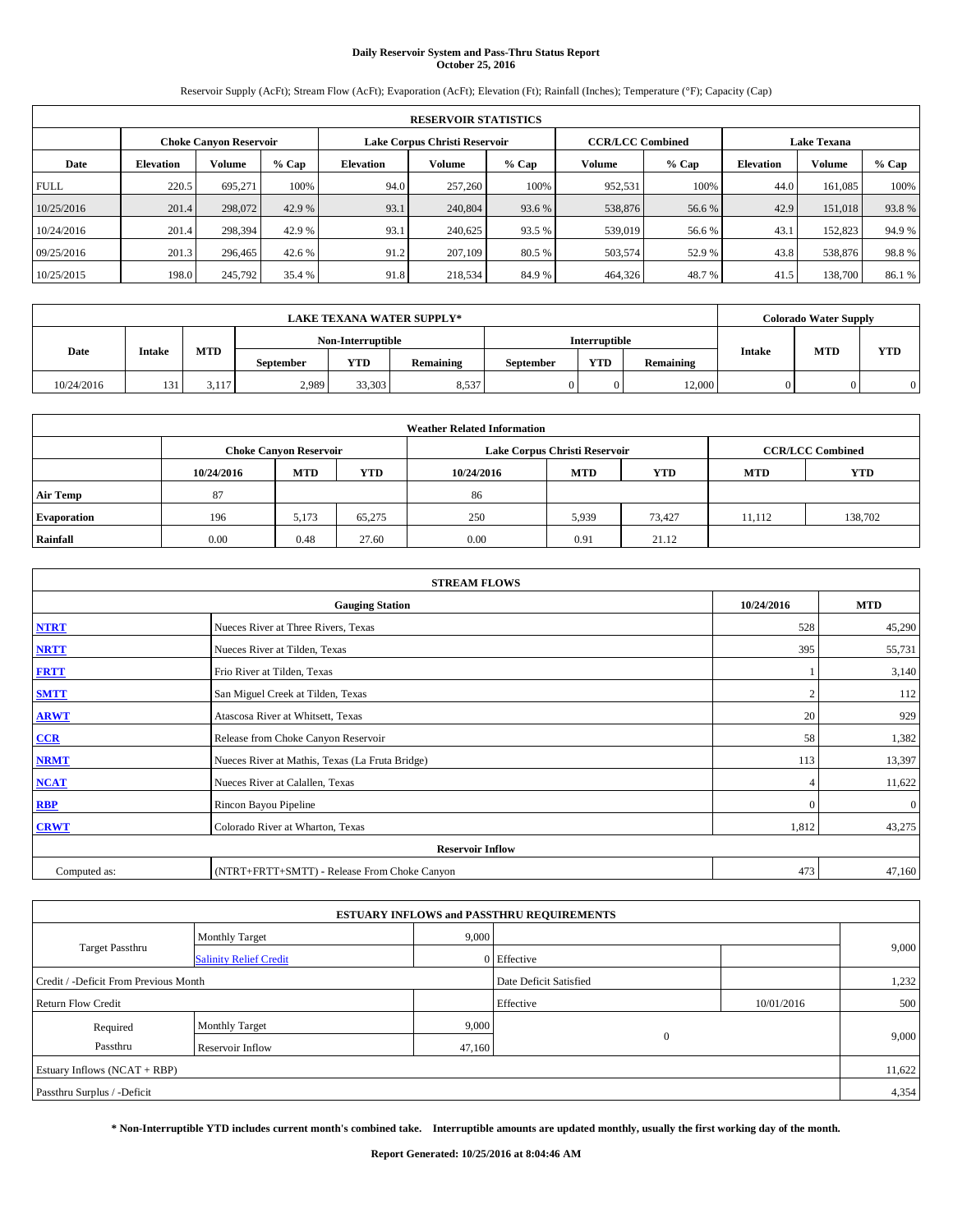## **Daily Reservoir System and Pass-Thru Status Report October 26, 2016**

Reservoir Supply (AcFt); Stream Flow (AcFt); Evaporation (AcFt); Elevation (Ft); Rainfall (Inches); Temperature (°F); Capacity (Cap)

|             | <b>RESERVOIR STATISTICS</b> |                               |        |                               |         |        |                         |         |                    |               |        |
|-------------|-----------------------------|-------------------------------|--------|-------------------------------|---------|--------|-------------------------|---------|--------------------|---------------|--------|
|             |                             | <b>Choke Canyon Reservoir</b> |        | Lake Corpus Christi Reservoir |         |        | <b>CCR/LCC Combined</b> |         | <b>Lake Texana</b> |               |        |
| Date        | <b>Elevation</b>            | <b>Volume</b>                 | % Cap  | Elevation                     | Volume  | % Cap  | Volume                  | $%$ Cap | <b>Elevation</b>   | <b>Volume</b> | % Cap  |
| <b>FULL</b> | 220.5                       | 695,271                       | 100%   | 94.0                          | 257,260 | 100%   | 952.531                 | 100%    | 44.0               | 161,085       | 100%   |
| 10/26/2016  | 201.4                       | 297,751                       | 42.8%  | 93.1                          | 240,625 | 93.5 % | 538,376                 | 56.5 %  | 42.9               | 151,018       | 93.8%  |
| 10/25/2016  | 201.4                       | 298,072                       | 42.9 % | 93.1                          | 240,804 | 93.6 % | 538,876                 | 56.6 %  | 42.9               | 151,018       | 93.8%  |
| 09/26/2016  | 201.8                       | 303,558                       | 43.7 % | 91.4                          | 210,899 | 82.0 % | 514,457                 | 54.0%   | 43.8               | 538,376       | 98.8%  |
| 10/26/2015  | 198.0                       | 246,352                       | 35.4 % | 91.7                          | 216,444 | 84.1 % | 462,796                 | 48.6%   | 43.6               | 157,385       | 97.7 % |

|            |               |            |                  |                   | LAKE TEXANA WATER SUPPLY*_ |           |               |           |               | <b>Colorado Water Supply</b> |            |
|------------|---------------|------------|------------------|-------------------|----------------------------|-----------|---------------|-----------|---------------|------------------------------|------------|
|            |               |            |                  | Non-Interruptible |                            |           | Interruptible |           |               |                              |            |
| Date       | <b>Intake</b> | <b>MTD</b> | <b>September</b> | <b>YTD</b>        | Remaining                  | September | <b>YTD</b>    | Remaining | <b>Intake</b> | <b>MTD</b>                   | <b>YTD</b> |
| 10/25/2016 | 13.           | 3.248      | 2,989            | 33.434            | 8.406                      |           |               | 12.000    |               |                              |            |

|                    | <b>Weather Related Information</b> |            |            |            |                               |                         |        |         |  |  |  |
|--------------------|------------------------------------|------------|------------|------------|-------------------------------|-------------------------|--------|---------|--|--|--|
|                    | <b>Choke Canyon Reservoir</b>      |            |            |            | Lake Corpus Christi Reservoir | <b>CCR/LCC Combined</b> |        |         |  |  |  |
|                    | 10/25/2016                         | <b>MTD</b> | <b>YTD</b> | <b>YTD</b> |                               |                         |        |         |  |  |  |
| <b>Air Temp</b>    | 86                                 |            |            | 85         |                               |                         |        |         |  |  |  |
| <b>Evaporation</b> | 168                                | 5,341      | 65.443     | 209        | 6,148                         | 73,636                  | 11,489 | 139,079 |  |  |  |
| Rainfall           | 0.00                               | 0.48       | 27.60      | 0.00       | 0.91                          | 21.12                   |        |         |  |  |  |

|              | <b>STREAM FLOWS</b>                             |            |              |  |  |  |  |  |  |  |
|--------------|-------------------------------------------------|------------|--------------|--|--|--|--|--|--|--|
|              | <b>Gauging Station</b>                          | 10/25/2016 | <b>MTD</b>   |  |  |  |  |  |  |  |
| <b>NTRT</b>  | Nueces River at Three Rivers, Texas             | 490        | 45,780       |  |  |  |  |  |  |  |
| <b>NRTT</b>  | Nueces River at Tilden, Texas                   | 365        | 56,096       |  |  |  |  |  |  |  |
| <b>FRTT</b>  | Frio River at Tilden, Texas                     |            | 3,141        |  |  |  |  |  |  |  |
| <b>SMTT</b>  | San Miguel Creek at Tilden, Texas               |            | 114          |  |  |  |  |  |  |  |
| <b>ARWT</b>  | Atascosa River at Whitsett, Texas               | 19         | 948          |  |  |  |  |  |  |  |
| $CCR$        | Release from Choke Canyon Reservoir             | 58         | 1,439        |  |  |  |  |  |  |  |
| <b>NRMT</b>  | Nueces River at Mathis, Texas (La Fruta Bridge) | 137        | 13,534       |  |  |  |  |  |  |  |
| <b>NCAT</b>  | Nueces River at Calallen, Texas                 | $\Omega$   | 11,622       |  |  |  |  |  |  |  |
| <b>RBP</b>   | Rincon Bayou Pipeline                           | $\Omega$   | $\mathbf{0}$ |  |  |  |  |  |  |  |
| <b>CRWT</b>  | Colorado River at Wharton, Texas                | 1,812      | 45,087       |  |  |  |  |  |  |  |
|              | <b>Reservoir Inflow</b>                         |            |              |  |  |  |  |  |  |  |
| Computed as: | (NTRT+FRTT+SMTT) - Release From Choke Canyon    | 435        | 47,596       |  |  |  |  |  |  |  |

| <b>ESTUARY INFLOWS and PASSTHRU REQUIREMENTS</b> |                               |        |                        |            |       |  |  |  |  |  |
|--------------------------------------------------|-------------------------------|--------|------------------------|------------|-------|--|--|--|--|--|
|                                                  | <b>Monthly Target</b>         | 9,000  |                        |            |       |  |  |  |  |  |
| Target Passthru                                  | <b>Salinity Relief Credit</b> |        | 0 Effective            |            | 9,000 |  |  |  |  |  |
| Credit / -Deficit From Previous Month            |                               |        | Date Deficit Satisfied |            | 1,232 |  |  |  |  |  |
| <b>Return Flow Credit</b>                        |                               |        | Effective              | 10/01/2016 | 500   |  |  |  |  |  |
| Required                                         | <b>Monthly Target</b>         | 9,000  |                        |            |       |  |  |  |  |  |
| Passthru                                         | <b>Reservoir Inflow</b>       | 47,596 | $\Omega$               |            | 9,000 |  |  |  |  |  |
| Estuary Inflows $(NCAT + RBP)$                   |                               |        |                        |            |       |  |  |  |  |  |
| Passthru Surplus / -Deficit                      |                               |        |                        |            |       |  |  |  |  |  |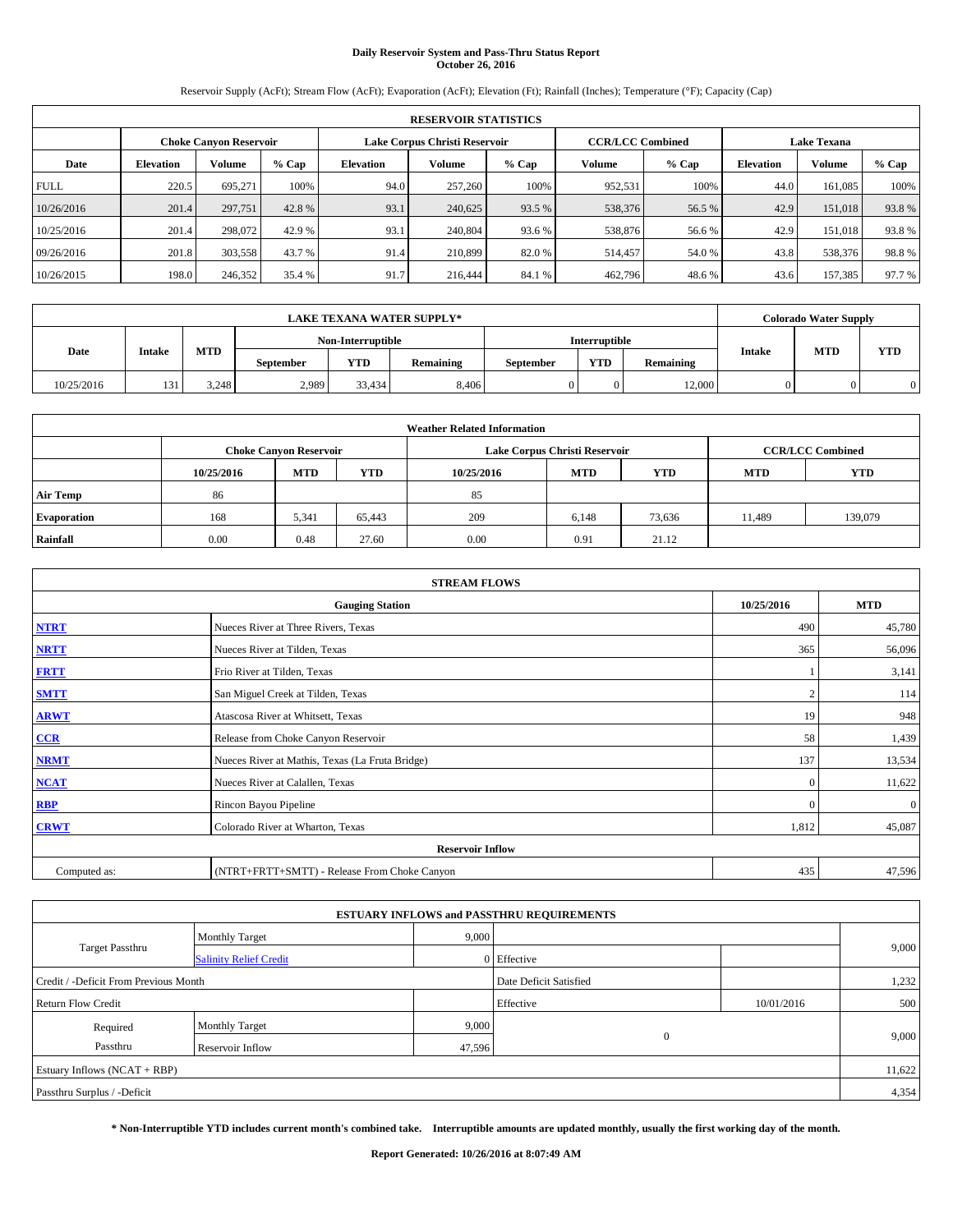## **Daily Reservoir System and Pass-Thru Status Report October 27, 2016**

Reservoir Supply (AcFt); Stream Flow (AcFt); Evaporation (AcFt); Elevation (Ft); Rainfall (Inches); Temperature (°F); Capacity (Cap)

|             | <b>RESERVOIR STATISTICS</b>   |               |        |                               |         |        |                         |         |                    |               |       |
|-------------|-------------------------------|---------------|--------|-------------------------------|---------|--------|-------------------------|---------|--------------------|---------------|-------|
|             | <b>Choke Canvon Reservoir</b> |               |        | Lake Corpus Christi Reservoir |         |        | <b>CCR/LCC Combined</b> |         | <b>Lake Texana</b> |               |       |
| Date        | <b>Elevation</b>              | <b>Volume</b> | % Cap  | Elevation                     | Volume  | % Cap  | Volume                  | $%$ Cap | <b>Elevation</b>   | <b>Volume</b> | % Cap |
| <b>FULL</b> | 220.5                         | 695,271       | 100%   | 94.0                          | 257,260 | 100%   | 952.531                 | 100%    | 44.0               | 161,085       | 100%  |
| 10/27/2016  | 201.4                         | 297,269       | 42.8%  | 93.1                          | 240,446 | 93.5 % | 537,715                 | 56.5 %  | 42.9               | 151,018       | 93.8% |
| 10/26/2016  | 201.4                         | 297,751       | 42.8%  | 93.1                          | 240,625 | 93.5 % | 538,376                 | 56.5 %  | 42.9               | 151,018       | 93.8% |
| 09/27/2016  | 201.7                         | 302.915       | 43.6 % | 91.5                          | 211.936 | 82.4 % | 514,851                 | 54.1 %  | 43.7               | 537,715       | 98.3% |
| 10/27/2015  | 197.9                         | 245,092       | 35.3 % | 91.8                          | 217.140 | 84.4 % | 462,232                 | 48.5 %  | 43.7               | 158,306       | 98.3% |

|            |                                                                                    |       |       |                   | <b>LAKE TEXANA WATER SUPPLY*</b> |           |               |           |               | <b>Colorado Water Supply</b> |            |
|------------|------------------------------------------------------------------------------------|-------|-------|-------------------|----------------------------------|-----------|---------------|-----------|---------------|------------------------------|------------|
|            |                                                                                    |       |       | Non-Interruptible |                                  |           | Interruptible |           |               |                              |            |
|            | <b>MTD</b><br>Date<br><b>Intake</b><br><b>YTD</b><br>Remaining<br><b>September</b> |       |       |                   |                                  | September | <b>YTD</b>    | Remaining | <b>Intake</b> | <b>MTD</b>                   | <b>YTD</b> |
| 10/26/2016 | 13 <sup>2</sup>                                                                    | 3.379 | 2,989 | 33.566            | 8,274                            |           |               | 12.000    |               |                              |            |

| <b>Weather Related Information</b> |            |                               |            |            |                                                      |                         |        |         |  |
|------------------------------------|------------|-------------------------------|------------|------------|------------------------------------------------------|-------------------------|--------|---------|--|
|                                    |            | <b>Choke Canyon Reservoir</b> |            |            | Lake Corpus Christi Reservoir                        | <b>CCR/LCC Combined</b> |        |         |  |
|                                    | 10/26/2016 | <b>MTD</b>                    | <b>YTD</b> | 10/26/2016 | <b>YTD</b><br><b>MTD</b><br><b>YTD</b><br><b>MTD</b> |                         |        |         |  |
| <b>Air Temp</b>                    | 88         |                               |            | 88         |                                                      |                         |        |         |  |
| <b>Evaporation</b>                 | 205        | 5,546                         | 65,648     | 229        | 6,377                                                | 73,865                  | 11,923 | 139,513 |  |
| Rainfall                           | 0.00       | 0.48                          | 27.60      | 0.00       | 0.91                                                 | 21.12                   |        |         |  |

| <b>STREAM FLOWS</b> |                                                 |              |              |  |  |  |  |  |  |
|---------------------|-------------------------------------------------|--------------|--------------|--|--|--|--|--|--|
|                     | 10/26/2016                                      | <b>MTD</b>   |              |  |  |  |  |  |  |
| <b>NTRT</b>         | Nueces River at Three Rivers, Texas             | 455          | 46,235       |  |  |  |  |  |  |
| <b>NRTT</b>         | Nueces River at Tilden, Texas                   | 339          | 56,436       |  |  |  |  |  |  |
| <b>FRTT</b>         | Frio River at Tilden, Texas                     |              | 3,142        |  |  |  |  |  |  |
| <b>SMTT</b>         | San Miguel Creek at Tilden, Texas               |              | 115          |  |  |  |  |  |  |
| <b>ARWT</b>         | Atascosa River at Whitsett, Texas               | 18           | 966          |  |  |  |  |  |  |
| $CCR$               | Release from Choke Canyon Reservoir             | 58           | 1,497        |  |  |  |  |  |  |
| <b>NRMT</b>         | Nueces River at Mathis, Texas (La Fruta Bridge) | 159          | 13,693       |  |  |  |  |  |  |
| <b>NCAT</b>         | Nueces River at Calallen, Texas                 | $\mathbf{0}$ | 11,622       |  |  |  |  |  |  |
| RBP                 | Rincon Bayou Pipeline                           | $\Omega$     | $\mathbf{0}$ |  |  |  |  |  |  |
| <b>CRWT</b>         | Colorado River at Wharton, Texas                | 1,751        | 46,838       |  |  |  |  |  |  |
|                     | <b>Reservoir Inflow</b>                         |              |              |  |  |  |  |  |  |
| Computed as:        | (NTRT+FRTT+SMTT) - Release From Choke Canyon    | 399          | 47,995       |  |  |  |  |  |  |

|                                       |                               |        | <b>ESTUARY INFLOWS and PASSTHRU REQUIREMENTS</b> |            |        |  |  |  |
|---------------------------------------|-------------------------------|--------|--------------------------------------------------|------------|--------|--|--|--|
|                                       | <b>Monthly Target</b>         | 9,000  |                                                  |            |        |  |  |  |
| <b>Target Passthru</b>                | <b>Salinity Relief Credit</b> |        | 0 Effective                                      |            | 9,000  |  |  |  |
| Credit / -Deficit From Previous Month |                               |        | Date Deficit Satisfied                           |            | 1,232  |  |  |  |
| <b>Return Flow Credit</b>             |                               |        | Effective                                        | 10/01/2016 | 500    |  |  |  |
| Required                              | <b>Monthly Target</b>         | 9,000  |                                                  |            |        |  |  |  |
| Passthru                              | <b>Reservoir Inflow</b>       | 47,995 | $\theta$                                         |            | 9,000  |  |  |  |
| Estuary Inflows (NCAT + RBP)          |                               |        |                                                  |            | 11,622 |  |  |  |
| Passthru Surplus / -Deficit           |                               |        |                                                  |            |        |  |  |  |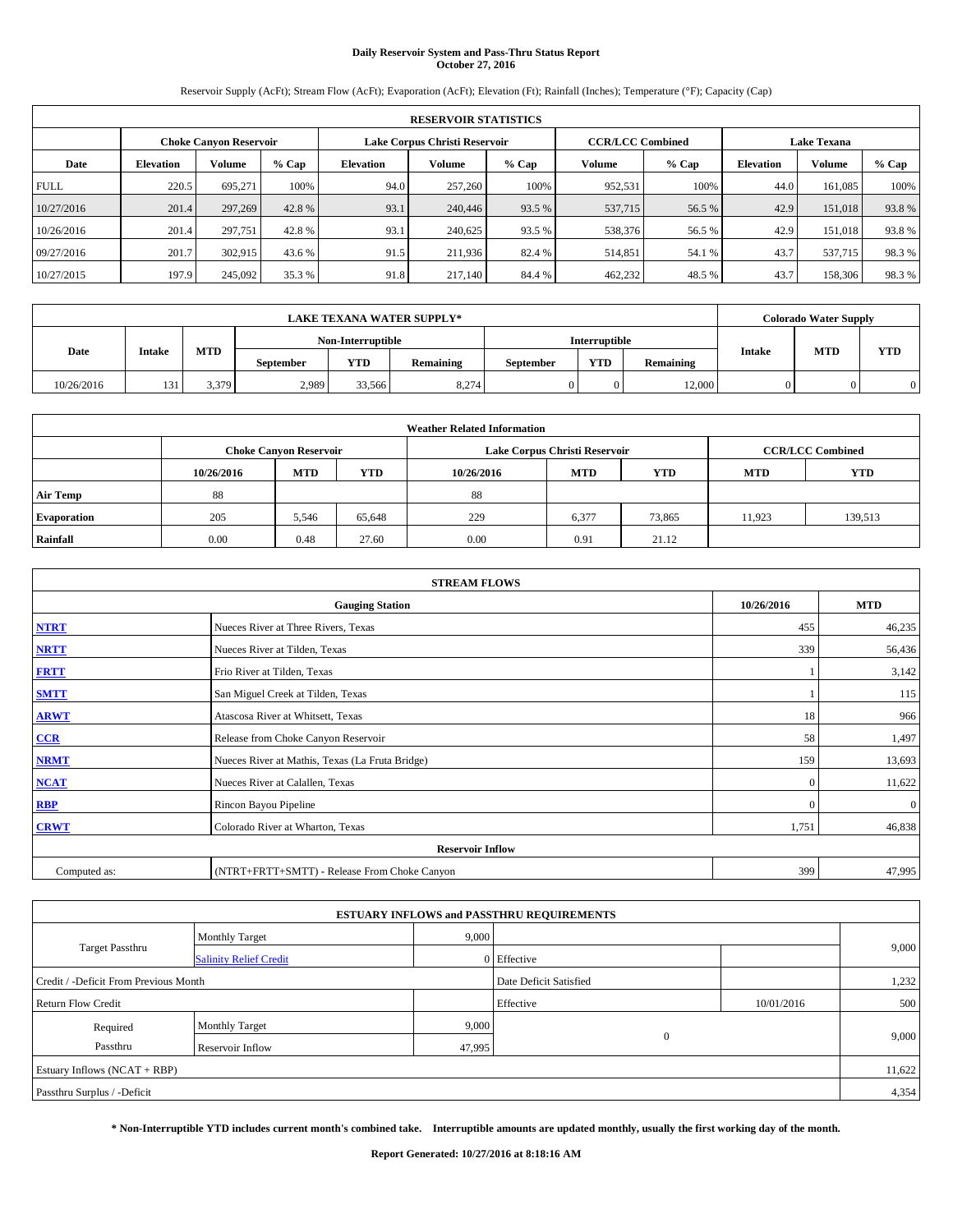## **Daily Reservoir System and Pass-Thru Status Report October 28, 2016**

Reservoir Supply (AcFt); Stream Flow (AcFt); Evaporation (AcFt); Elevation (Ft); Rainfall (Inches); Temperature (°F); Capacity (Cap)

|             | <b>RESERVOIR STATISTICS</b> |                               |         |                  |                               |         |                         |         |                  |                    |        |  |
|-------------|-----------------------------|-------------------------------|---------|------------------|-------------------------------|---------|-------------------------|---------|------------------|--------------------|--------|--|
|             |                             | <b>Choke Canyon Reservoir</b> |         |                  | Lake Corpus Christi Reservoir |         | <b>CCR/LCC Combined</b> |         |                  | <b>Lake Texana</b> |        |  |
| Date        | <b>Elevation</b>            | Volume                        | $%$ Cap | <b>Elevation</b> | Volume                        | $%$ Cap | Volume                  | $%$ Cap | <b>Elevation</b> | <b>Volume</b>      | % Cap  |  |
| <b>FULL</b> | 220.5                       | 695.271                       | 100%    | 94.0             | 257,260                       | 100%    | 952,531                 | 100%    | 44.0             | 161,085            | 100%   |  |
| 10/28/2016  | 201.3                       | 296,626                       | 42.7 %  | 93.1             | 240,446                       | 93.5 %  | 537,072                 | 56.4 %  | 42.8             | 150,120            | 93.2 % |  |
| 10/27/2016  | 201.4                       | 297.269                       | 42.8%   | 93.1             | 240,446                       | 93.5 %  | 537,715                 | 56.5 %  | 42.9             | 151,018            | 93.8%  |  |
| 09/28/2016  | 201.7                       | 303,076                       | 43.6 %  | 91.6             | 213,840                       | 83.1 %  | 516,916                 | 54.3 %  | 43.8             | 537,072            | 98.8%  |  |
| 10/28/2015  | 197.9                       | 245,372                       | 35.3 %  | 91.8             | 218,359                       | 84.9%   | 463,731                 | 48.7%   | 44.3             | 164,106            | 101.9% |  |

| LAKE TEXANA WATER SUPPLY*_ |               |            |                  |                   |               |           |            |           |               | <b>Colorado Water Supply</b> |            |
|----------------------------|---------------|------------|------------------|-------------------|---------------|-----------|------------|-----------|---------------|------------------------------|------------|
|                            |               |            |                  | Non-Interruptible | Interruptible |           |            |           |               |                              |            |
| Date                       | <b>Intake</b> | <b>MTD</b> | <b>September</b> | <b>YTD</b>        | Remaining     | September | <b>YTD</b> | Remaining | <b>Intake</b> | <b>MTD</b>                   | <b>YTD</b> |
| 10/27/2016                 | 13.           | 3.510      | 2,989            | 33,697            | 8.143         |           |            | 12.000    |               |                              |            |

| <b>Weather Related Information</b> |            |                               |            |            |                                                      |                         |        |         |  |
|------------------------------------|------------|-------------------------------|------------|------------|------------------------------------------------------|-------------------------|--------|---------|--|
|                                    |            | <b>Choke Canyon Reservoir</b> |            |            | Lake Corpus Christi Reservoir                        | <b>CCR/LCC Combined</b> |        |         |  |
|                                    | 10/27/2016 | <b>MTD</b>                    | <b>YTD</b> | 10/27/2016 | <b>YTD</b><br><b>MTD</b><br><b>YTD</b><br><b>MTD</b> |                         |        |         |  |
| <b>Air Temp</b>                    | 85         |                               |            | 86         |                                                      |                         |        |         |  |
| <b>Evaporation</b>                 | 159        | 5,705                         | 65,807     | 219        | 6,596                                                | 74,084                  | 12,301 | 139,891 |  |
| Rainfall                           | 0.00       | 0.48                          | 27.60      | 0.00       | 0.91                                                 | 21.12                   |        |         |  |

| <b>STREAM FLOWS</b> |                                                 |              |              |  |  |  |  |  |  |
|---------------------|-------------------------------------------------|--------------|--------------|--|--|--|--|--|--|
|                     | 10/27/2016                                      | <b>MTD</b>   |              |  |  |  |  |  |  |
| <b>NTRT</b>         | Nueces River at Three Rivers, Texas             | 427          | 46,661       |  |  |  |  |  |  |
| <b>NRTT</b>         | Nueces River at Tilden, Texas                   | 320          | 56,755       |  |  |  |  |  |  |
| <b>FRTT</b>         | Frio River at Tilden, Texas                     |              | 3,142        |  |  |  |  |  |  |
| <b>SMTT</b>         | San Miguel Creek at Tilden, Texas               |              | 116          |  |  |  |  |  |  |
| <b>ARWT</b>         | Atascosa River at Whitsett, Texas               | 17           | 983          |  |  |  |  |  |  |
| $CCR$               | Release from Choke Canyon Reservoir             | 58           | 1,554        |  |  |  |  |  |  |
| <b>NRMT</b>         | Nueces River at Mathis, Texas (La Fruta Bridge) | 157          | 13,849       |  |  |  |  |  |  |
| <b>NCAT</b>         | Nueces River at Calallen, Texas                 | $\mathbf{0}$ | 11,622       |  |  |  |  |  |  |
| RBP                 | Rincon Bayou Pipeline                           | $\Omega$     | $\mathbf{0}$ |  |  |  |  |  |  |
| <b>CRWT</b>         | Colorado River at Wharton, Texas                | 1,699        | 48,537       |  |  |  |  |  |  |
|                     | <b>Reservoir Inflow</b>                         |              |              |  |  |  |  |  |  |
| Computed as:        | (NTRT+FRTT+SMTT) - Release From Choke Canyon    | 371          | 48,366       |  |  |  |  |  |  |

|                                       |                               |        | <b>ESTUARY INFLOWS and PASSTHRU REQUIREMENTS</b> |            |        |  |  |  |
|---------------------------------------|-------------------------------|--------|--------------------------------------------------|------------|--------|--|--|--|
|                                       | <b>Monthly Target</b>         | 9,000  |                                                  |            |        |  |  |  |
| <b>Target Passthru</b>                | <b>Salinity Relief Credit</b> |        | 0 Effective                                      |            | 9,000  |  |  |  |
| Credit / -Deficit From Previous Month |                               |        | Date Deficit Satisfied                           |            | 1,232  |  |  |  |
| <b>Return Flow Credit</b>             |                               |        | Effective                                        | 10/01/2016 | 500    |  |  |  |
| Required                              | <b>Monthly Target</b>         | 9,000  |                                                  |            |        |  |  |  |
| Passthru                              | <b>Reservoir Inflow</b>       | 48,366 | $\theta$                                         |            | 9,000  |  |  |  |
| Estuary Inflows (NCAT + RBP)          |                               |        |                                                  |            | 11,622 |  |  |  |
| Passthru Surplus / -Deficit           |                               |        |                                                  |            |        |  |  |  |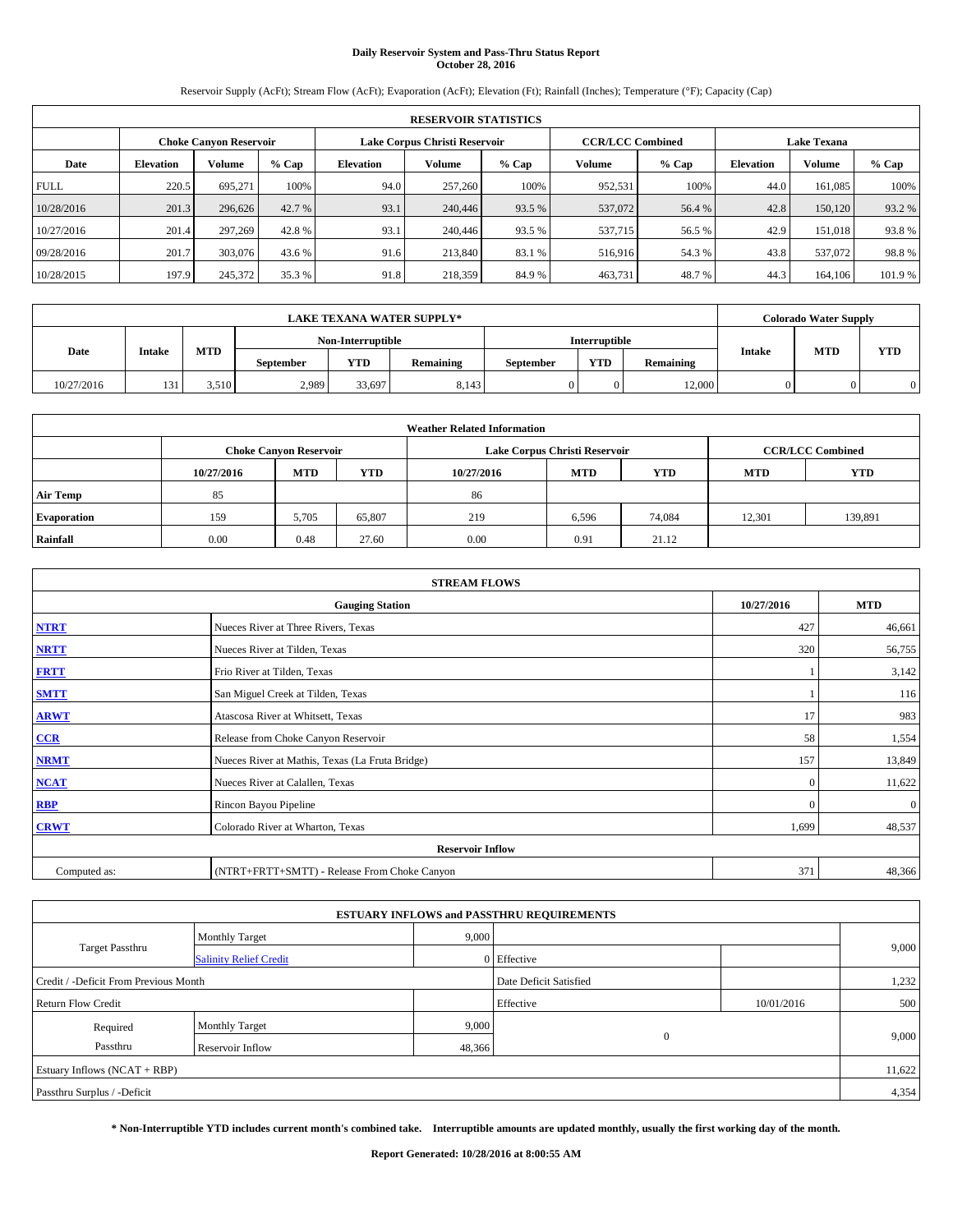# **Daily Reservoir System and Pass-Thru Status Report October 29, 2016**

Reservoir Supply (AcFt); Stream Flow (AcFt); Evaporation (AcFt); Elevation (Ft); Rainfall (Inches); Temperature (°F); Capacity (Cap)

| <b>RESERVOIR STATISTICS</b> |                  |                        |        |                  |                               |         |                         |         |                  |                    |        |  |
|-----------------------------|------------------|------------------------|--------|------------------|-------------------------------|---------|-------------------------|---------|------------------|--------------------|--------|--|
|                             |                  | Choke Canvon Reservoir |        |                  | Lake Corpus Christi Reservoir |         | <b>CCR/LCC Combined</b> |         |                  | <b>Lake Texana</b> |        |  |
| Date                        | <b>Elevation</b> | Volume                 | % Cap  | <b>Elevation</b> | Volume                        | $%$ Cap | Volume                  | $%$ Cap | <b>Elevation</b> | <b>Volume</b>      | % Cap  |  |
| <b>FULL</b>                 | 220.5            | 695,271                | 100%   | 94.0             | 257,260                       | 100%    | 952.531                 | 100%    | 44.0             | 161.085            | 100%   |  |
| 10/29/2016                  | 201.4            | 296,947                | 42.7 % | 93.1             | 240,446                       | 93.5 %  | 537,393                 | 56.4 %  | 42.8             | 150,120            | 93.2%  |  |
| 10/28/2016                  | 201.3            | 296,626                | 42.7 % | 93.1             | 240,446                       | 93.5 %  | 537,072                 | 56.4 %  | 42.8             | 150.120            | 93.2 % |  |
| 09/29/2016                  | 201.7            | 302,754                | 43.5 % | 91.8             | 217,488                       | 84.5 %  | 520,242                 | 54.6 %  | 43.8             | 537.393            | 98.8%  |  |
| 10/29/2015                  | 198.0            | 245,652                | 35.3 % | 91.9             | 219,406                       | 85.3%   | 465,058                 | 48.8%   | 44.2             | 163.121            | 101.3% |  |

| <b>LAKE TEXANA WATER SUPPLY*</b> |               |            |                  |                   |           |           |                      |           |                             | <b>Colorado Water Supply</b> |            |
|----------------------------------|---------------|------------|------------------|-------------------|-----------|-----------|----------------------|-----------|-----------------------------|------------------------------|------------|
|                                  |               |            |                  | Non-Interruptible |           |           | <b>Interruptible</b> |           |                             |                              |            |
| Date                             | <b>Intake</b> | <b>MTD</b> | <b>September</b> | <b>YTD</b>        | Remaining | September | <b>YTD</b>           | Remaining | <b>MTD</b><br><b>Intake</b> |                              | <b>YTD</b> |
| 10/28/2016                       | 13.           | 3.642      | 2,989            | 33,829            | 8,011     |           |                      | 12.000    |                             |                              |            |

| <b>Weather Related Information</b> |            |                               |            |            |                                                      |                         |        |         |  |
|------------------------------------|------------|-------------------------------|------------|------------|------------------------------------------------------|-------------------------|--------|---------|--|
|                                    |            | <b>Choke Canyon Reservoir</b> |            |            | Lake Corpus Christi Reservoir                        | <b>CCR/LCC Combined</b> |        |         |  |
|                                    | 10/28/2016 | <b>MTD</b>                    | <b>YTD</b> | 10/28/2016 | <b>YTD</b><br><b>MTD</b><br><b>YTD</b><br><b>MTD</b> |                         |        |         |  |
| <b>Air Temp</b>                    | 84         |                               |            | 85         |                                                      |                         |        |         |  |
| <b>Evaporation</b>                 | 140        | 5,845                         | 65,947     | 117        | 6,713                                                | 74.201                  | 12,558 | 140,148 |  |
| Rainfall                           | 0.00       | 0.48                          | 27.60      | 0.00       | 0.91                                                 | 21.12                   |        |         |  |

| <b>STREAM FLOWS</b> |                                                 |              |              |  |  |  |  |  |  |
|---------------------|-------------------------------------------------|--------------|--------------|--|--|--|--|--|--|
|                     | 10/28/2016                                      | <b>MTD</b>   |              |  |  |  |  |  |  |
| <b>NTRT</b>         | Nueces River at Three Rivers, Texas             | 401          | 47,062       |  |  |  |  |  |  |
| <b>NRTT</b>         | Nueces River at Tilden, Texas                   | 302          | 57,057       |  |  |  |  |  |  |
| <b>FRTT</b>         | Frio River at Tilden, Texas                     | $\mathbf{0}$ | 3,143        |  |  |  |  |  |  |
| <b>SMTT</b>         | San Miguel Creek at Tilden, Texas               |              | 118          |  |  |  |  |  |  |
| <b>ARWT</b>         | Atascosa River at Whitsett, Texas               | 17           | 1,000        |  |  |  |  |  |  |
| CCR                 | Release from Choke Canyon Reservoir             | 58           | 1,612        |  |  |  |  |  |  |
| <b>NRMT</b>         | Nueces River at Mathis, Texas (La Fruta Bridge) | 163          | 14,012       |  |  |  |  |  |  |
| <b>NCAT</b>         | Nueces River at Calallen, Texas                 | $\Omega$     | 11,622       |  |  |  |  |  |  |
| RBP                 | Rincon Bayou Pipeline                           | $\Omega$     | $\mathbf{0}$ |  |  |  |  |  |  |
| <b>CRWT</b>         | Colorado River at Wharton, Texas                | 1,620        | 50,157       |  |  |  |  |  |  |
|                     |                                                 |              |              |  |  |  |  |  |  |
| Computed as:        | 345                                             | 48,711       |              |  |  |  |  |  |  |

| <b>ESTUARY INFLOWS and PASSTHRU REQUIREMENTS</b> |                               |                        |             |            |       |  |  |  |  |  |
|--------------------------------------------------|-------------------------------|------------------------|-------------|------------|-------|--|--|--|--|--|
|                                                  | <b>Monthly Target</b>         | 9,000                  |             |            |       |  |  |  |  |  |
| <b>Target Passthru</b>                           | <b>Salinity Relief Credit</b> |                        | 0 Effective |            | 9,000 |  |  |  |  |  |
| Credit / -Deficit From Previous Month            |                               | Date Deficit Satisfied |             | 1,232      |       |  |  |  |  |  |
| <b>Return Flow Credit</b>                        |                               |                        | Effective   | 10/01/2016 | 500   |  |  |  |  |  |
| Required                                         | Monthly Target                | 9,000                  |             |            |       |  |  |  |  |  |
| Passthru                                         | <b>Reservoir Inflow</b>       | 48,711                 | $\theta$    |            | 9,000 |  |  |  |  |  |
| Estuary Inflows (NCAT + RBP)                     |                               |                        |             |            |       |  |  |  |  |  |
| Passthru Surplus / -Deficit                      |                               |                        |             |            | 4,354 |  |  |  |  |  |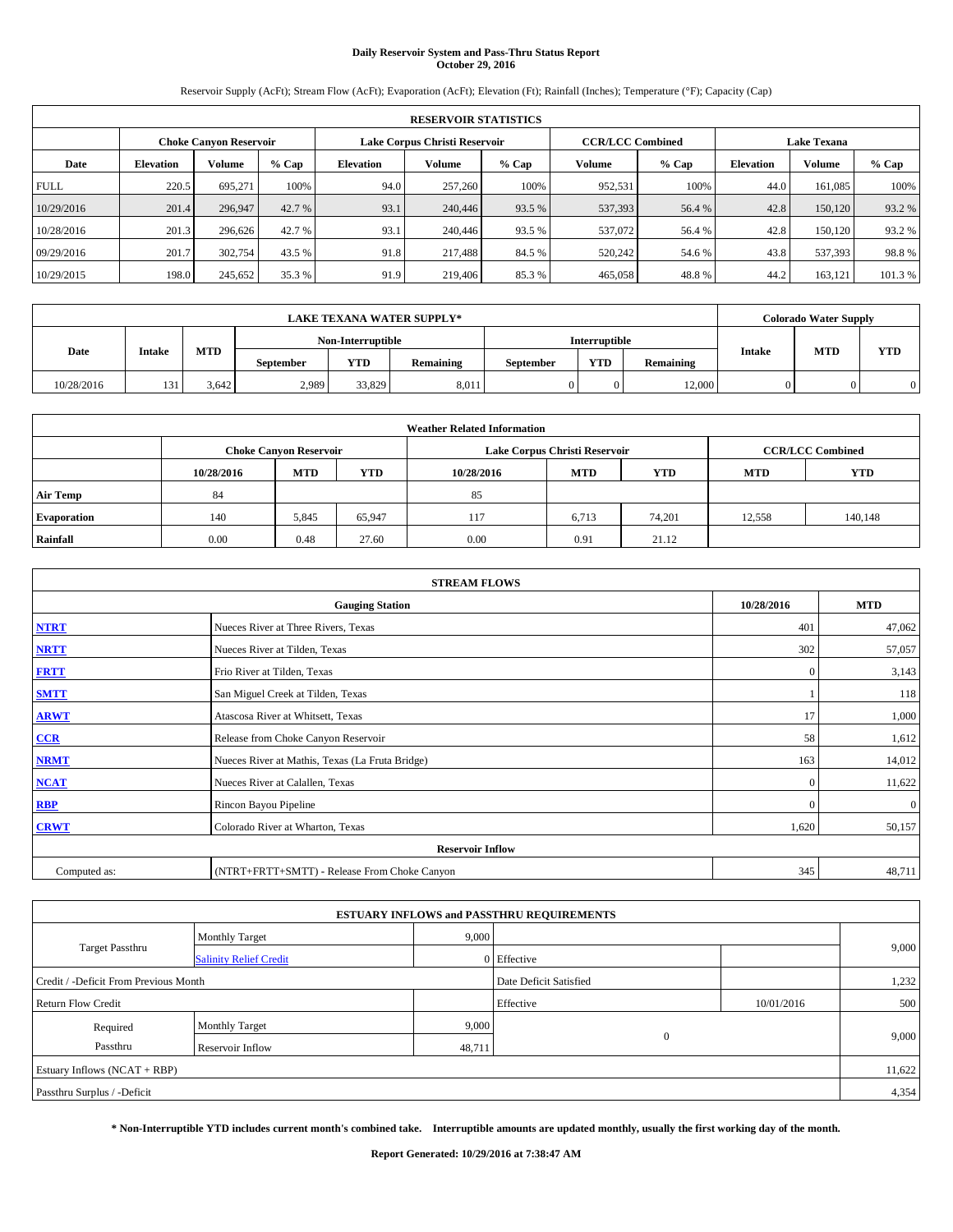# **Daily Reservoir System and Pass-Thru Status Report October 30, 2016**

Reservoir Supply (AcFt); Stream Flow (AcFt); Evaporation (AcFt); Elevation (Ft); Rainfall (Inches); Temperature (°F); Capacity (Cap)

|             | <b>RESERVOIR STATISTICS</b> |                               |         |           |                               |         |         |                         |                  |                    |        |
|-------------|-----------------------------|-------------------------------|---------|-----------|-------------------------------|---------|---------|-------------------------|------------------|--------------------|--------|
|             |                             | <b>Choke Canyon Reservoir</b> |         |           | Lake Corpus Christi Reservoir |         |         | <b>CCR/LCC Combined</b> |                  | <b>Lake Texana</b> |        |
| Date        | <b>Elevation</b>            | Volume                        | $%$ Cap | Elevation | Volume                        | $%$ Cap | Volume  | $%$ Cap                 | <b>Elevation</b> | <b>Volume</b>      | % Cap  |
| <b>FULL</b> | 220.5                       | 695.271                       | 100%    | 94.0      | 257,260                       | 100%    | 952,531 | 100%                    | 44.0             | 161.085            | 100%   |
| 10/30/2016  | 201.3                       | 296,626                       | 42.7 %  | 93.1      | 240,266                       | 93.4 %  | 536,892 | 56.4 %                  | 42.8             | 150,120            | 93.2 % |
| 10/29/2016  | 201.4                       | 296,947                       | 42.7 %  | 93.1      | 240,446                       | 93.5 %  | 537,393 | 56.4 %                  | 42.8             | 150.120            | 93.2 % |
| 09/30/2016  | 201.7                       | 302,107                       | 43.5 %  | 91.8      | 218,534                       | 84.9%   | 520,641 | 54.7 %                  | 43.7             | 536,892            | 98.3%  |
| 10/30/2015  | 197.9                       | 244,252                       | 35.1 %  | 91.8      | 218,708                       | 85.0%   | 462,960 | 48.6%                   | 44.3             | 164,106            | 101.9% |

|            |                 | LAKE TEXANA WATER SUPPLY*_ |                   |            |           |               |            |           | <b>Colorado Water Supply</b> |            |            |
|------------|-----------------|----------------------------|-------------------|------------|-----------|---------------|------------|-----------|------------------------------|------------|------------|
|            |                 |                            | Non-Interruptible |            |           | Interruptible |            |           |                              |            |            |
| Date       | <b>Intake</b>   | <b>MTD</b>                 | <b>September</b>  | <b>YTD</b> | Remaining | September     | <b>YTD</b> | Remaining | <b>Intake</b>                | <b>MTD</b> | <b>YTD</b> |
| 10/29/2016 | 13 <sup>2</sup> | 3.773                      | 2,989             | 33,960     | 7.880     |               |            | 12.000    |                              |            |            |

|                    | <b>Weather Related Information</b> |                               |            |            |                               |                         |            |            |  |  |  |
|--------------------|------------------------------------|-------------------------------|------------|------------|-------------------------------|-------------------------|------------|------------|--|--|--|
|                    |                                    | <b>Choke Canyon Reservoir</b> |            |            | Lake Corpus Christi Reservoir | <b>CCR/LCC Combined</b> |            |            |  |  |  |
|                    | 10/29/2016                         | <b>MTD</b>                    | <b>YTD</b> | 10/29/2016 | <b>MTD</b>                    | <b>YTD</b>              | <b>MTD</b> | <b>YTD</b> |  |  |  |
| <b>Air Temp</b>    | 87                                 |                               |            | 87         |                               |                         |            |            |  |  |  |
| <b>Evaporation</b> | 187                                | 6,032                         | 66,134     | 188        | 6,901                         | 74,389                  | 12,933     | 140,523    |  |  |  |
| Rainfall           | 0.00                               | 0.48                          | 27.60      | 0.00       | 0.91                          | 21.12                   |            |            |  |  |  |

| <b>STREAM FLOWS</b> |                                                 |              |              |  |  |  |  |  |  |
|---------------------|-------------------------------------------------|--------------|--------------|--|--|--|--|--|--|
|                     | <b>Gauging Station</b>                          | 10/29/2016   | <b>MTD</b>   |  |  |  |  |  |  |
| <b>NTRT</b>         | Nueces River at Three Rivers, Texas             | 385          | 47,447       |  |  |  |  |  |  |
| <b>NRTT</b>         | Nueces River at Tilden, Texas                   | 288          | 57,345       |  |  |  |  |  |  |
| <b>FRTT</b>         | Frio River at Tilden, Texas                     | $\mathbf{0}$ | 3,143        |  |  |  |  |  |  |
| <b>SMTT</b>         | San Miguel Creek at Tilden, Texas               |              | 119          |  |  |  |  |  |  |
| <b>ARWT</b>         | Atascosa River at Whitsett, Texas               | 16           | 1,016        |  |  |  |  |  |  |
| $CCR$               | Release from Choke Canyon Reservoir             | 58           | 1,669        |  |  |  |  |  |  |
| <b>NRMT</b>         | Nueces River at Mathis, Texas (La Fruta Bridge) | 143          | 14,155       |  |  |  |  |  |  |
| <b>NCAT</b>         | Nueces River at Calallen, Texas                 | $\Omega$     | 11,622       |  |  |  |  |  |  |
| <b>RBP</b>          | Rincon Bayou Pipeline                           | $\Omega$     | $\mathbf{0}$ |  |  |  |  |  |  |
| <b>CRWT</b>         | Colorado River at Wharton, Texas                | 1,578        | 51,735       |  |  |  |  |  |  |
|                     | <b>Reservoir Inflow</b>                         |              |              |  |  |  |  |  |  |
| Computed as:        | (NTRT+FRTT+SMTT) - Release From Choke Canyon    | 329          | 49,040       |  |  |  |  |  |  |

| <b>ESTUARY INFLOWS and PASSTHRU REQUIREMENTS</b> |                                |                        |              |            |       |  |  |  |  |  |
|--------------------------------------------------|--------------------------------|------------------------|--------------|------------|-------|--|--|--|--|--|
|                                                  | 9,000<br><b>Monthly Target</b> |                        |              |            |       |  |  |  |  |  |
| <b>Target Passthru</b>                           | <b>Salinity Relief Credit</b>  |                        | 0 Effective  |            | 9,000 |  |  |  |  |  |
| Credit / -Deficit From Previous Month            |                                | Date Deficit Satisfied |              | 1,232      |       |  |  |  |  |  |
| <b>Return Flow Credit</b>                        |                                |                        | Effective    | 10/01/2016 | 500   |  |  |  |  |  |
| Required                                         | <b>Monthly Target</b>          | 9,000                  |              |            |       |  |  |  |  |  |
| Passthru                                         | <b>Reservoir Inflow</b>        | 49,040                 | $\mathbf{0}$ |            | 9,000 |  |  |  |  |  |
| Estuary Inflows (NCAT + RBP)                     |                                |                        |              |            |       |  |  |  |  |  |
| Passthru Surplus / -Deficit                      |                                |                        |              |            | 4,354 |  |  |  |  |  |